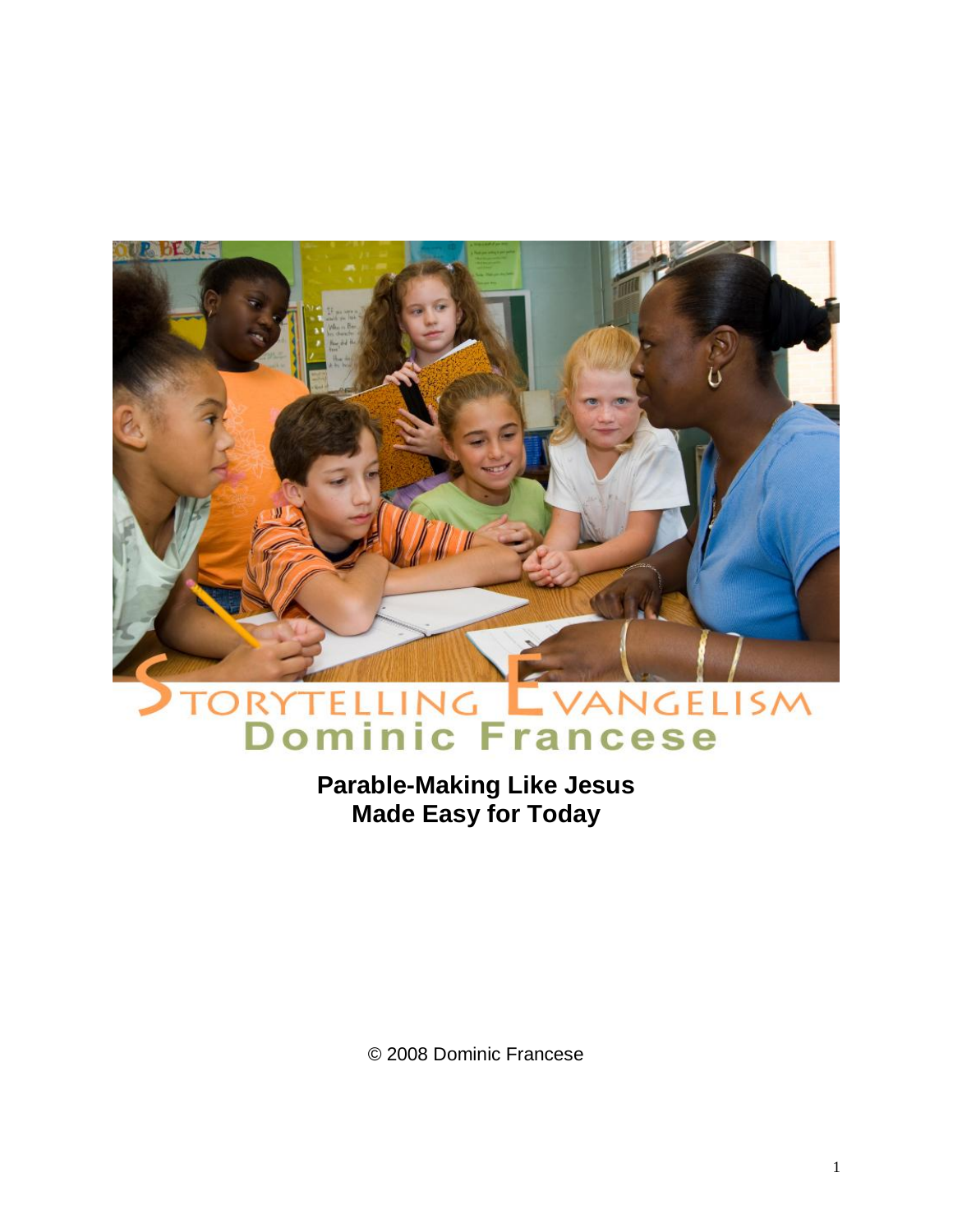Dedication:

To my wonderful wife Kimberly who has stood by me through thick and thin, to my four daughters – Carissa, Mikayla, Jenae and Olivia – whose precious laughter encouraged me to invent many stories, to my dad Dominic Sr. who launched me as a performing/storytelling musician in my youth, and to Dr. John Rea, my primary mentor in Bible school and one among the scholars who helped translate the New American Standard Bible.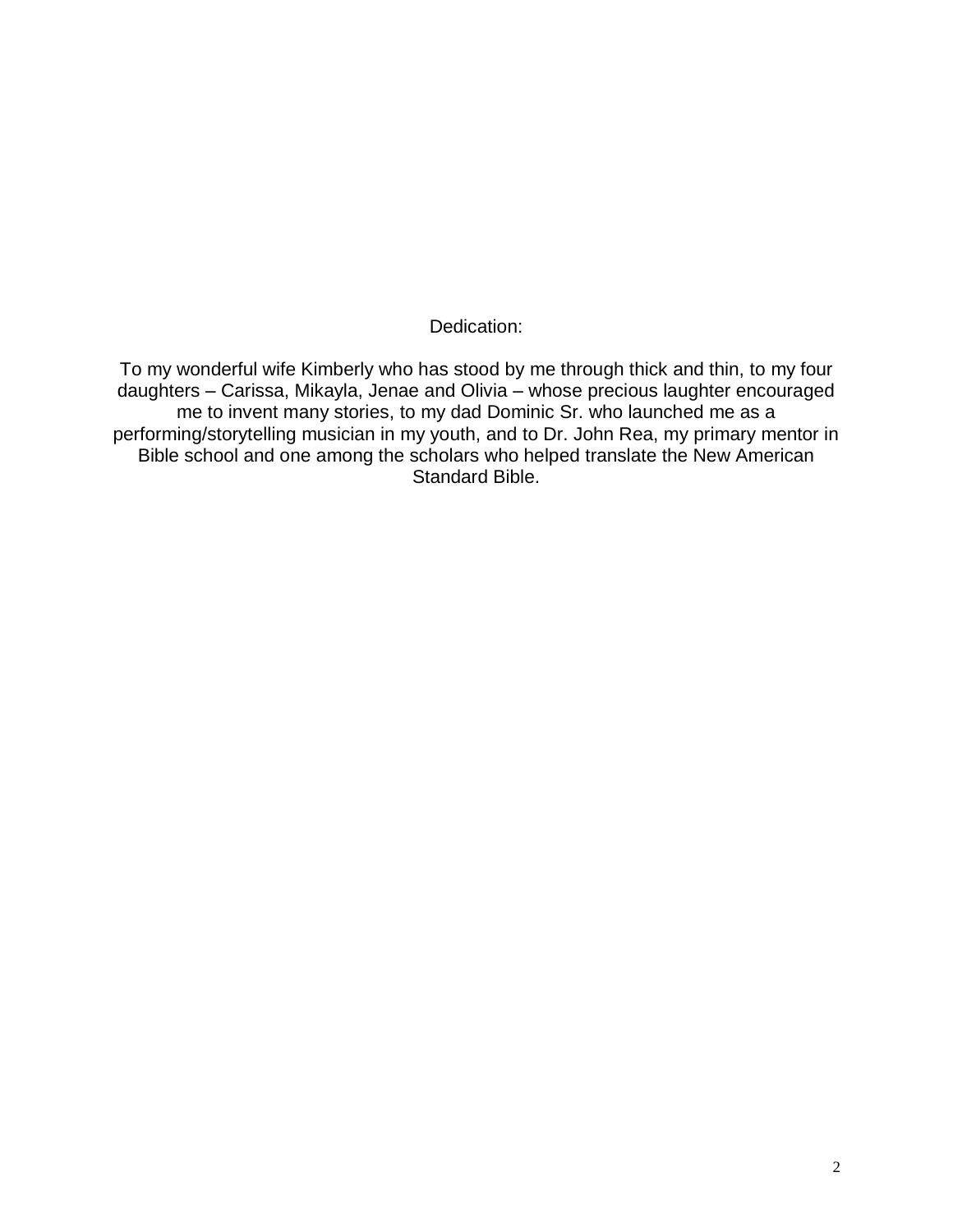#### **Contents**

| Step 1:<br>Step 2:<br>Step 3:<br>Step 4: | What Are the Components of What I Want To Say? 16<br>Can These Components Be Represented by Symbols? 18 |  |
|------------------------------------------|---------------------------------------------------------------------------------------------------------|--|
|                                          |                                                                                                         |  |
|                                          |                                                                                                         |  |
|                                          |                                                                                                         |  |
|                                          | Sacrificed and Resurrected in Fulfillment of Scripture 45                                               |  |
|                                          |                                                                                                         |  |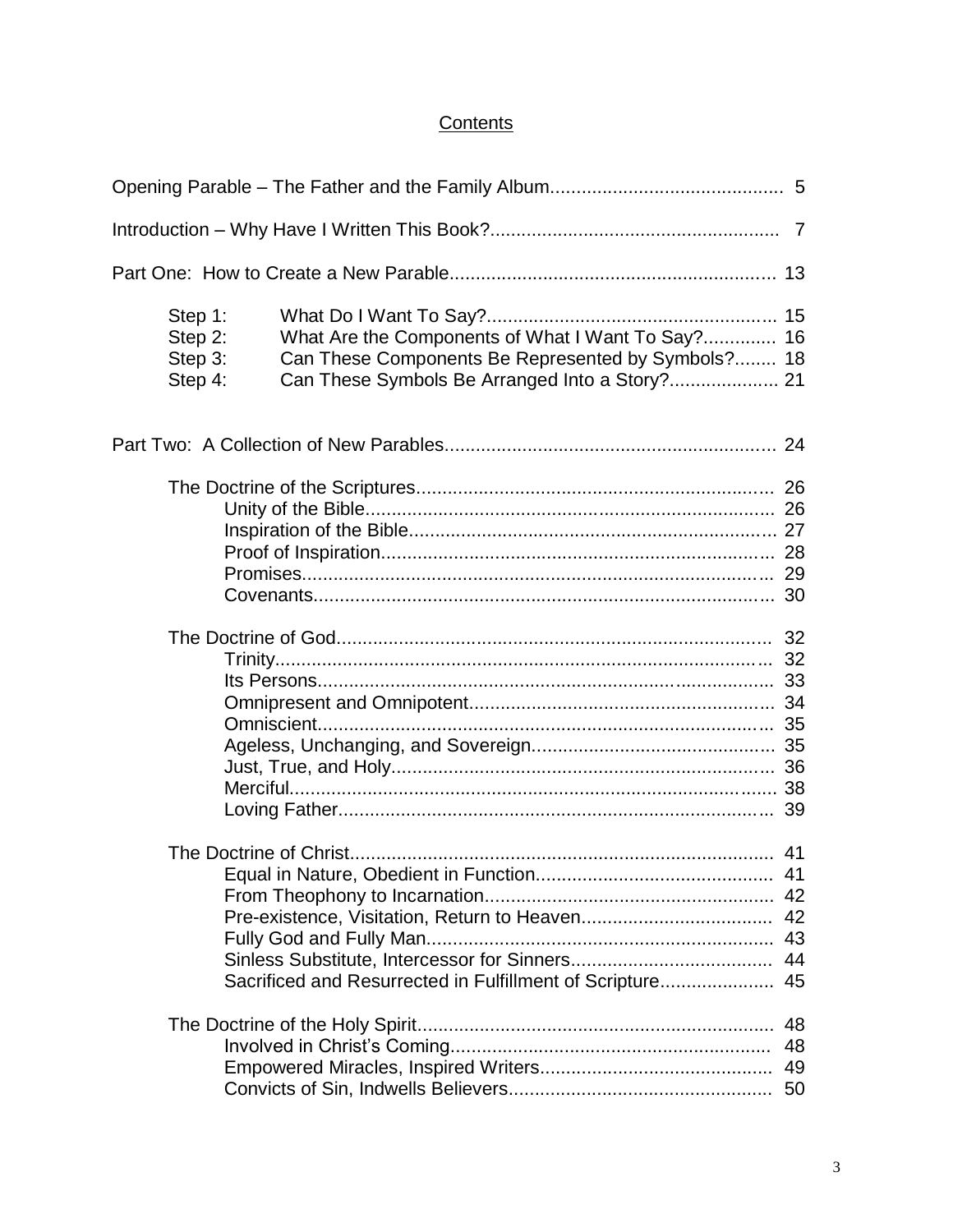| Affront to God's Character, Requiring Mediation 60                                                                   |  |
|----------------------------------------------------------------------------------------------------------------------|--|
|                                                                                                                      |  |
|                                                                                                                      |  |
| The Spreading of the Gospel, and Christ's Second Coming 70<br>The Last Judgment, and the New Heaven and New Earth 71 |  |
|                                                                                                                      |  |

|--|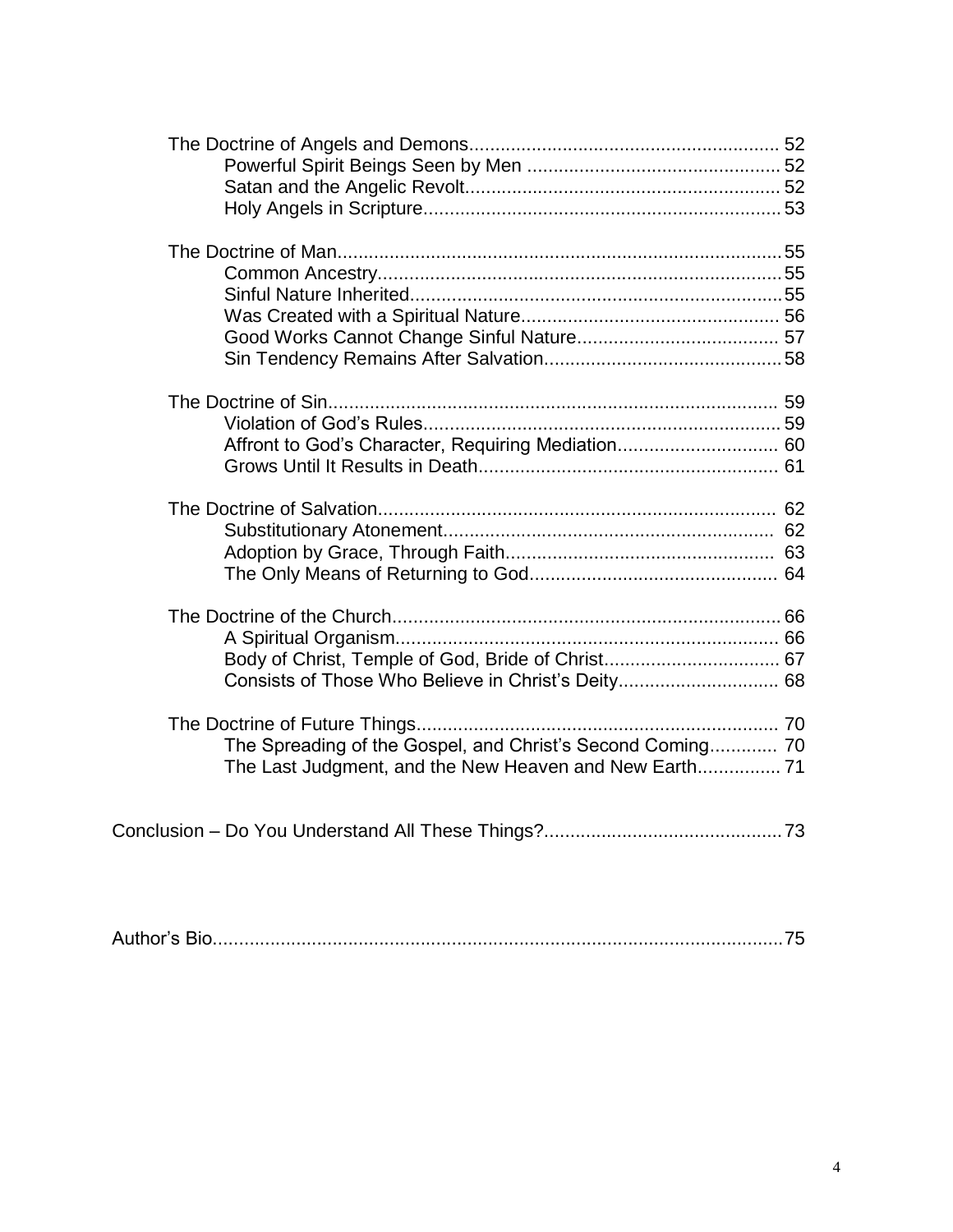# **Opening Parable:**

**The Father and the Family Album**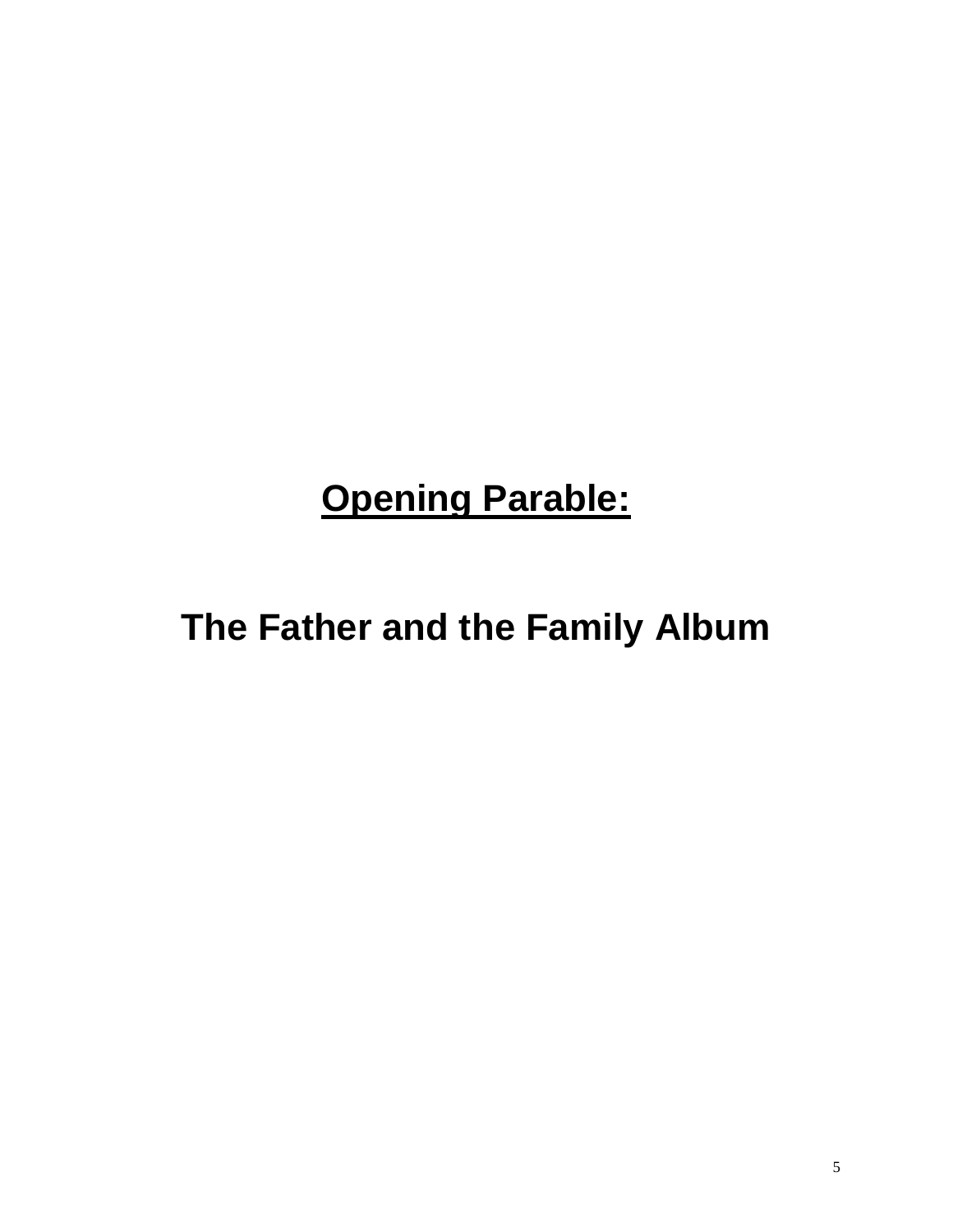A father was sad because his young children did not understand or appreciate the struggles endured by family members who had gone before.

An old family album – containing precious photos of days gone by – was boring and even offensive to them, in light of the way that social customs had changed.

Then, this man got an idea. He would tell them stories as he showed them each page. Immediately, his children were captivated and delighted!

Suddenly, the first photo on the oldest page fell to the floor. With it was a folded piece of paper that had apparently been tucked out of sight just behind. On that paper was a note written, signed by the man"s great grandfather: "To whom it may concern," it said. "The photos in this collection are best understood if explained. Please see the back of each photo for notes to help with these explanations, each of which should be presented to young children in the form of a story."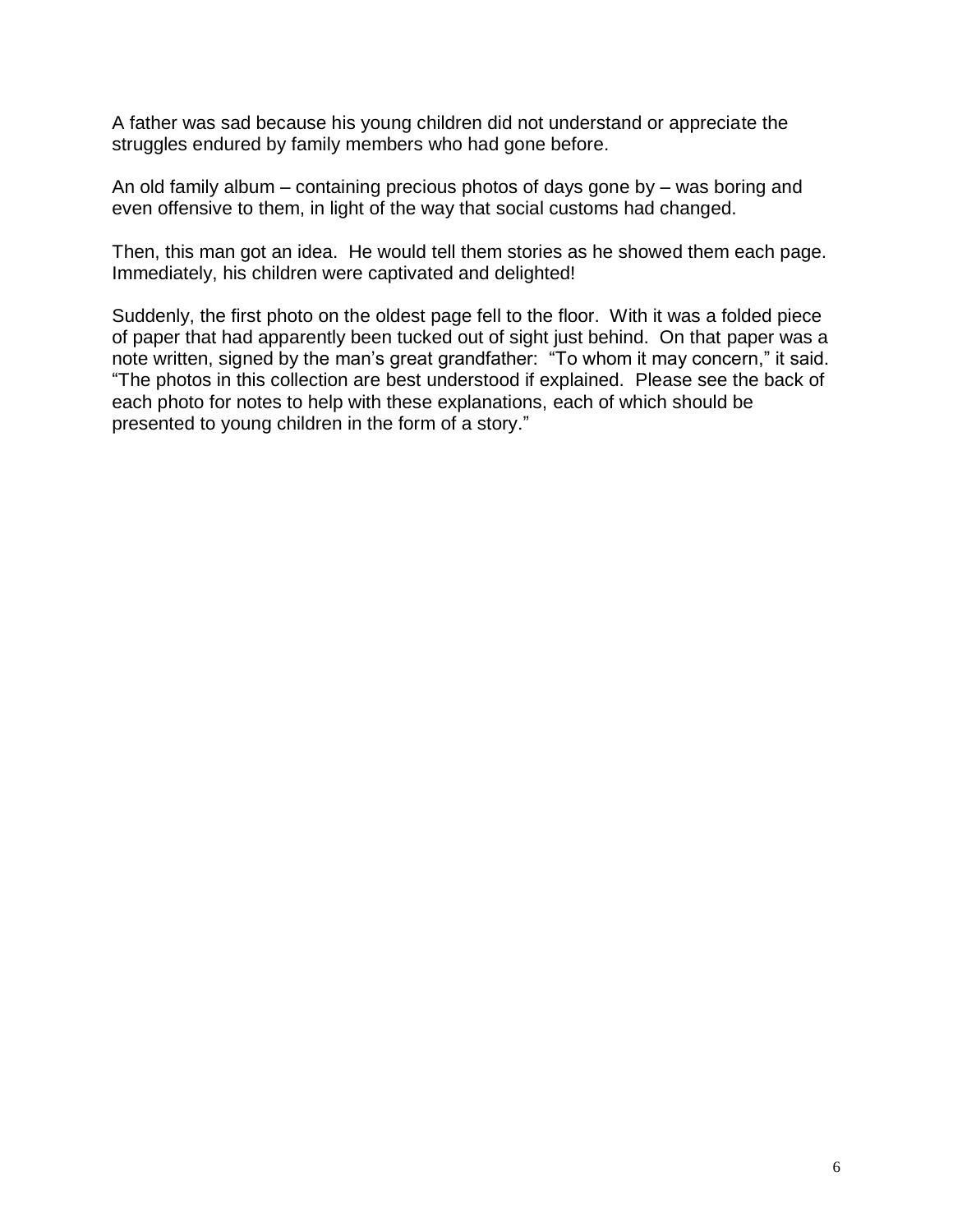# **Introduction:**

## **Why Have I Written This Book?**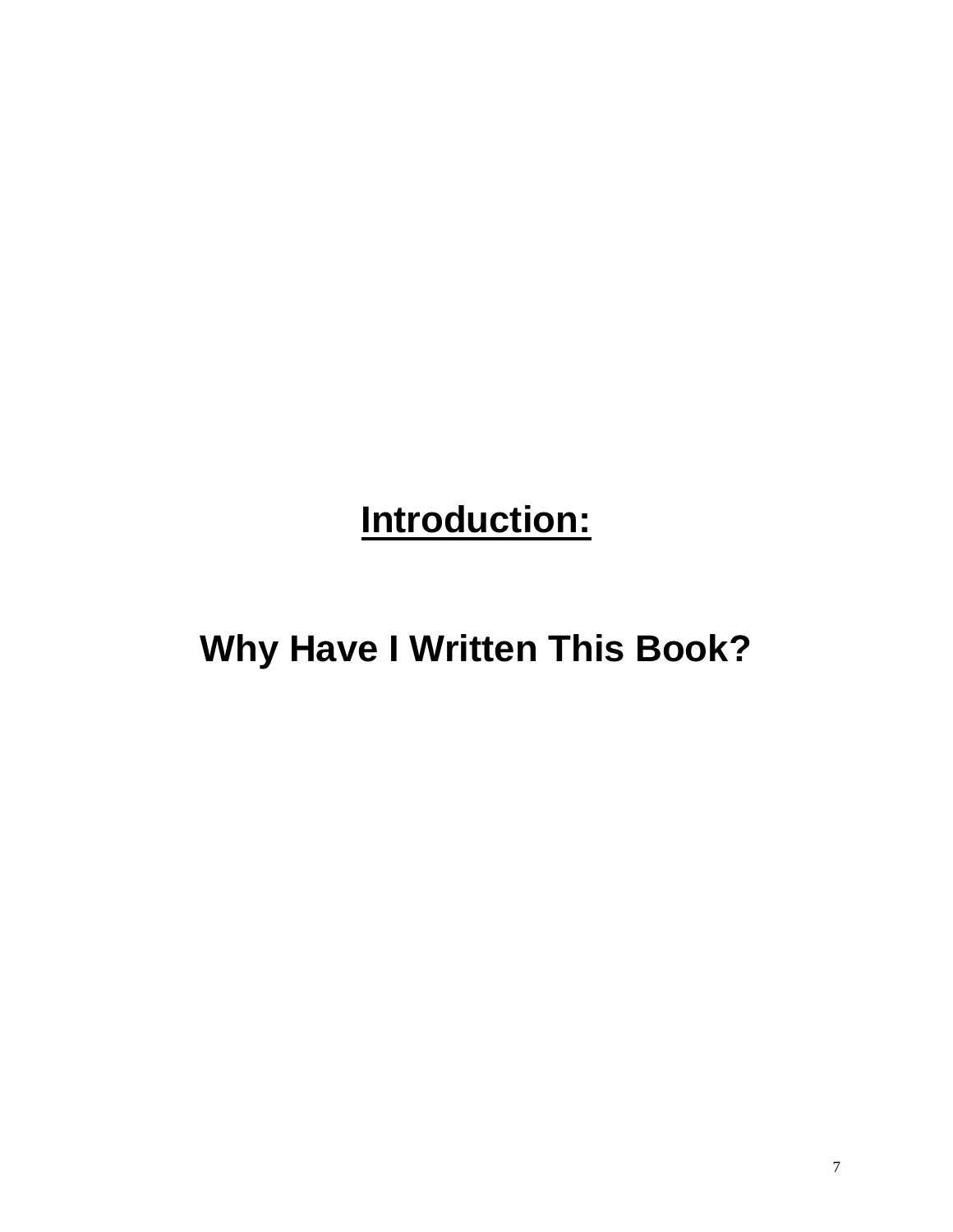#### *What if Jesus taught using parables, not just to give us the parables themselves, but also to show us the best way to communicate God"s truth? If our goal as Christians is to become more like Jesus, why aren"t more Christians learning to tell stories?*

In January of 2007, I was given the opportunity to teach at a pastors' conference in Nicaragua on the subject of Storytelling Evangelism.

I remember being driven through scenes of heartbreaking poverty in the sweltering heat, until we finally left the capital city of Managua and headed for a small mountain village called Cerro Pando. Upon arriving, we were taken to a humble, weather beaten structure made of concrete block and corrugated tin. There, I would be addressing pastors from the 19 sister churches of a certain Managua central church.

Somewhat nervous, and with the help of a translator, I started out by saying that I needed to tell them a story – one of my own stories – in order to teach what I had come to teach. And so I began…

Once upon a dismal day next door to you and me there lived a little orphan by the name of Eva B.

She didn"t live inside a house or even in a shack. She slept between the bushes by the garbage bin, out back.

But, on this I-love-you morning as the sun woke up the skies, as Eva B was opening her tired and sleepy eyes,

she felt all warm and special from a dream that she had dreamed. A gentle voice was calling her – at least that"s how it seemed.

But soon her tummy hurt so bad her mind began to doubt it. She had to find some food and there was just no doubt about it.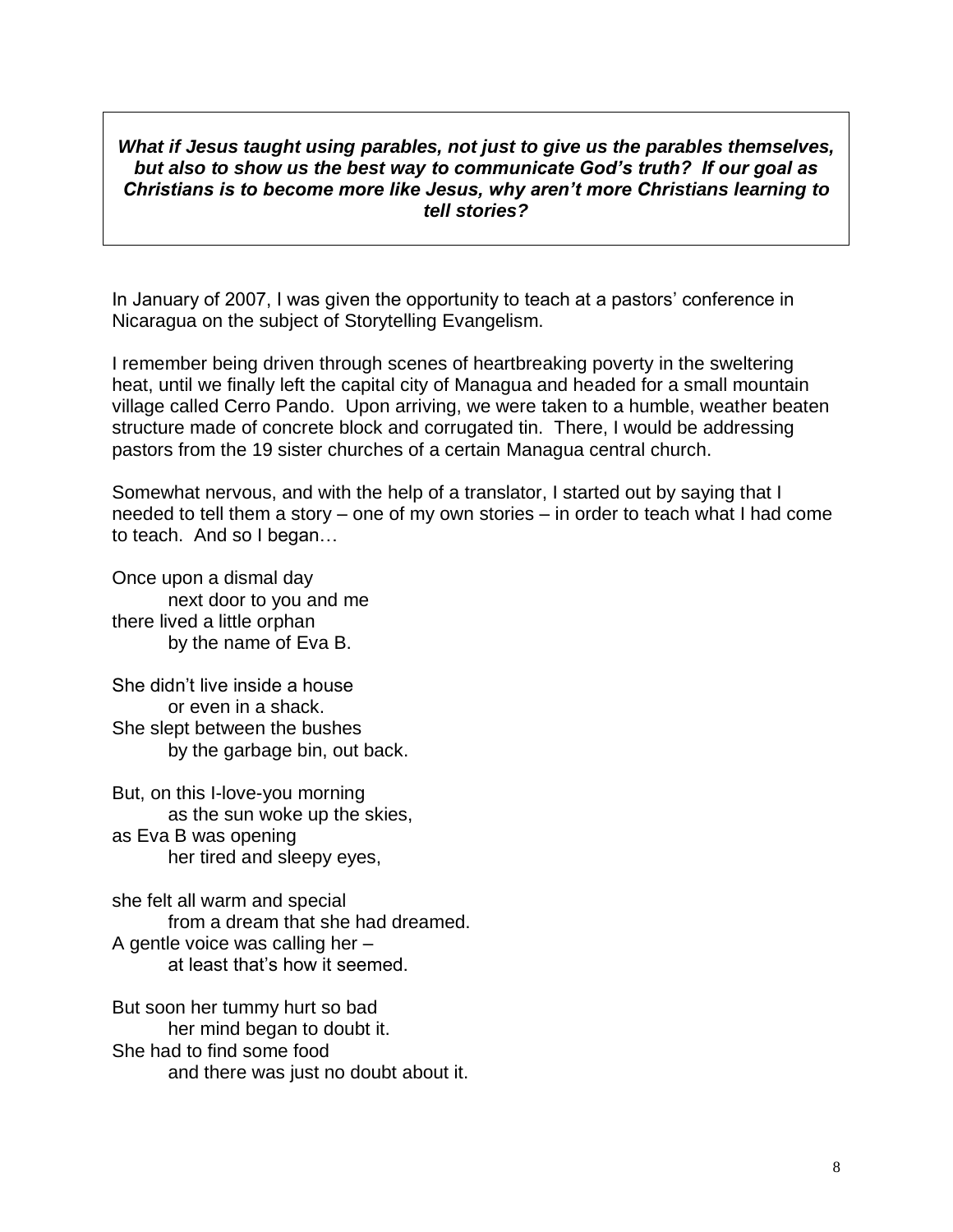So, sifting through the garbage making lots of noisy bangs, looking there for something that might ease her hunger pangs,

she didn"t even notice that she wasn't all alone – that is, until she heard a voice she knew was not her own.

#### "Eva"

She looked around her pile of trash – behind, in front, above. And there it was, a bird – that is, this white and shining dove.

"Precious Eva," said the dove "I"ve come to call you home. Your Father -Daddy doesn"t want you out here all alone."

"I am sorry," Eva said "there must be some mistake. I do not have a daddy, or a home, when I"m awake."

"I dream about them sometimes but I know it isn"t real. So if you"ll please excuse me, Sir, I've got to find a meal."

"Precious Eva," said the dove "it is you I"ve come to call. I know that people say you're not worth anything at all,"

"but you are one of Father -Daddy"s precious works of art. He loves you, and he wants to pour his love into your heart. "

Well, Eva B had never heard such gentle words before. She even started crying as she yearned to hear some more.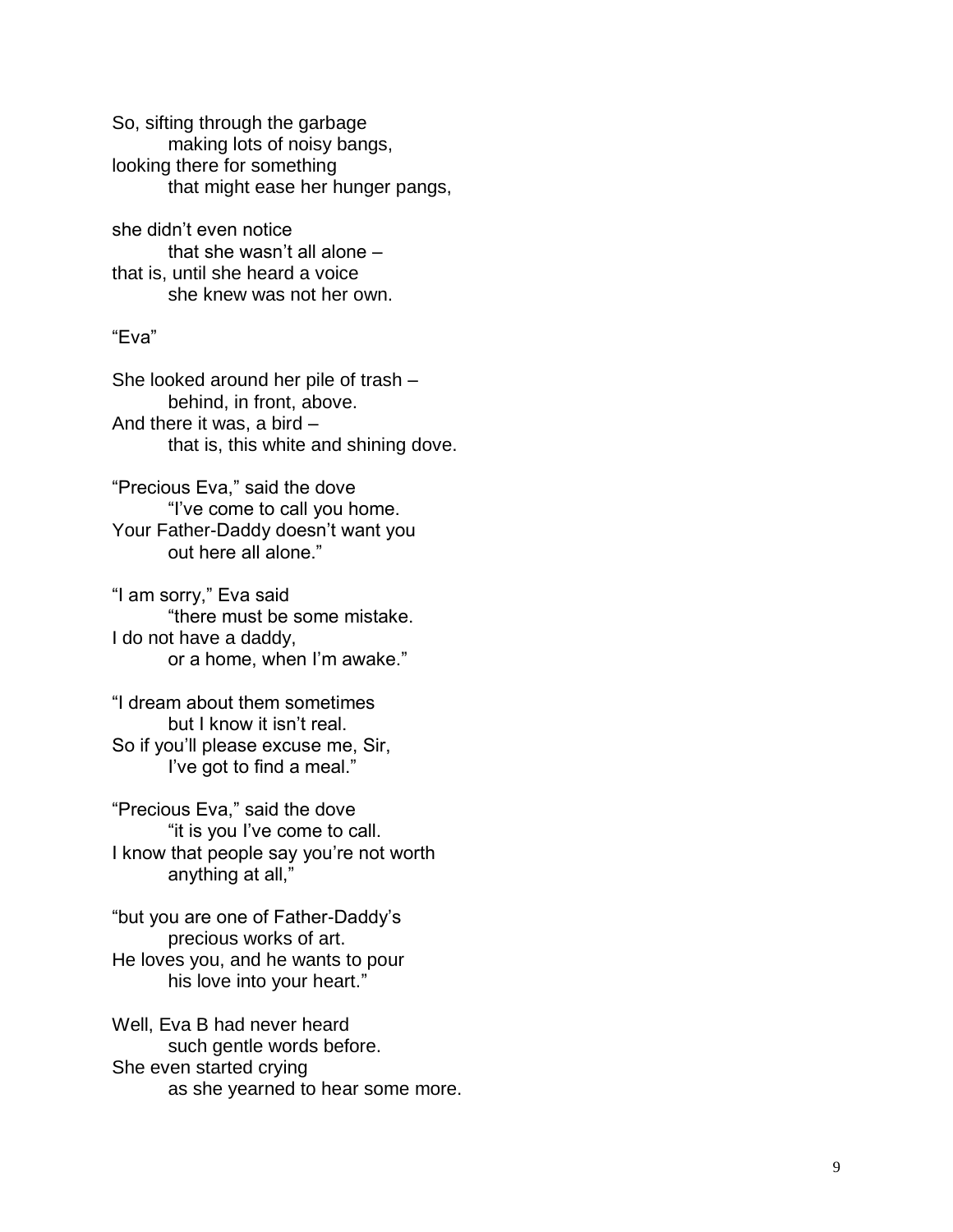"But who is Father-Daddy?" Eva B at last replied. The gentle dove responded with a smile he couldn't hide.

"Your Father-Daddy made this world by singing out a song. And in his love and wisdom he made everything belong."

"He made you to belong to him and share the love he gives. And now the time has come for you to meet him where he lives."

And with those words, the shining bird completely disappeared. And Eva was alone again – at least that"s what she feared.

But then that gentle voice again called softly from within… It seemed to say that it was time to leave the garbage bin.

So, walking barefoot through the trash she went toward where it led. She completely forgot about her tummy waiting to be fed.

She started walking faster till her feet began to run. Then, off she went, toward the light of brand new dawning sun.

From 1999-2003, as a Keynote performing missionary for Campus Crusade for Christ, I had used that story.

My Eva B. story – or "Little Eva" which my translator preferred – was the means by which I had presented the Gospel of Jesus Christ at American suburban church family events. I had also utilized it in inner city Indianapolis, and in Haiti, nearly always followed by a better response than I had expected from children, teens and adults in terms of first-time decisions to become followers of Jesus. But the stunned silence with which I was met as I concluded this latest telling, was like no reaction I had ever experienced.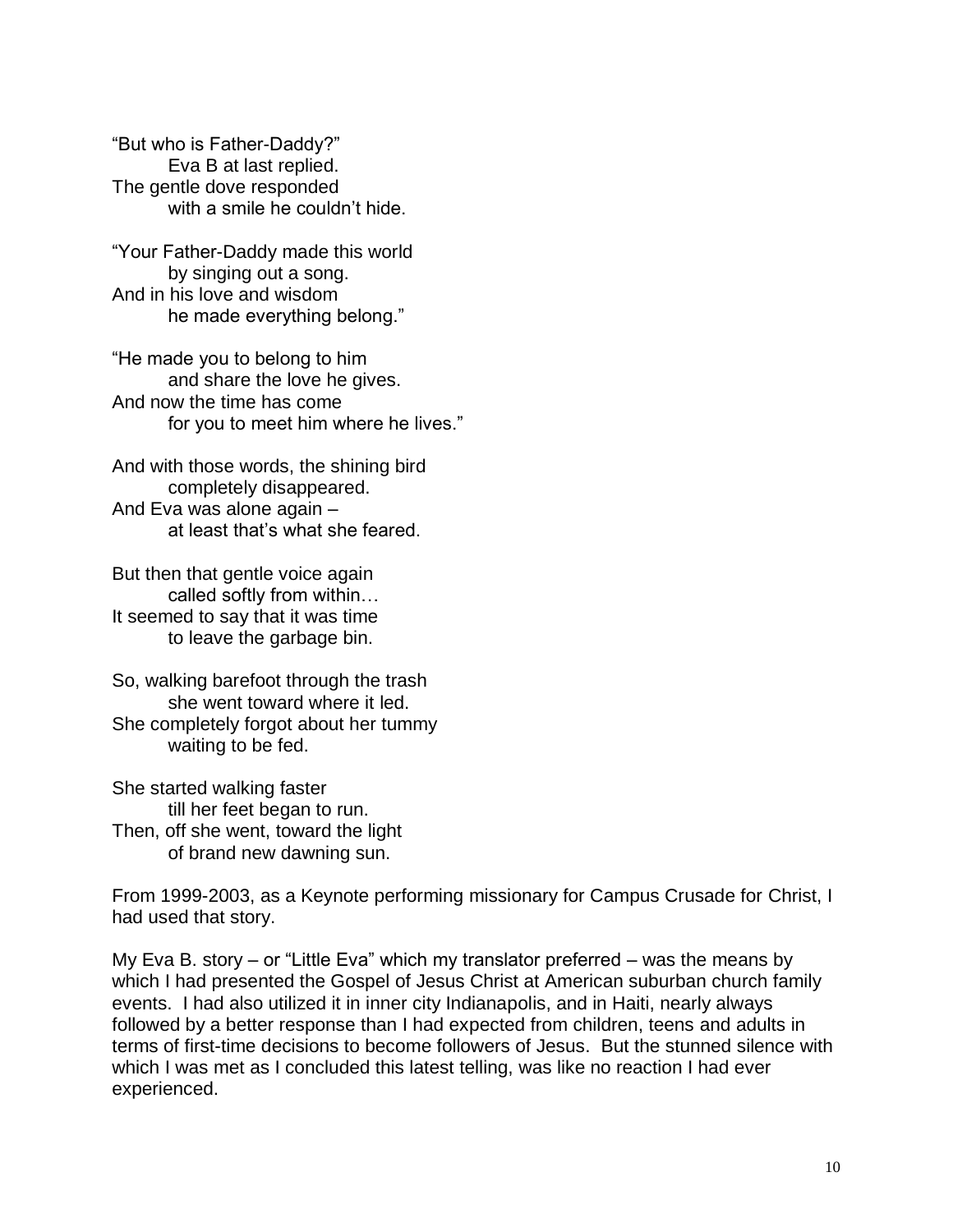At the risk of being presumptuous, I decided that their reaction was due to the fact that they had been deeply moved. Perhaps it was because the sight of orphans living off trash dumps is not uncommon in that country.

Pressing on, I explained that the use of this tale about Eva was my way of following in the storytelling footsteps of Jesus. Jesus told parables, followed by interpretations, as a way of communicating spiritual truth. The interpretation of my Eva parable was simply that the whole world could be compared to an orphan who had run away from home, and was now living in the trash of its sin. In his love, God the Father sends his Holy Spirit to call us home. And now, if we will listen to that voice and leave our trash, He will guide us toward the light of the world, which is Jesus Christ.

In English, I had rhymed that story in order to more effectively engage children. But whether in English, in Haitian Creole, or in Spanish, it seemed to work just as well as a simple narrative.

I had come to Nicaragua to teach them the parable-making skills I had learned through Scripture study, and through trial and error as a solo performer primarily in the U.S. I wanted to know if they thought they could use this kind of skill.

After a flurry of back-and forth with the translator, their reaction to that question was explained to me. Yes, such a skill would be timely and very valuable to them. They often found themselves addressing illiterate groups of people for whom original parables would be a perfect form of teaching. In addition, they often spoke at gatherings where adults would have to keep their children and teens with them, and so if the skill I was teaching could help them better engage young and old simultaneously it would again be most welcome.

It was then that I understood the significance of their earlier silence. They had perhaps expected a complicated seminarian discourse. Instead they heard a simple story. They no longer regarded me as an outsider. By the grace of God, they now saw me as someone who understood their world.

The rest of the workshop went so well, and the enthusiasm with which it concluded was so overwhelming to me, that the book issue was settled before it ever was specifically raised. By the time a friend back at our Managua missionary compound suggested that I put my workshop into the book form, I was already losing sleep thinking about how to do just that.

It is not just so-called developing countries – whose majority populations are now children and teens – that find themselves especially in need of this Christ-like skill. It is the entire world. In more developed nations – whose populations are not so youthheavy – transformational changes are under way, both technologically and philosophically. People are becoming increasingly programmed to think in pictures, to expect entertainment, and to anticipate a high standard of attention-holding creativity.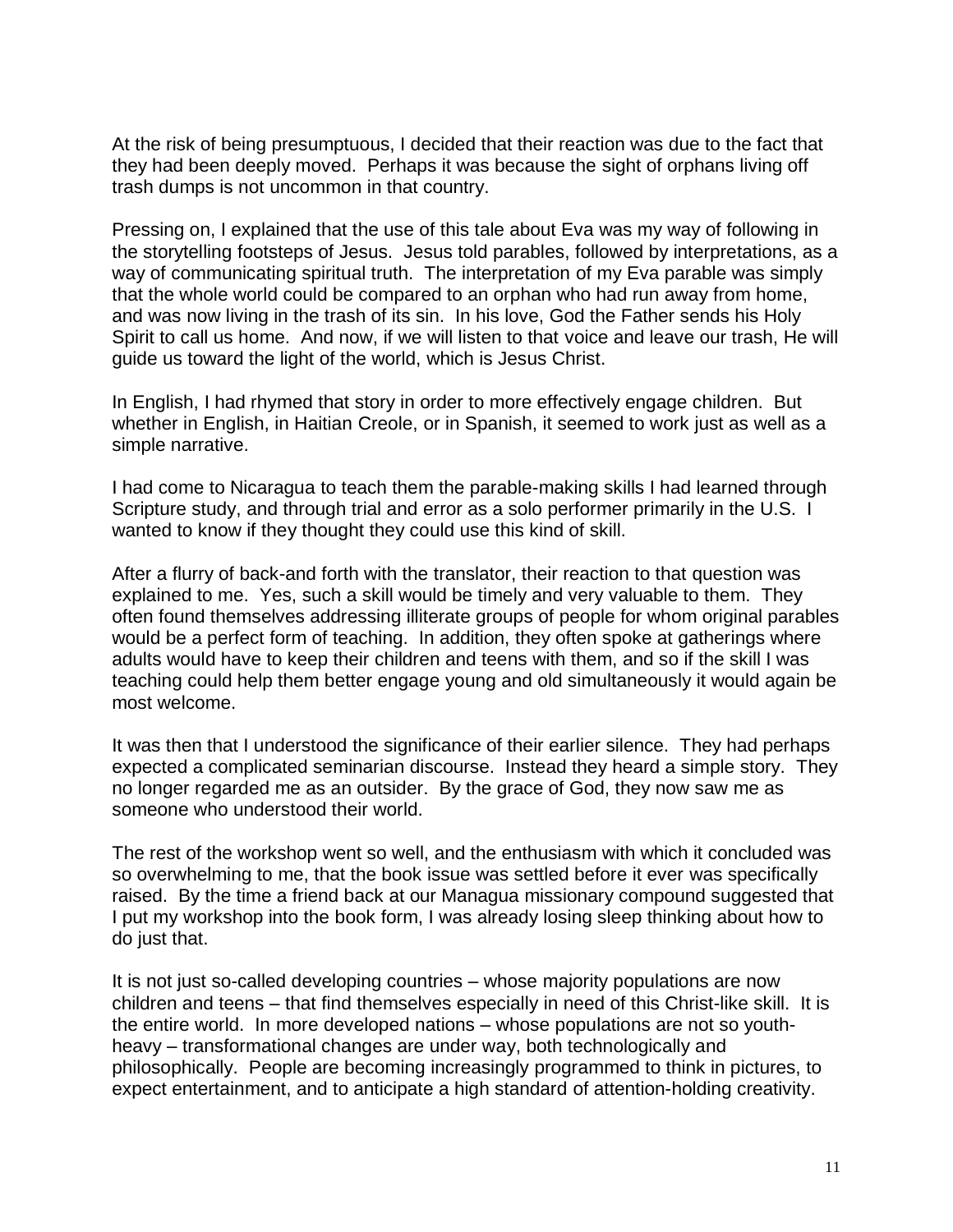Can anyone say YouTube? People are also becoming more and more resistant to being sold on any religious proposition presented to them as absolute truth. Can anyone say "political correctness"?

In short, the whole world is ripe for a Christian return to the parable approach. Not just from out of pulpits, but more importantly from out of loving hearts journeying with Jesus in everyday life who stop to talk with fellow travelers along the way. I believe that an everyday Christian return to the parable approach Jesus modeled is now the best way to communicate the truths of our Faith in this easily bored and easily offended 21<sup>st</sup> century world.

That is why I have written this book.

I wrote it in order to help teach the storyteller"s art to the non-artist. I want to show everyone how parable-making is something that any Christian can learn to do.

This book is a practical, how-to handbook, gleaned from my experience, being made available in all humility through this publisher in the hopes that it might be helpful. In an effort to lead by example, I have also included a collection of original parables that can be used to help re-communicate the foundational core beliefs of Christianity – the Christian Worldview – to an A.D.D. world that thinks it "doesn"t want to hear it" anymore. My hope and prayer is that you will take what I have offered in this book, use it on your own journey, and eventually come up with even better parables yourself!

> *All these things Jesus spoke to the crowds in parables, and He did not speak to them without a parable. Matthew 13:34 (NASB)*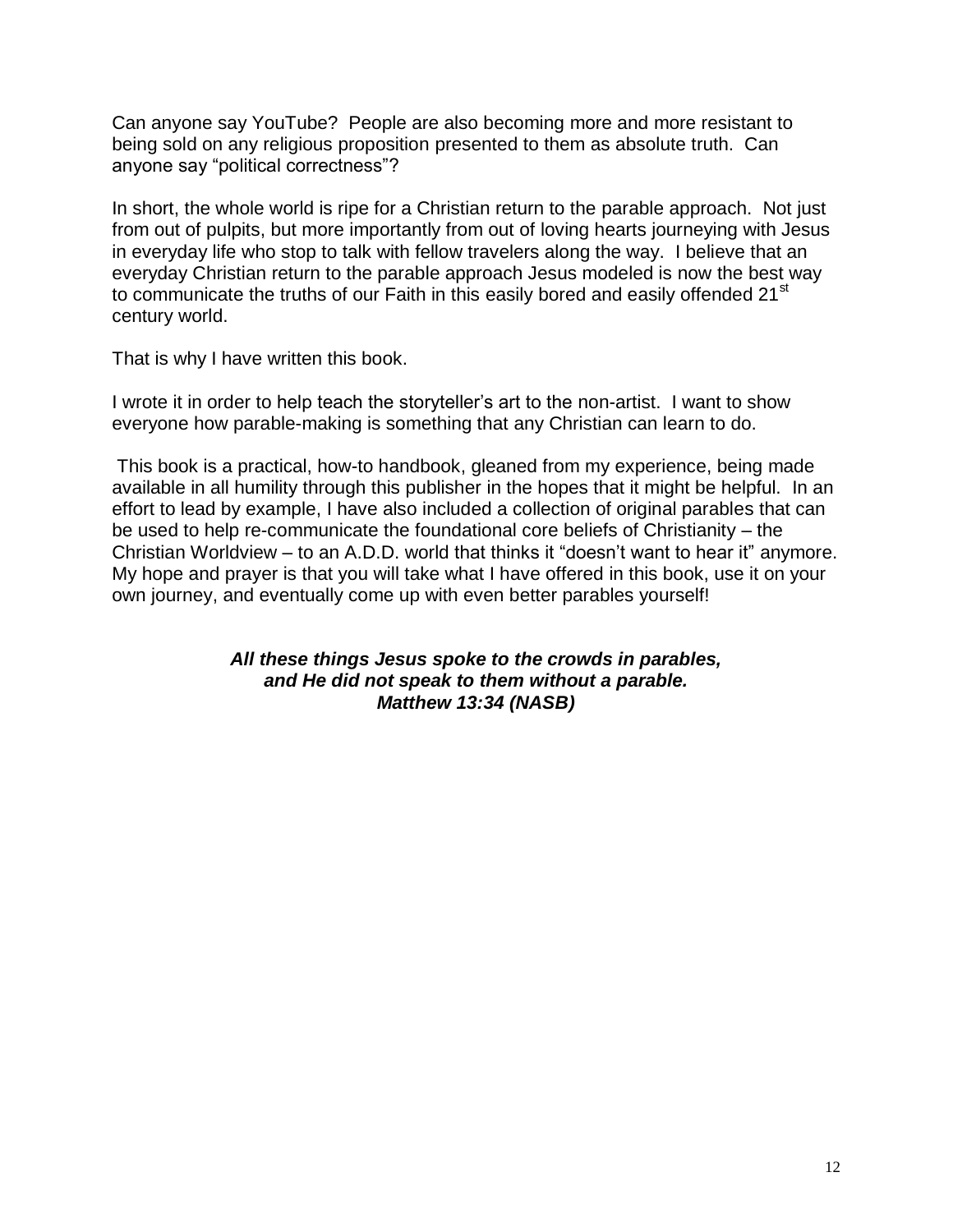### **Part One:**

### **How to Create a New Parable**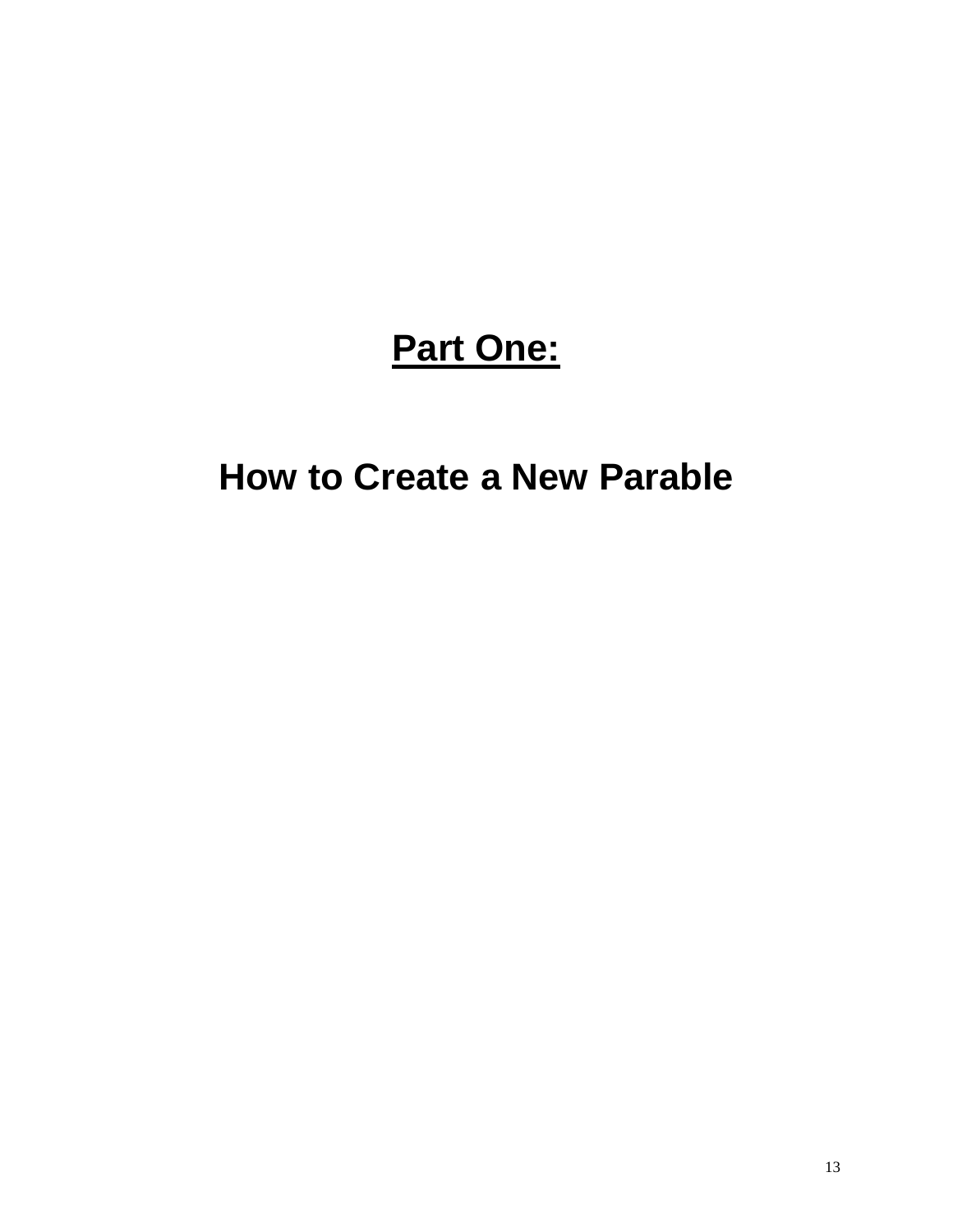He could speak to the sea and calm its raging thunder. Then He could speak to your heart and leave it filled with wonder.

So even harlots and thieves would hear and believe, and weep at His feet in awe. "Cause through the tears in their eyes, to their surprise, when they looked at Him they saw the eyes of the Father.

That verse from one of my old performance songs is actually a window into my childhood. From my earliest recollection, I have always had an idealized picture of the earthly ministry of Jesus Christ. I imagined in my tree-climbing, bike riding mind that the sky was never bluer, the grass was never greener, and the birds never sang more sweetly than when that carpenter from Nazareth, with His strong yet gentle hands, touched the lepers and made them clean. But to me, especially back then, Jesus was not only someone who could heal the sick and raise the dead. He was also someone who could capture the imagination of adults and children alike by telling them a good story. Whether it was a story about a heartbroken father waiting for his long lost son, or one about a despised foreigner stopping to help a bleeding man that others had passed by, or even one about a feeble widow who banged on the door of a grumpy old judge"s chambers until she got what she needed, it didn"t matter. Jesus was the master storyteller of all time. Maybe as a child, that"s what I loved about Him the most.

And so, you can imagine that it was with great fear and trepidation that I began in 2002 to study the parables of Jesus with the intent of trying to identify the thought process He must have gone through in order to create them. You might say it was an attempt at reverse-engineering. But was I intending to handle something wonderfully supernatural in an effort to clinically dissect it and in so doing neutralize its mystery? Was I stepping into the Holy of Holies with a flashlight and a magnifying glass? My point is simply this: I can assure you that I would have never embarked on a personal study of this kind had I not felt compelled to do so in the Spirit.

Now that I have concluded my study, topped off by several sleepless nights in Nicaragua, what have I found?

I have found that there are  $\frac{4 \text{ steps}}{4}$  that one should take if one is to create parables the way Jesus did.

These 4 steps are best expressed as 4 questions, namely:

- 1) What do I want to say?
- 2) What are the components of what I want to say?
- 3) Can these components be represented by symbols?
- 4) Can these symbols be arranged into a story?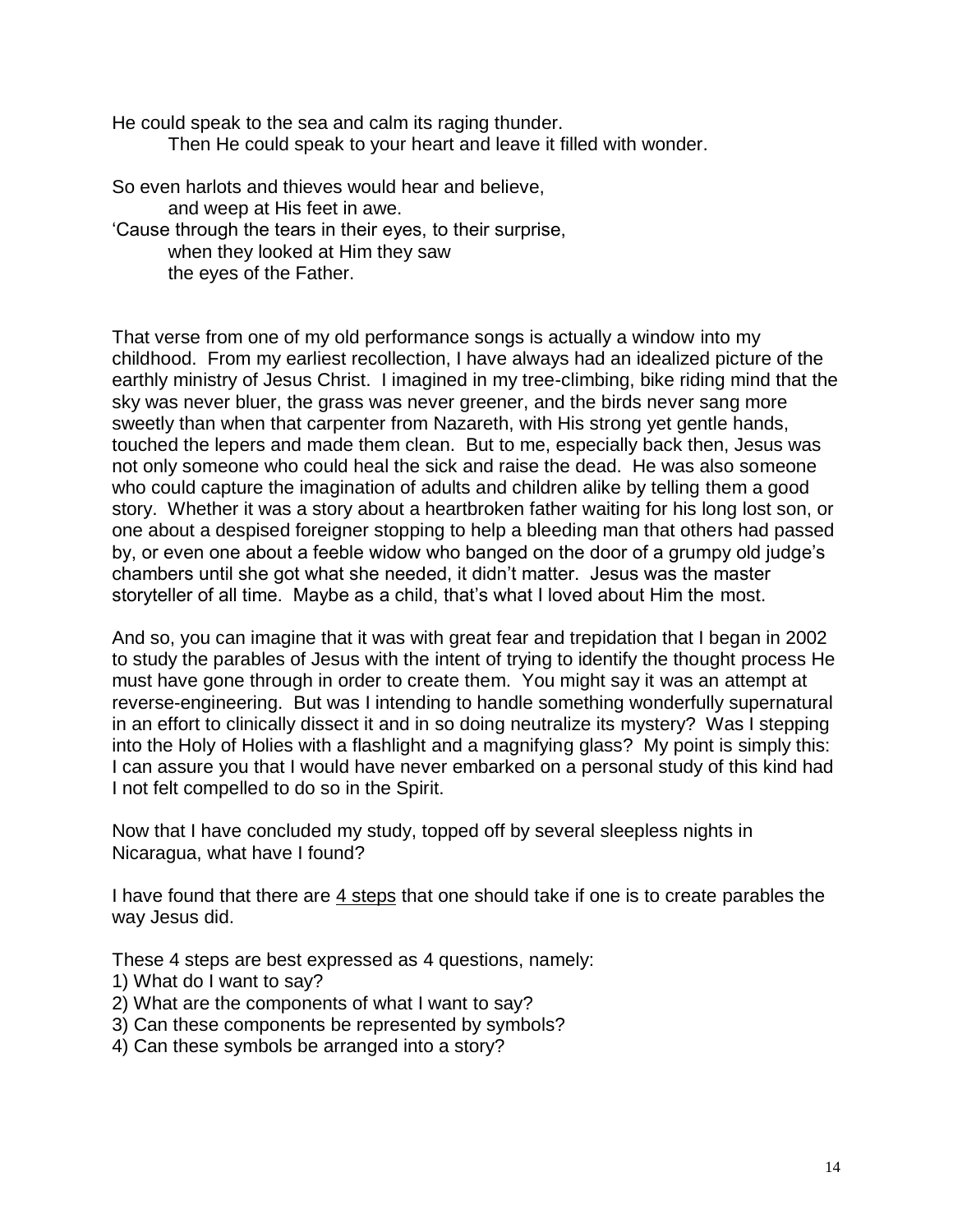In my workshop, I refer to these 4 steps – taken together – as The Art of the Concept Transfer. What I mean by this is the skill by which a plain communication is turned into a symbolic narrative one.

Before these 4 steps became at least subconsciously a part of me, telling stories to communicate spiritual truth was not something I could do easily. Why not? Because our natural tendency is to have something to say, and then immediately try to think of a good story to illustrate it. In other words, we tend to jump immediately from Step 1 to Step 4.

My observation is that very few people can make that jump successfully. I suspect that even those who feel that they can, actually go through all 4 steps subconsciously – as I believe I occasionally did prior to consciously identifying these steps.

I remember that my earliest period of storytelling composition was very time consuming, and did not always bring good results. But my hope is that, after reading this book, you will never have to go through such a period yourself.

#### **Step 1: What Do I Want To Say?**

As is often the case in the teaching of any step-wise method, the first step is the most important.

If one wants to tell stories like Jesus, one has to learn how to take the amorphous totality of what one wants to say and reduce it down into a clear and concise thought – or as my old English teacher used to say, an idea that is succinct and cogent.

I believe Scripture infers that this Step 1 I"ve described actually took place in the mind of Jesus at the start of His parable-creating process. This inference is conveyed in passages such as the following:

#### *Now He was telling them a parable to show that at all times they ought to pray and not to lose heart… Luke 18:1 (NASB)*

This verse precedes Jesus" Parable of the Widow and the Unjust Judge. Notice that the Holy Spirit has done us all a favor here – and me a favor with regard to my study – by saying, in effect, that Jesus knew exactly what He wanted to say in plain language, before He set about communicating it symbolically. He wanted to say that people should pray, and never give up praying, no matter what. That is a clear and straightforward idea.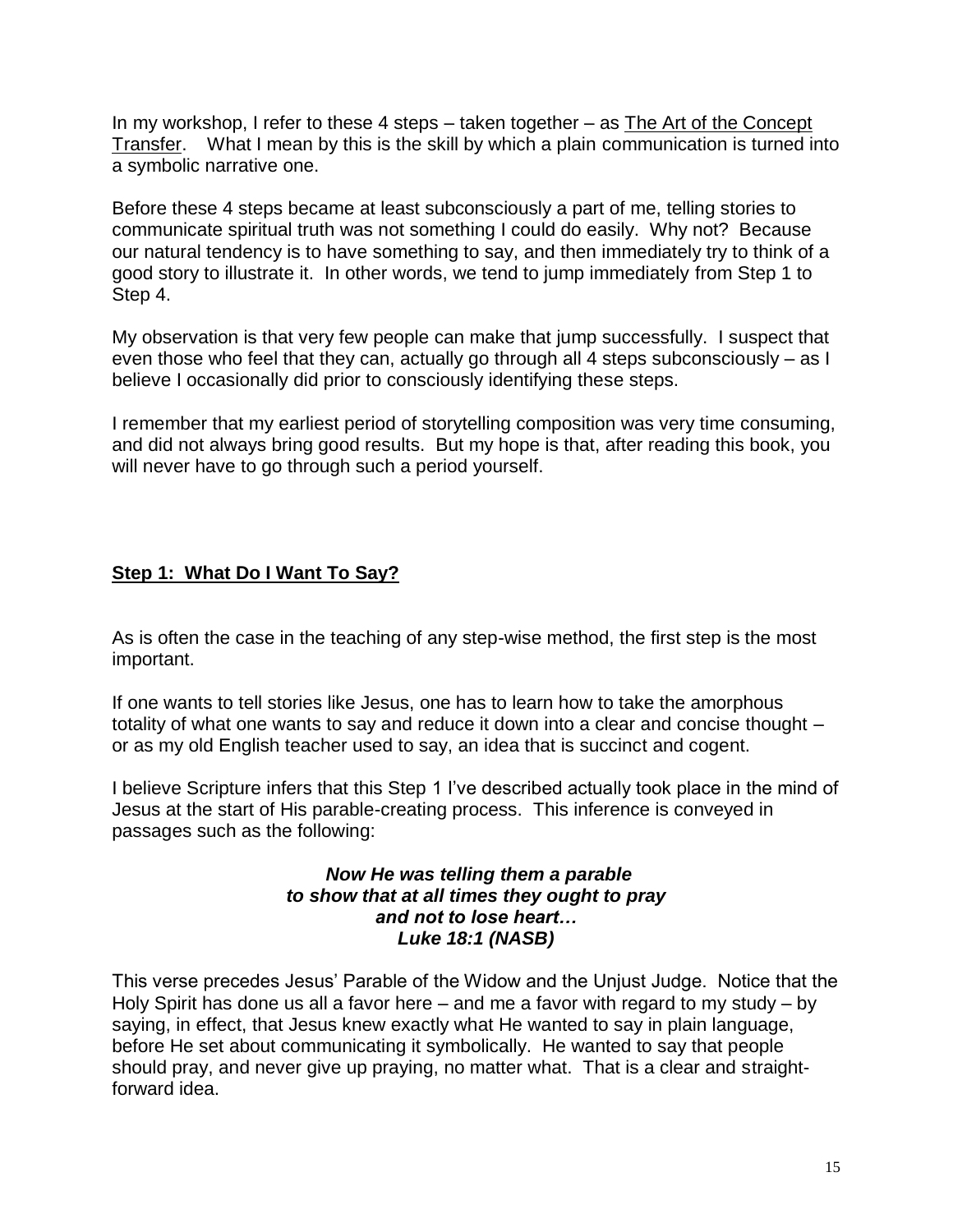Now, here"s how He expressed that idea in the form of a parable, followed by an admonition expressed plainly:

*…"In a certain city there was a judge who did not fear God and did not respect man. There was a widow in that city, and she kept coming to him, saying, 'Give me legal protection from my opponent.' For a while he was unwilling; but afterward he said to himself, 'Even though I do not fear God nor respect man, yet because this widow bothers me, I will give her legal protection, otherwise by continually coming she will wear me out.'" And the Lord said, "Hear what the unrighteous judge said; now, will not God bring about justice for His elect who cry to Him day and night, and will He delay long over them? I tell you that He will bring about justice for them quickly. However, when the Son of Man comes, will He find faith on the earth?"* 

#### *Luke 18:2-8 (NASB)*

The bottom line is: Know what you want to say.

#### **Step 2: What Are the Components of What I Want To Say?**

If we start by reducing an idea into a clear and concise thought, this does not mean that our idea cannot have multiple layers, or component parts.

Again, scripture infers in another passage that Jesus indeed started out with Step 1…

#### *While they were listening to these things, Jesus went on to tell a parable, because He was near Jerusalem, and they supposed that the kingdom of God was going to appear immediately. Luke 19:11 (NASB)*

…but now, here"s the whole parable – The Parable of the Talents (or Minas in the Luke NASB):

#### *So He said, "A nobleman went to a distant country*

*to receive a kingdom for himself, and then return. And he called ten of his slaves, and gave them ten minas and said to them, 'Do business with this until I come back.' But his citizens hated him and sent a delegation after him, saying, 'We do not want this man to reign over us.' When he returned, after receiving the kingdom, he ordered that these slaves, to whom he had given the money, be called to him so that he might know what business they had done. The first appeared, saying, 'Master, your mina has made ten minas more." And he said to him, 'Well done, good slave, because you have been faithful in a very little thing, you are to be in authority over ten cities.' The second came, saying, 'Your mina,*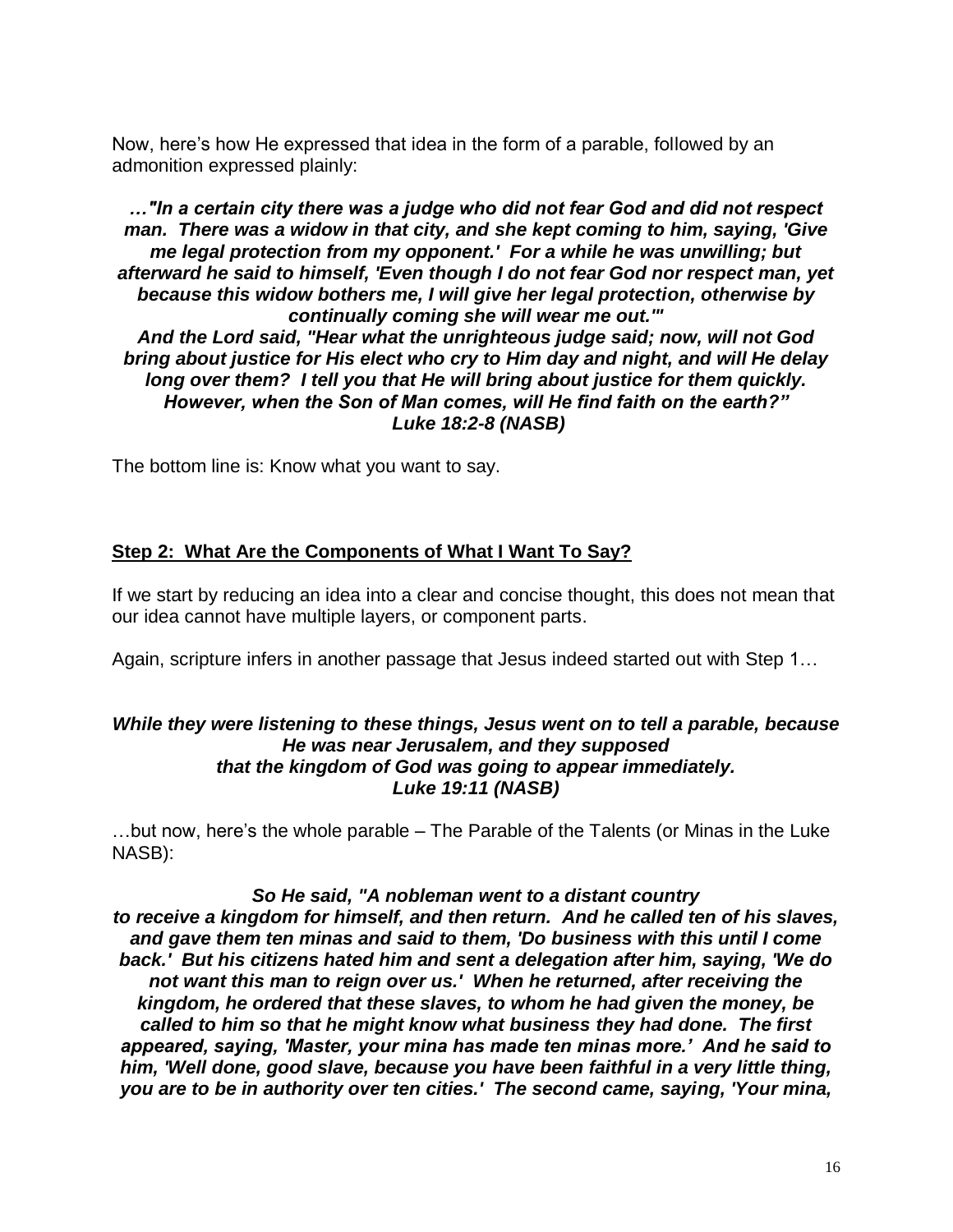*master, has made five minas.' And he said to him also, 'And you are to be over five cities.' Another came, saying, 'Master, here is your mina, which I kept put away in a handkerchief; for I was afraid of you, because you are an exacting man; you take up what you did not lay down and reap what you did not sow.' He said to him, 'By your own words I will judge you, you worthless slave. Did you know that I am an exacting man, taking up what I did not lay down and reaping what I did not sow? Then why did you not put my money in the bank, and having come, I would have collected it with interest?' Then he said to the bystanders, 'Take the mina away from him and give it to the one who has the ten minas.' And they said to him, 'Master, he has ten minas already.' "I tell you that to everyone who has, more shall be given, but from the one who does not have, even what he does have shall be taken away.* 

*But these enemies of mine, who did not want me to reign over them, bring them here and slay them in my presence."" Luke 19:12-27 (NASB)*

Notice that the overall idea – in accordance with verse  $11 -$  is simple (as we have said): The Kingdom of God is not going to appear immediately. The body of the parable, however, contains layers of information that are more complex. And so it is that the overall idea along with its layers, can be outlined as follows:

The Kingdom of God is not going to appear immediately. More specifically –

- The King will first go away and then eventually return.
- The King will give tools to His servants with which they are to perform tasks in His absence.
- The King"s enemies will initially reject Him.
- When He returns His servants will be required to give an account of their stewardship.
- His servants will receive rewards and punishments accordingly.
- When He returns the King will also execute judgment upon His enemies.

I am still awestruck whenever I consider this. If you have been attempting to teach spiritual truth through stories as long as I have, then you no doubt recognize this parable as pure genius. Jesus is able to encapsulate the entire span of human history between His first and second advent in the space of one paragraph: A paragraph so rich with meaning that a scholar could dedicate his life to studying its ramifications. But a story so simple that even a child could understand it.

Having said that, let me add that I believe the Holy Spirit stands ready to give this kind of storytelling anointing to God"s people today, if they will only step out in faith and make an attempt. Not storytelling anointing to reach the power and authority of Jesus' parables, of course, but storytelling anointing that God can powerfully use, none the less.

But I digress.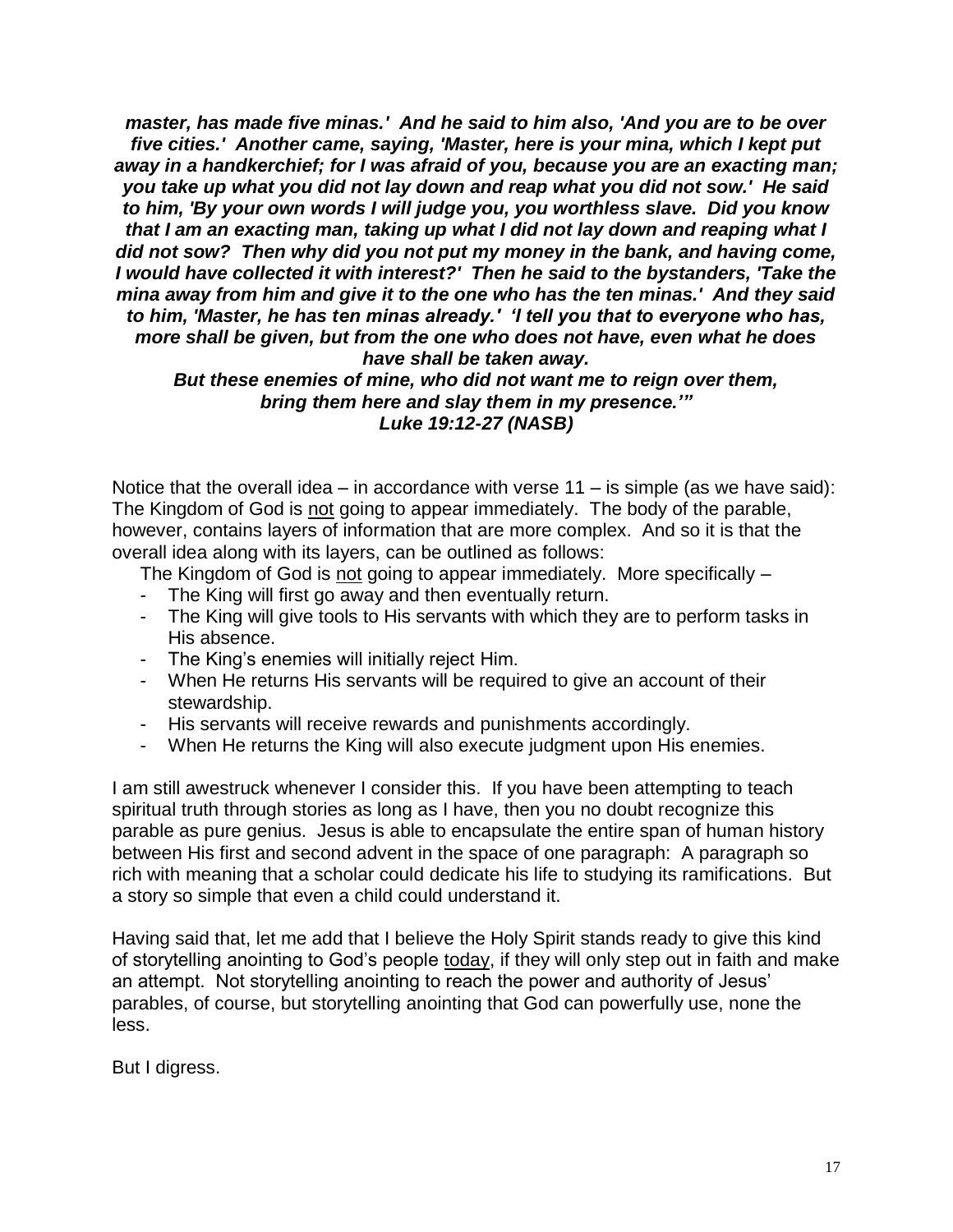If one wants to identify the component parts of an idea, I have found it helpful to simply write out the idea as one paragraph of conversational language, and then divide that paragraph into its obvious components or points of thought.

Let me illustrate using yet another parable – The Parable of the Mustard Seed (Matt 13:31-32).

I believe Jesus started out by wanting to communicate the following:

I am well aware of the way My Church will grow and develop over time: It will start small with only My own preaching, and appear less significant than all the other religions and philosophies around it. Then it will grow as more and more people come to believe in Me. Finally, it will become the most wide-spread of all religions and philosophies. In so doing, it will develop such a large organizational structure that this structure will eventually house comfortably, not only true believers, but also those sent by Satan.

Now, let"s divide that paragraph into its obvious components.

I am well aware of the way My Church will grow and develop over time: More specifically –

- It will start small with only My own preaching.
- It will appear less significant than all other religions and philosophies.
- It will grow.
- It will become more widespread than all other religions and philosophies.
- It will develop a large organizational structure.
- That structure will eventually house comfortably, not only believers, but also those sent by Satan.

This may take a bit of practice, especially if you are not used to writing down what you want to say before you say it. At this point, you may want to "test drive" this step using one or more ideas that you have attempted to communicate in the past. Once you think you can employ Step 2 fairly easily, you are ready to move on.

#### **Step 3: Can These Components Be Represented By Symbols?**

The key to understanding this step can be found in the interpretation sections of Jesus" parables. So, before we finish our thought with regard to His Mustard Seed parable, let me shift gears and temporarily move us over to another one – His Parable of the Wheat and The Tares. Here now is that parable:

#### *Jesus presented another parable to them, saying,*

*"The kingdom of heaven may be compared to a man who sowed good seed in his field. But while his men were sleeping, his enemy came and sowed tares among*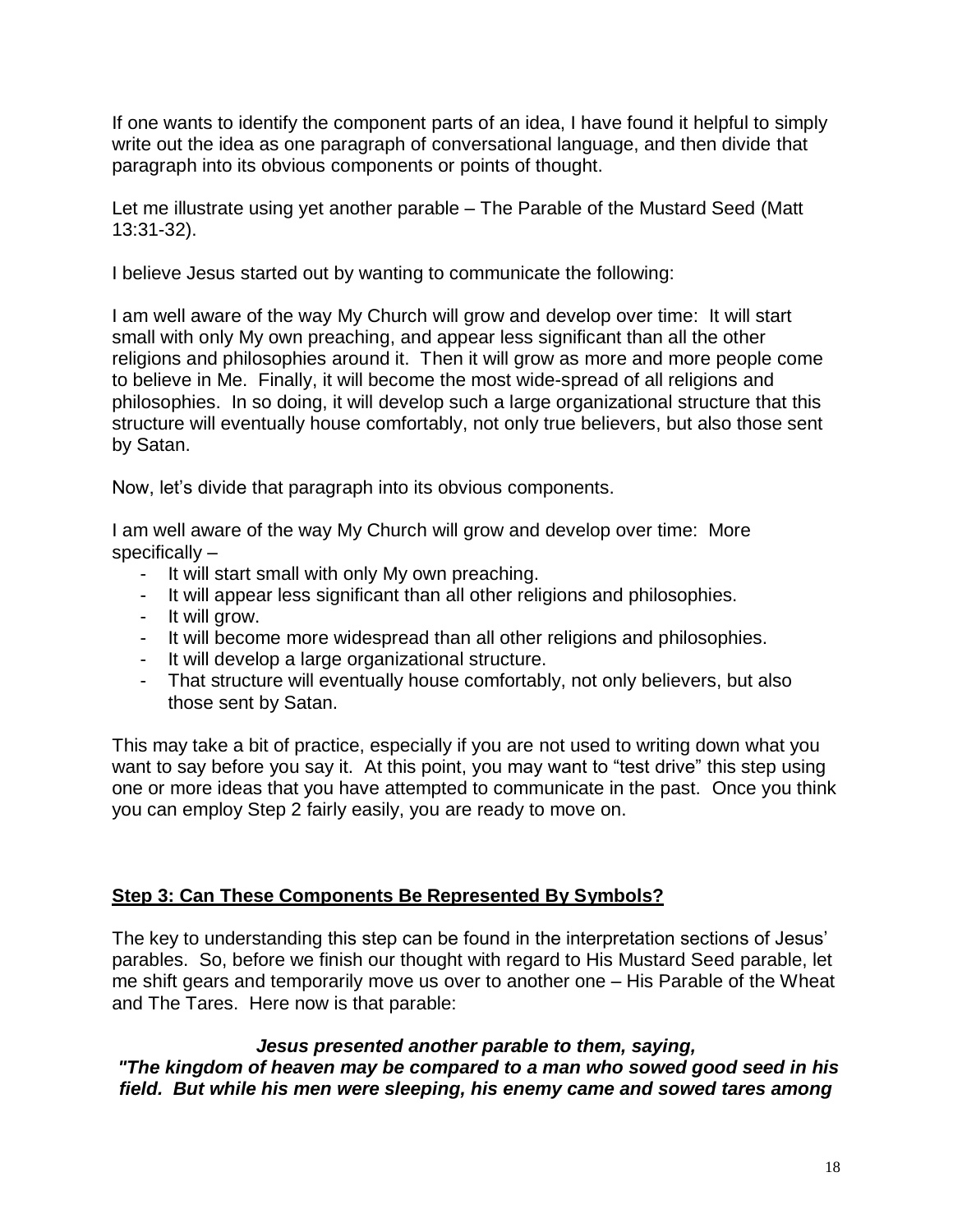*the wheat, and went away. But when the wheat sprouted and bore grain, then the tares became evident also. The slaves of the landowner came and said to him, 'Sir, did you not sow good seed in your field? How then does it have tares?' And he said to them, 'An enemy has done this!' The slaves said to him, 'Do you want us, then, to go and gather them up?' But he said, 'No; for while you are gathering up the tares, you may uproot the wheat with them. Allow both to grow together until the harvest; and in the time of the harvest I will say to the reapers, "First gather up the tares and bind them in bundles to burn them up; but gather the wheat into my barn."'" (Matthew 13:24-30 NASB)*

A good understanding of Step 3 can be found in the interpretation of this parable.

Here is the interpretation that Jesus Himself gave, which I have divided up for you in order to show how I believe He employed this step:

*Then He left the crowds and went into the house and His disciples came to Him and said, "Explain to us the parable of the tares of the field." And He said,* 

*"The one who sows the good seed is the Son of Man,* 

*and the field is the world;*

*and as for the good seed, these are the sons of the kingdom;* 

*and the tares are the sons of the evil one;* 

*and the enemy who sowed them is the devil,*

*and the harvest is the end of the age;* 

#### *and the reapers are angels." (Matthew 13:36-39 NASB).*

Can you discern what He must have done here? He simply made a mental list of the components that comprised His idea, and then He answered the question "Can these components be represented by symbols?"

There is a short-cut to accomplishing this that I have found to be effective. After writing out and dividing your idea, simply continue by identifying the one component that would be the easiest to transfer into a symbol. Then, build the rest of your parable from there, as I believe Jesus did. I see evidence of this approach in the way that His summation of this parable reads:

*"So just as the tares are gathered up and burned with fire, so shall it be at the end of the age. The Son of Man will send forth His angels, and they will gather out of His kingdom all ( stumbling blocks, and those who commit lawlessness, and (will*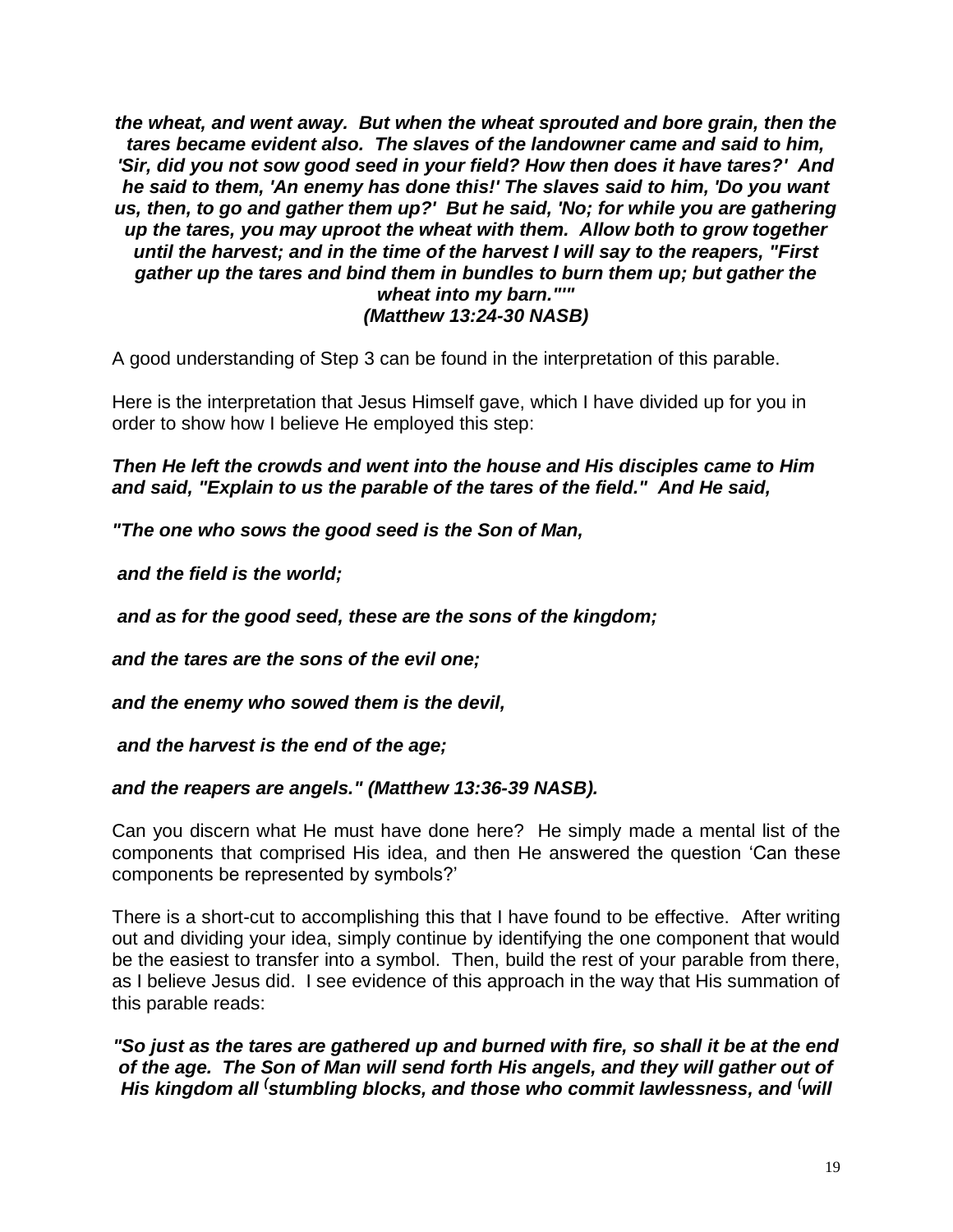#### *throw them into the furnace of fire; in that place there will be weeping and gnashing of teeth. Then THE RIGHTEOUS WILL SHINE FORTH AS THE SUN in the kingdom of their Father. He who has ears, let him hear. (Matthew 13:40-43 NASB).*

To further illustrate, let"s return to Jesus" Mustard Seed Parable. Here again are its components:

I am well aware of the way My Church will grow and develop over time: More specifically –

- It will start small with only My own preaching.
- It will appear less significant than all other religions and philosophies.
- It will grow.
- It will become more widespread than all other religions and philosophies.
- It will develop a large organizational structure.
- That structure will eventually house comfortably, not only believers, but also those sent by Satan.

Do you see what I just did? I underlined the best place to begin. I identified the component that looks like it would be the easiest one to transfer into a symbol, namely:

<u>It will grow</u>

Let's think this through. What can we use to illustrate something growing? No doubt many things come to mind: a baby in the womb, a flower in a garden, a thunder storm in the sky…the list is endless. So, how do we choose which symbol to use? Well, we need something that grows into a structure that can hold other things. That limits our choices to something man-made like a house being built, or something living that grows naturally like a tree. But we also need something that ideally is akin to other things like it to which it can be compared, since that"s part of the original idea. We need something that has the power – in and of itself – to start smaller than others like it but then become bigger than them all. If you happen to live in that part of the world, the choice is obvious. The phenomenon of just such a tiny seed that can quickly grow into a big tree is well known. Your best choice is the mustard seed!

Once that first component has been transferred, constructing the rest of the parable becomes easier. Jesus had already used the birds of the air to represent Satan (see Matt 13:1-23), and so birds coming to nest in a tree becomes His final obvious symbol transfer. With that, the symbol-making process is complete:

#### *He presented another parable to them, saying,*

*"The kingdom of heaven is like a mustard seed, which a man took and sowed in his field; and this is smaller than all other seeds, but when it is full grown, it is larger than the garden plants and becomes a tree, so that THE BIRDS OF THE AIR come and NEST IN ITS BRANCHES."*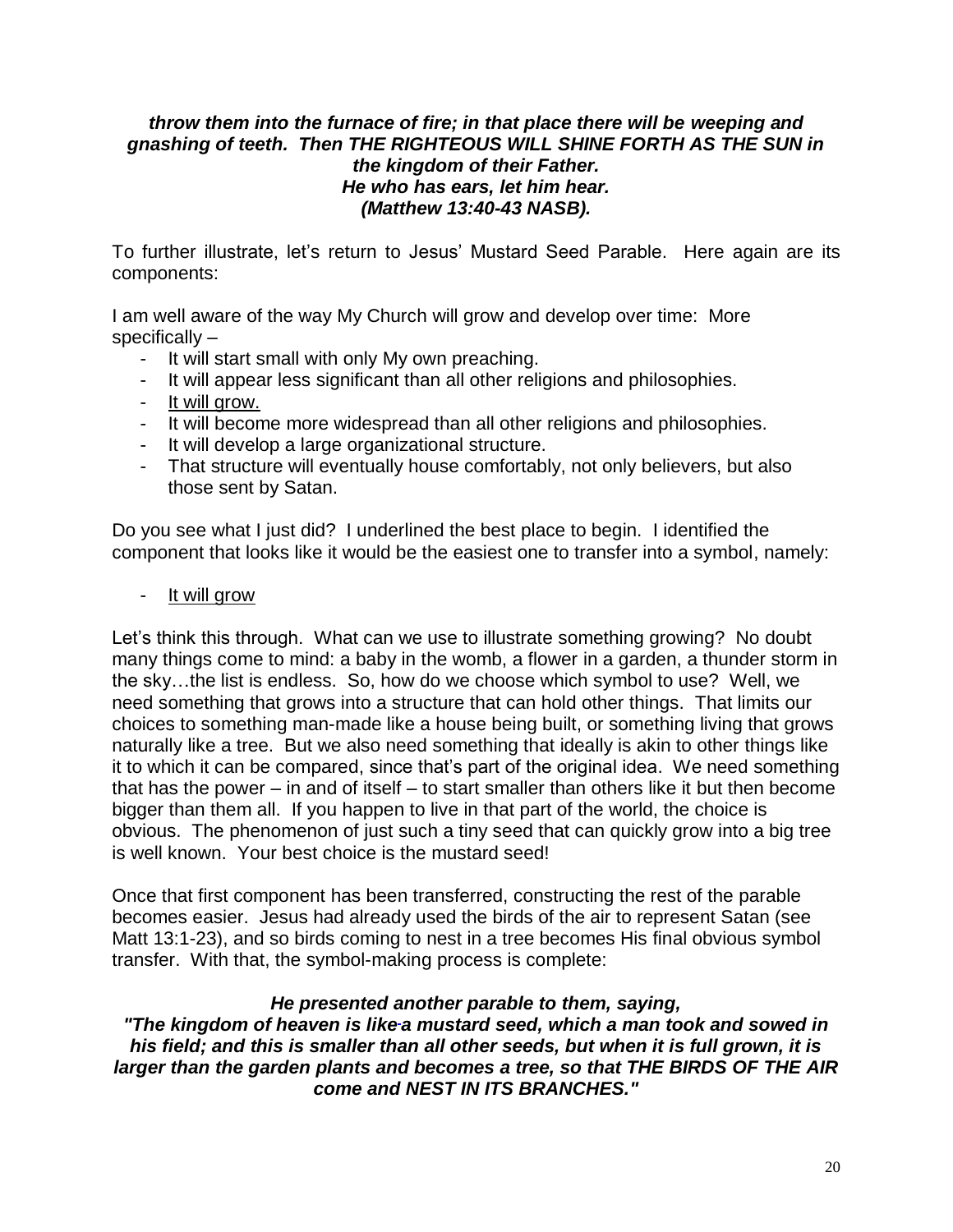#### *(Matt 13:31-32)*

At this point, you may want to engage yourself in another time of practice, wherein you simply:

- write out an idea in conversational language
- divide up your sentences with a pencil to show its component parts.
- re-write those components as a vertical list.
- find the one component that would be the easiest to transfer into a symbol.
- think of a symbol and write it next to that component.

- think of other symbols for your other components, by relating them to that first one, and then write those next to the other components in like manner.

#### **Step 4: Can These Symbols Be Arranged Into a Story?**

If Step 1 was perhaps the most important step, Step 4 is perhaps the most difficult, or the easiest – depending upon which direction you choose at this point. Here's what I mean:

Even a casual reading of the parables of Jesus reveals that they naturally fit into two categories: illustrations and stories. Even though the step-by-step manner in which He explained His illustration parables tended to give them a narrative feel, technically, not all of His parables were stories.

If you choose the direction of an illustration at this point, then congratulations! You are done. Simply explain the components of your illustration – your word picture – in a narrative style and let the Holy Spirit do the rest.

If, on the other hand, you get to this step and you choose the direction of arranging your symbols into a story, you will need to learn what I believe is the most important skill within the overall storyteller's art – The Principle of Tension and Release.

It can be easily observed that great art has traditionally been built upon this principle. People are best engaged when artistic tension builds to a climax and then is released. In literature, the plot thickens, and then it is resolved. In music, melodies move from dissonance to consonance, chords modulate and then resolve, and drum rolls move toward their final symbol crash. Even paintings are most compelling when they draw the eye toward a cathartic point of focus. In the days of Classic Hollywood, it was said that the perfect formula for a great movie was to have a plot line that could be described as "Boy meets girl, boy loses girl, boy gets girl back again." Even the Bible itself can be summarized as "God has mankind, God loses mankind, God gets mankind back again."

In my workshop, I describe this tension-and-release flow as The Storyteller"s Bell Curve. More specifically, the storyteller"s art involves creating narratives that form a bell curve shape – a line that starts low and then rises until it peaks in the middle, after which it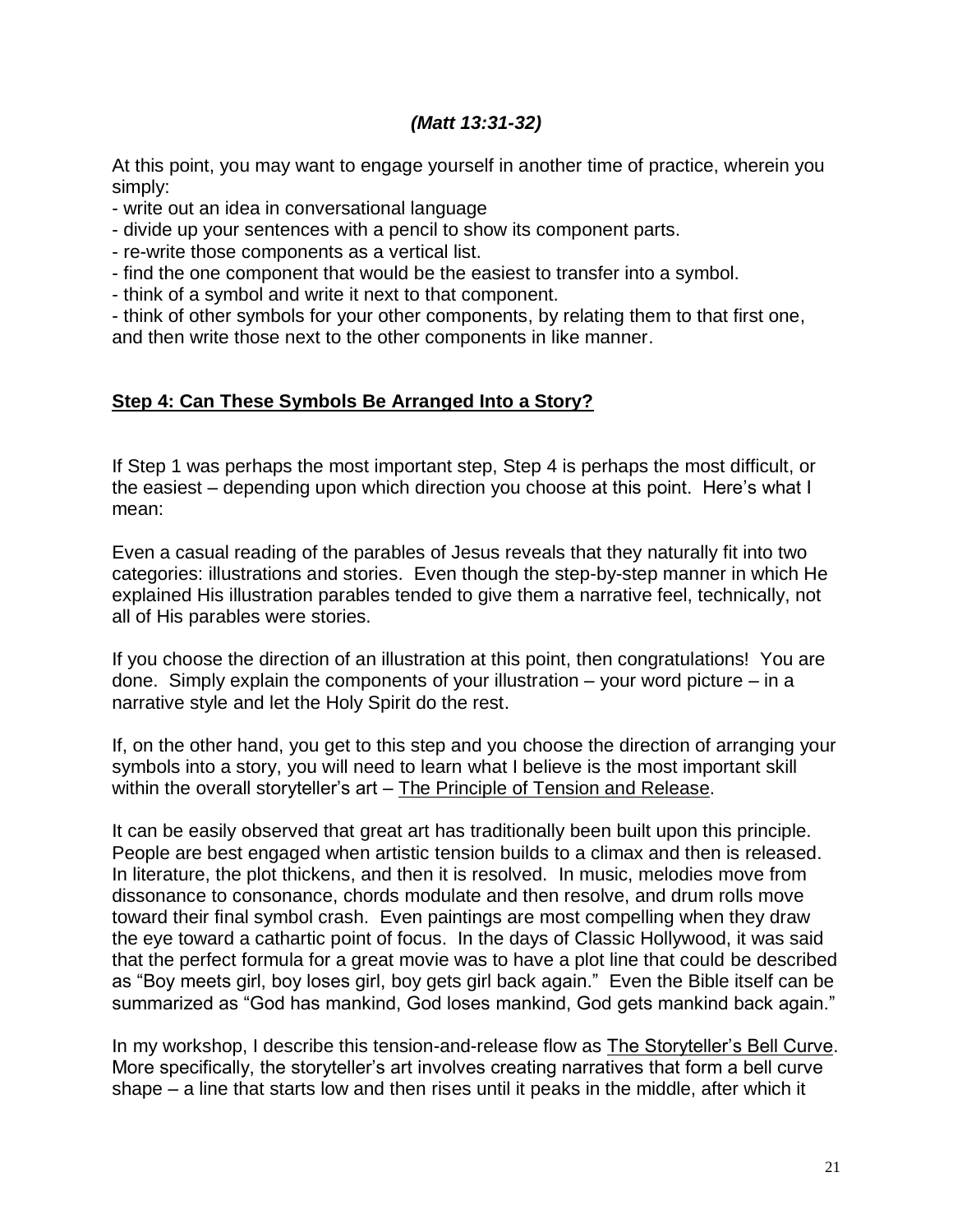returns to the level from which it came. In other words, a good story should rise and crest like a wave as its narrative tension is created and then released.

That brings us to Step 4. Here is perhaps the most beloved of Jesus" parable stories – the Parable of the Prodigal Son:

*And He said, "A man had two sons. The younger of them said to his father, 'Father, give me the share of the estate that falls to me.' So he divided his wealth between them. And not many days later, the younger son gathered everything together and went on a journey into a distant country, and there he squandered his estate with loose living. Now when he had spent everything, a severe famine occurred in that country, and he began to be impoverished. So he went and hired himself out to one of the citizens of that country, and he sent him into his fields to feed swine. And he would have gladly filled his stomach with the pods that the swine were eating, and no one was giving anything to him. But when he came to his senses, he said, 'How many of my father's hired men have more than enough bread, but I am dying here with hunger! I will get up and go to my father, and will say to him, "Father, I have sinned against heaven, and in your sight; I am no* 

*longer worthy to be called your son; make me as one of your hired men."' So he got up and came to his father. But while he was still a long way off, his father saw him and felt compassion for him, and ran and embraced him and kissed him. And the son said to him, 'Father, I have sinned against heaven and in your sight; I am no longer worthy to be called your son.' But the father said to his slaves, 'Quickly bring out the best robe and put it on him, and put a ring on his hand and sandals on his feet; and bring the fattened calf, kill it, and let us eat and celebrate; for this son of mine was dead and has come to life again; he was lost and has been found.' And they began to celebrate. Now his older son was in the field, and when he came and approached the house, he heard music and dancing. And he summoned one of the servants and began inquiring what these things could be. And he said to him, 'Your brother has come, and your father has killed the fattened calf because he has received him back safe and sound.' But he became angry and was not willing to go in; and his father came out and began pleading with him. But he answered and said to his father, 'Look! For so many years I have been serving you and I have never neglected a command of yours; and yet you have never given me a young goat, so that I might celebrate with my friends; but when this son of yours came, who has devoured your wealth with prostitutes, you killed the fattened calf for him.' And he said to him, 'Son, you have always been with me, and all that is mine is yours. But we had to celebrate and rejoice, for this brother of yours was dead and has begun to live, and was lost and has been found.'" (Luke 15:11-32 NASB).*

If you were to take a blank sheet of paper and draw a bell curve for the purpose of "graphing" this parable, you might start at the left side of that curve and write the beginning of the story. Then, the words that describe the son"s life moving tragically from bad to worse might rise like tension with the rise of the curve toward the middle of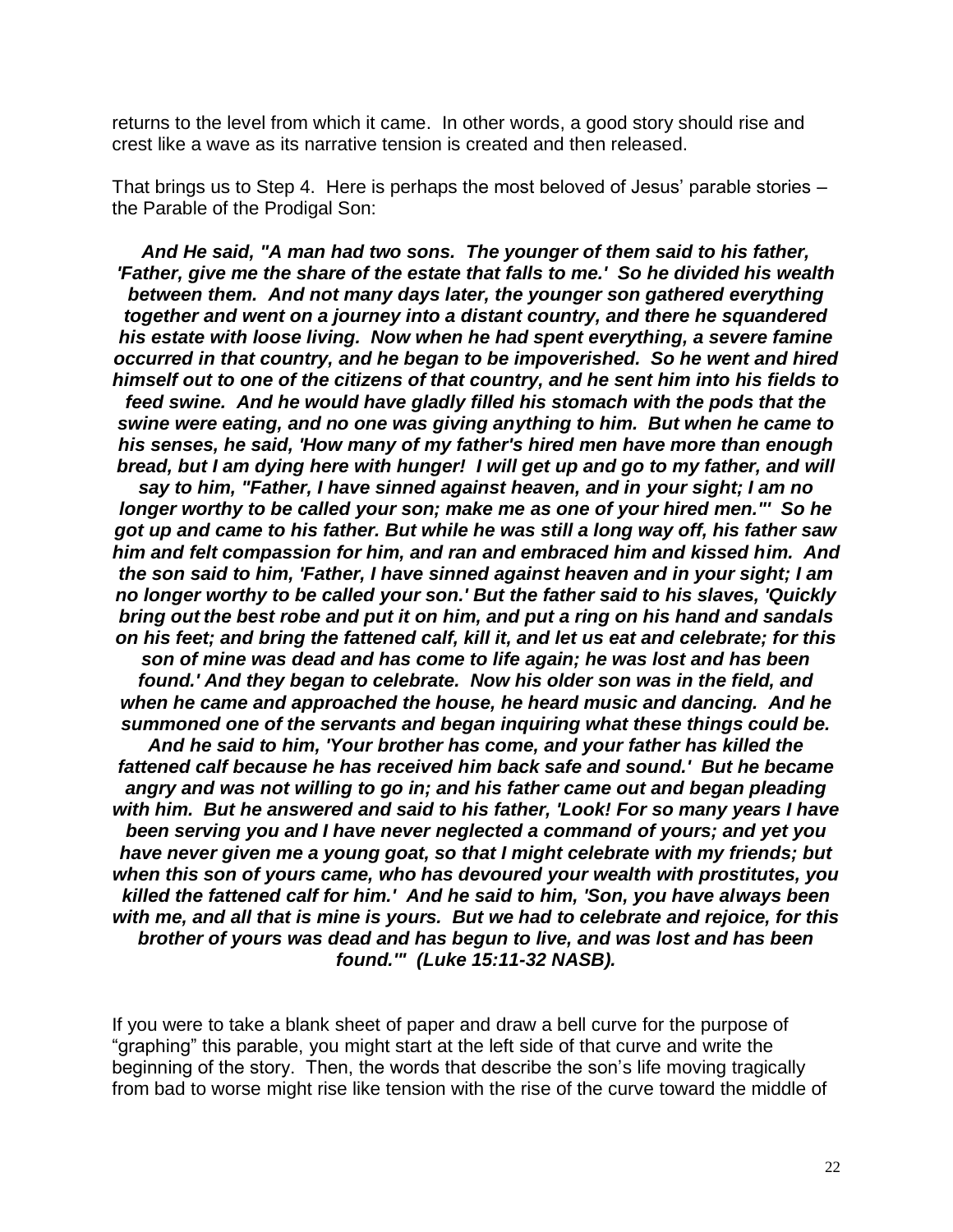the page. Finally, the climactic release at the crest of that curve would be the words describing how his father sees him returning from a long way off and runs to greet him. The smooth journey down the other side of that curve would be the words describing the party given by the father in honor of his son who has returned.

I believe that the power of this parable, as well as the power of others like the Parable of the Good Samaritan (Luke 10:25-37) and the Parable of the Ten Virgins (Matthew 25:1- 13) comes largely from the fact that these were apparently built upon this tension and release principle.

Now you are ready to practice Step 4.

I have found that the best way to arrange your own symbols into a story is to first draw a Storyteller"s Bell Curve. Then place your symbols along that curve with the intent of coming up with a narrative that comes to a climax with one of those symbols. Finally, try different story lines until you arrive at one that draws in your listener with tension and then releases that listener with resolution. If you have more symbols than can easily fit into one story, don't be afraid to link a second smaller story  $-$  or reprise  $-$  together with your first one. Jesus" Parable of the Prodigal Son in fact does just that, with the story of the brother that stayed home actually forming a second smaller bell curve subsequent to that first one.

If all this still seems a bit difficult, the next section of this book should be especially helpful. What follows is a group of illustration and story parables, intentionally designed to cover the historical doctrines of Christianity – the body of scriptural truths that together form the core beliefs of the Christian faith. These will give you an arsenal of word pictures to communicate when opposing beliefs and world views come up in casual conversation. As you arm yourself with these, I believe the things we have discussed will become more and more clear. Before long, you will be able to add your own original parables to this arsenal!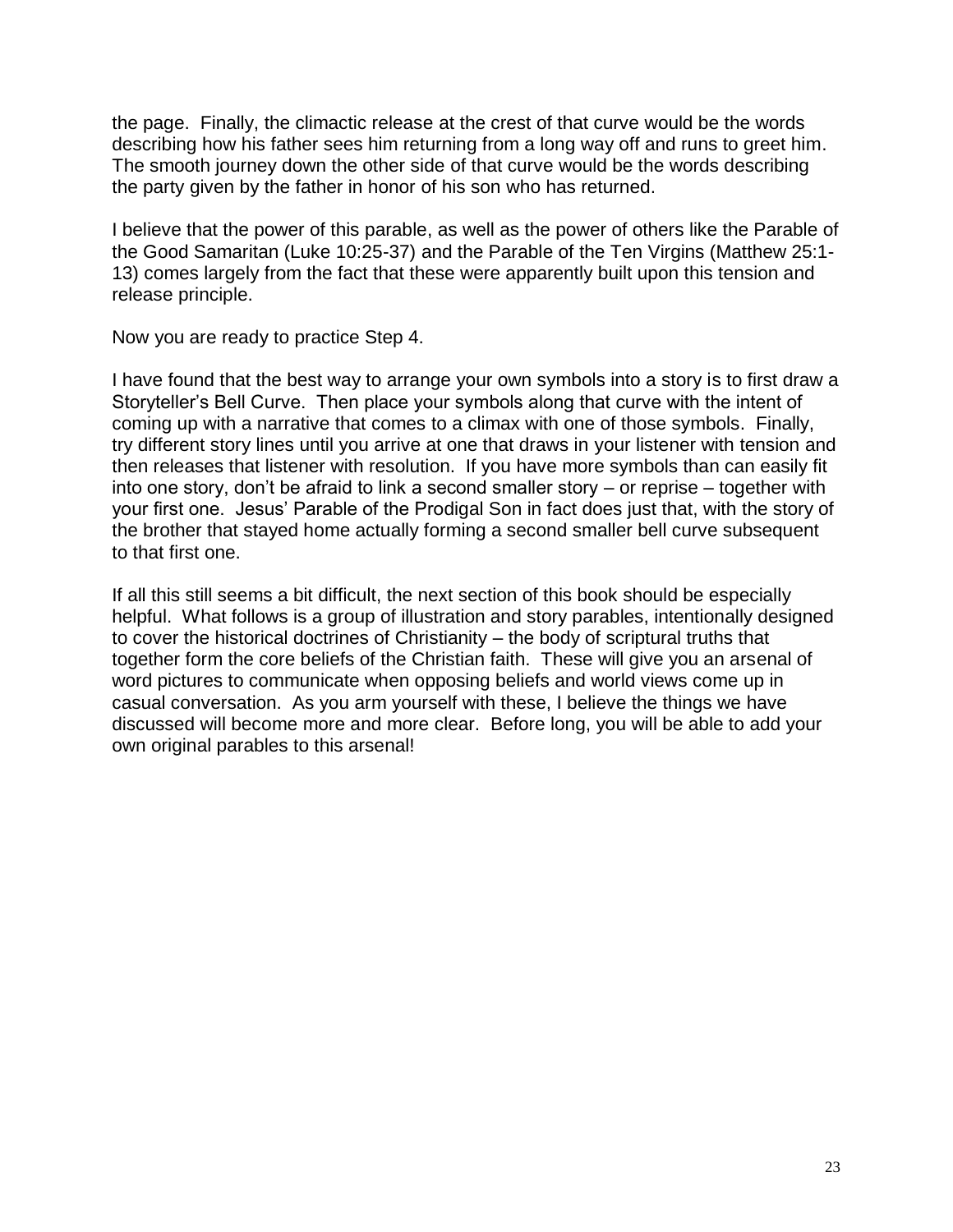**Part Two:**

### **A Collection of New Parables**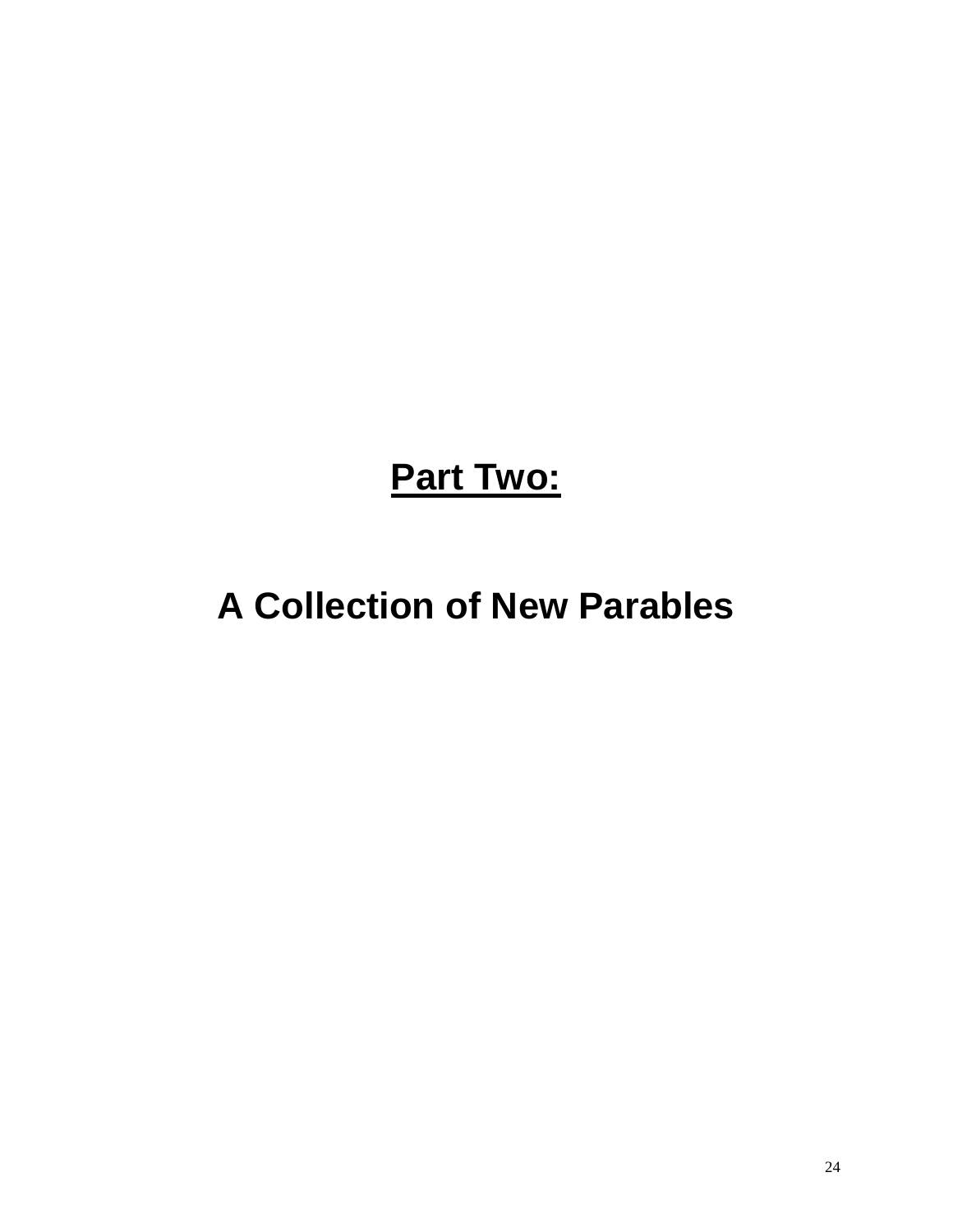#### *And He said, "How shall we picture the kingdom of God, or by what parable shall we present it? (Mark 4:30 NASB)*

To me, that verse is not a rhetorical question. It is an invitation to the Church in our time. To me, it is an implied command that we should "picture" the things that pertain to the Kingdom of God so we can better communicate them to the everyday people we meet on the journey of our lives. To me, our hearts, combined with parables like these, together make a perfect medicine which The Great Physician has prescribed for a lonely and confused 21<sup>st</sup> Century world.

Now let me share something briefly from my heart.

As the Church struggles to stay relevant to people who have become jaded to traditional Christian presentations, my fear is that the Church will water down the process of discipleship until we are no longer passing on the essential, historical doctrines of the Faith which comprise the Christian Worldview. As a result, I fear that many who name the name of Christ will fall victim to other beliefs and worldviews which oppose everything we hold dear!

The way to avoid this slippery slope is not to insist on sticking to a boring, academic approach in order to remain true to orthodox Christianity. The answer is to learn the parable-telling skills of Jesus and use them as a primary means by which these truths are communicated. To put it another way: "A spoon full of storytelling helps the theology go down.' That's not my idea. That's our Lord's.

Here then, are the Doctrines of the Christianity as I understand them, explained using the tool that Jesus used – parables. You are welcome to say "It"s kind of like this " instead of "The Kingdom of God is like a which as I have done, since that would be more appropriate in most casual conversations.

In any case, get ready to be "armed and dangerous" in the eyes of our enemy.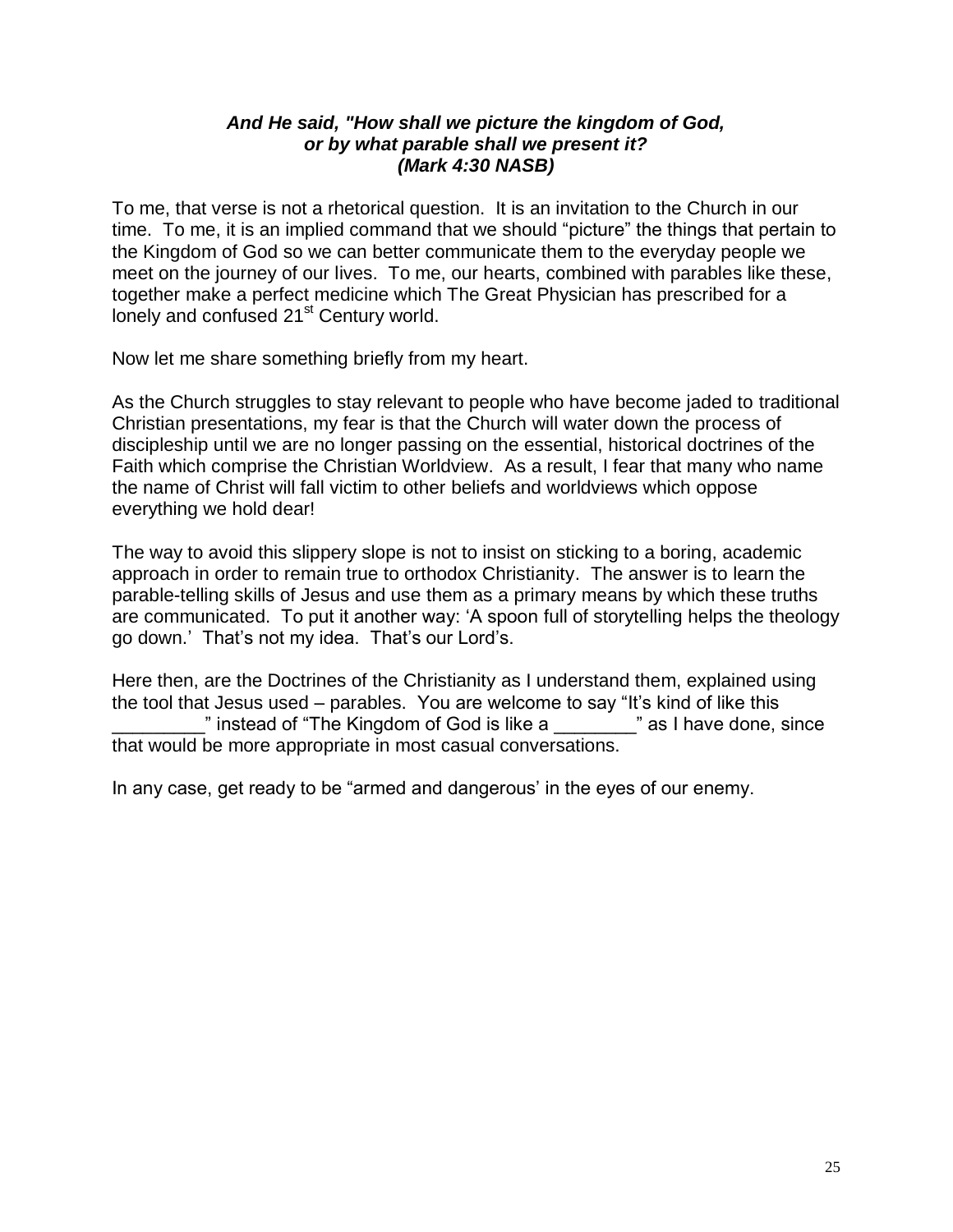#### *THE DOCTRINE OF THE SCRIPTURES*

#### *Unity of the Bible - The Bible is many stories that together tell one story.*

#### **Parable: The River**

The Kingdom of God is like a long river, fed by large tributaries and smaller streams along the way.

It starts with an earthquake, and a storm in the mountains.

Then, as the water starts to flow downward, water from surrounding land gathers into streams, and then into the tributaries.

Some water never gets to the river, but instead runs off and eventually disappears into the ground.

But the water that reaches the river makes it stronger and wider as more is added.

Finally, the river reaches its destination, coming to rest in a beautiful crystal sea.

#### *Interpretation: Luke 16:16, 16:31 The River*

*The Bible – though made up of the Old and New Testaments – is actually one story with a beginning and an end. Its beginning is the creation. Its end is a new heaven and a new earth.* 

*The earthquake is the sin of Adam and Eve that separated humanity from God at the story's beginning, the way an earthquake separates ground. The storm is the flood of Noah, whereby so much violence followed mankind's separation that God had to start humanity over again.*

*The river is God's subsequent story of the salvation of humanity. It flows like a river of redemption, in a land of time. The tributaries are the major events that fed into that flow. They include the call of Abraham, Moses and the Passover, the Kingdom of David, the exile and return of Israel, and the life and ministry of Jesus.*

*The smaller streams are individual people. You are a stream in that river of redemption, if you believe the Good News about Jesus Christ. If you do not, you are*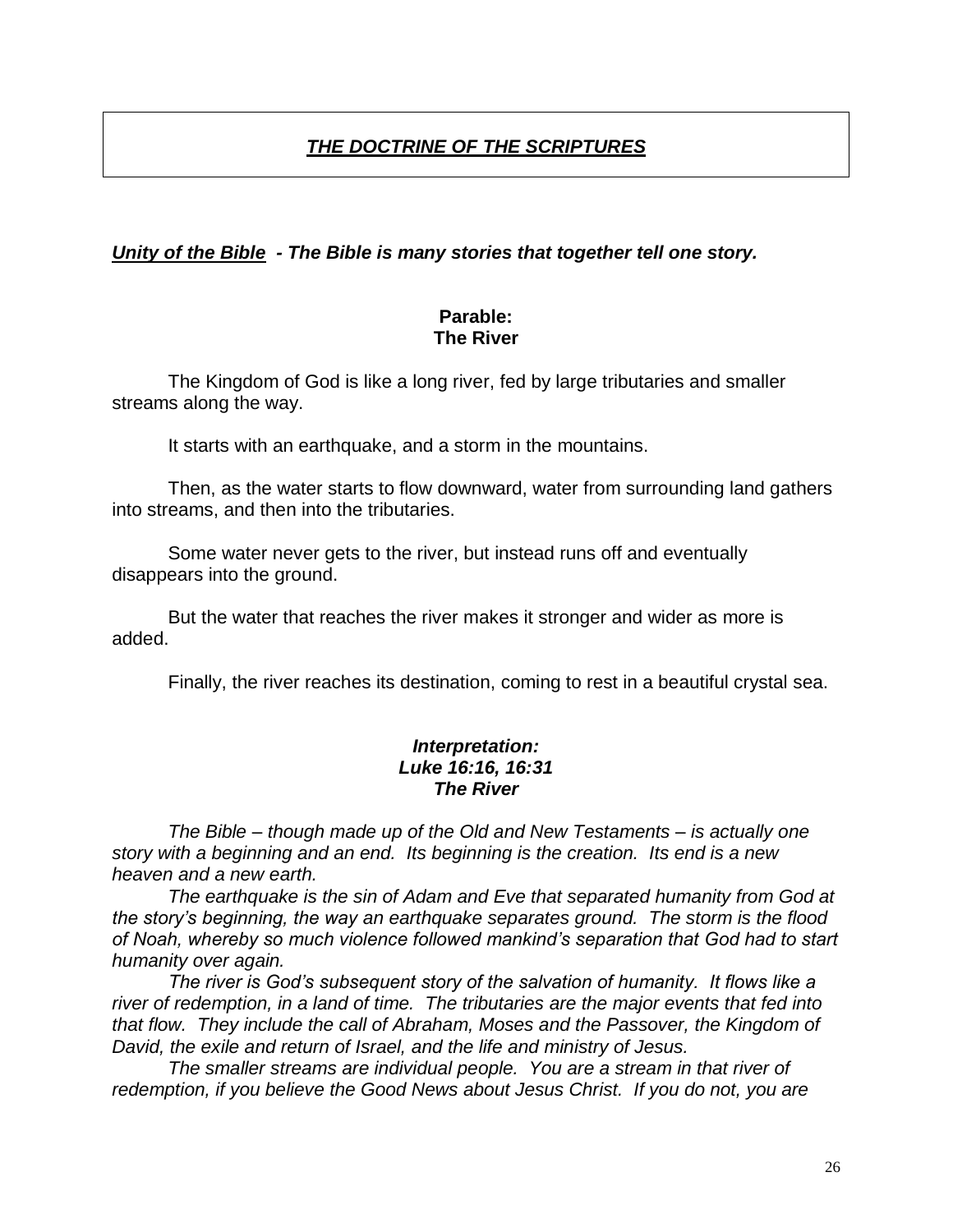*like a stream that appears for a while, but them runs off into the ground, never connecting with God's plan, and never ending up in heaven.* 

---------------------------------------------------

*Inspiration of the Bible - The books in the Bible were written by men who wrote under the inspiration of God. Together, they form a complete work, which cannot be added-onto by writings claiming to be equally inspired.*

#### **Parable: The Farmer and His Five Helpers**

The Kingdom of God is like a farmer who had five helpers, a field of hard ground, a plow, and an ox.

One day he was at the far end of his field with his helpers. He attached a plow to his ox, so the ox could pull it and break up the ground.

Then, he called to one of his helpers to come forward and said, "We are going to go back and forth across this field, in order to plow it. Take this stick and tap the ox to make him start. Then, use the stick to steer him as I plow."

The farmer then told the rest of his helpers to walk along behind.

The first helper drove the ox for a distance with the stick. He drove it over bumps and stones however he wished. But at the same time, the farmer was plowing the ground, and holding the reins of the ox, to keep it on track.

After a while, the farmer stopped the ox, and called another helper. Then, he told him to do the same as the first. This time, the helper avoided bumps and stones, and went slower.

The farmer did this again and again, until all his helpers had driven, each in his own way.

Finally, they finished plowing, and the job was complete.

They had all driven. They had combined their efforts to plow the field. But it was the farmer who had done the plowing, and had been in control, all along.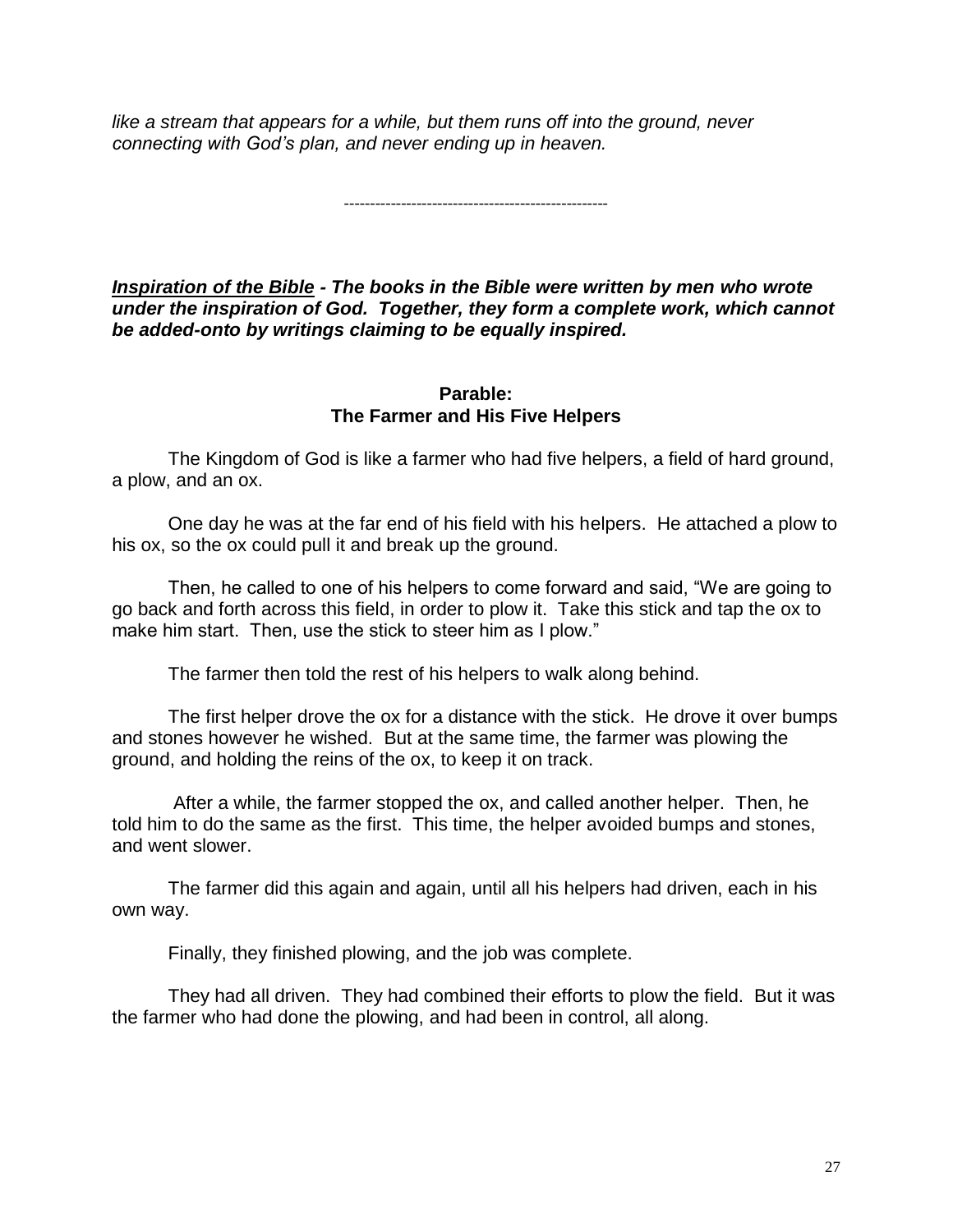#### *Interpretation: 2 Timothy 3:16, Hebrews 1:1-2, Revelation 22:18 The Farmer and His Five Helpers*

*God is the farmer. His five helpers represent:*

*1) Moses, followed by the* 

*2) prophets,* 

*3) priests, and* 

*4) kings of Israel, who wrote the books of the Old Testament, followed by the 5) apostles of Jesus, who wrote the books of the New Testament.* 

*The field is humanity. The plow is the words of the Bible, which combine into one message like the blade of a plow to tell the Good News about Jesus. The ox is the Holy Spirit.*

*These who wrote the books of the Old and New Testaments, wrote under the inspiration of the Holy Spirit, and were superintended by God – even when they wrote "each in his own way" using their own circumstances and personalities.* 

*The Bible – the Word of God – has been sent out into all the earth to break up the hardness of men's hearts, so they can receive the Good News about Jesus. Now that the Bible is complete, no other book is being written – or ever will be again – having this kind of inspiration from God.* 

-------------------------------------------------------

*Proof of Inspiration - The Bible offers proof of its supernatural origin, through accurate prediction of the future without any mistakes.*

#### **Parable: The Map and the Treasure**

The Kingdom of God can be compared to a map that gives us directions for taking a journey. At the end of that journey, the map promises that we will find a treasure!

As we travel the first leg of the journey, we find the first landmark that the map predicts we will find, a cut down tree.

As we take the second leg of the journey, the same thing happens. But this time, we don"t understand what the landmark is that the map describes, until we actually see it on the journey. The second landmark is described on the map as a mountain with stone walls – which is a puzzle to us. But when we see it, we realize that the map was referring to an ancient fortress of stone on a mountain. The map had described it accurately, but the meaning of the description was partially hidden in a mystery.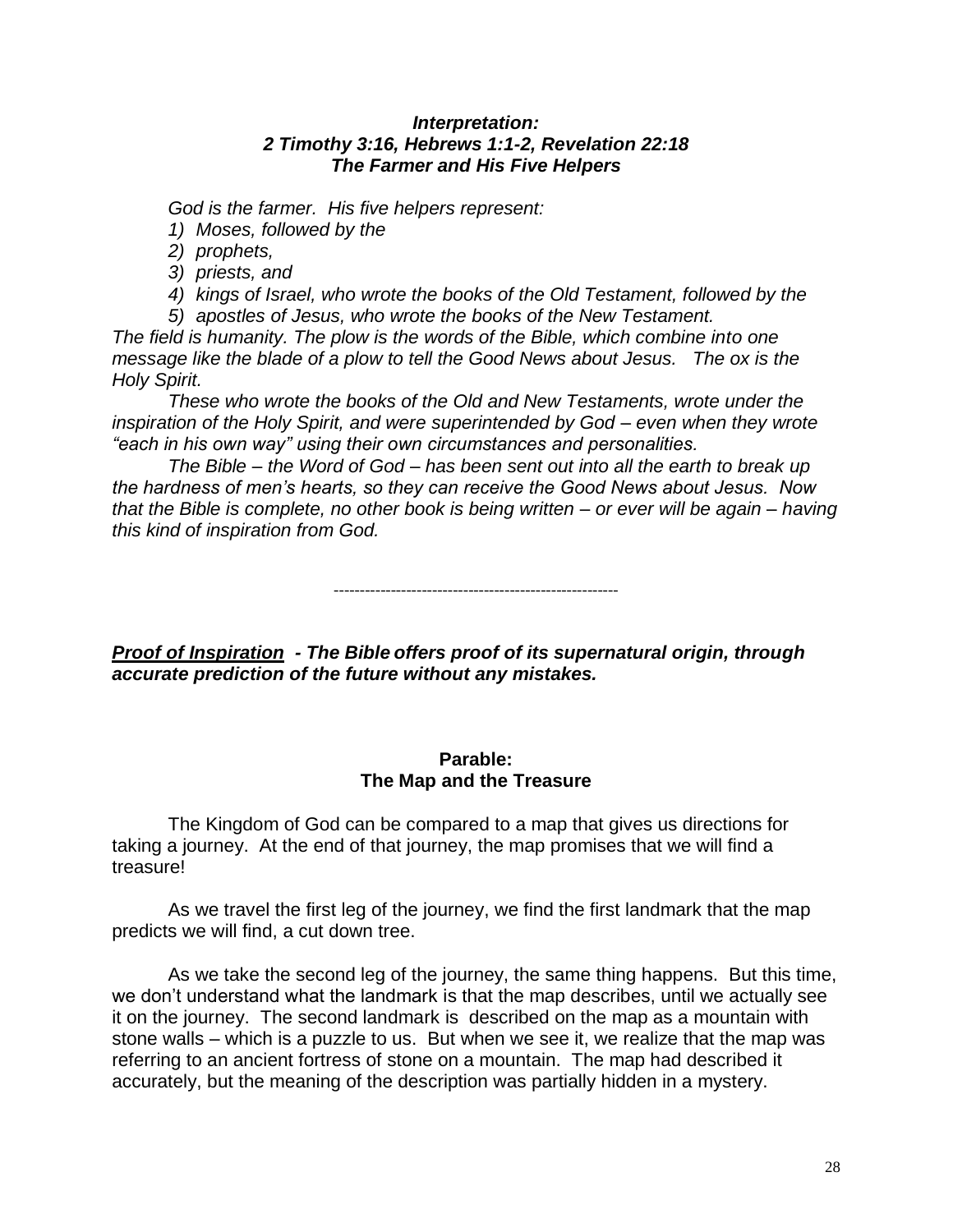This continues as we move forward. We recognize one landmark, and then another. Some are plain, and some are mysterious. But whichever kind of prediction we read on the map, we are amazed that the landmarks are always there, and never wrongly described.

As each new landmark comes into view in accordance with the map"s predictions, it gives us confidence that the treasure will also be there at the end of the journey.

Finally, we come to the end, and sure enough, there is the treasure!

#### *Interpretation: Deuteronomy 18:18-22, Psalm 22, John 19:23-25, Luke 24:44-48 The Map and the Treasure*

*As the story in the Bible unfolds, God used the accurate prediction of future events as the primary proof he presented, showing that it was he – God – who was speaking through his servant-writers.* 

*Sometimes he spoke these predictions plainly, and sometimes in the form of a riddle or a symbol. But still, when these predictions came true, it was always clear that God knew about the event long before it happened.* 

*The treasure is eternal life forever in heaven with God. We are strengthened in believing that we will receive this treasure, because the events of the New Testament came true after first being predicted in the Old Testament. In addition, many things happening in our world today, were also accurately predicted in the Bible.* 

*When human history is complete, we will see that not a single prediction in the Bible will be left unfulfilled.*

*--------------------------------------------------------*

*Promises - The Bible is a story that also offers promises to those who believe it.*

#### **Parable: The Inheritance and the Journal**

The Kingdom of God is like an old man who was leaving a large inheritance for each of his children in a will – a document to be read to his children after his death.

But, he was concerned that if they only received the blessing of his inheritance, and did not learn about the struggles of his life in order to obtain wisdom for using it, they would soon squander what they"d been given.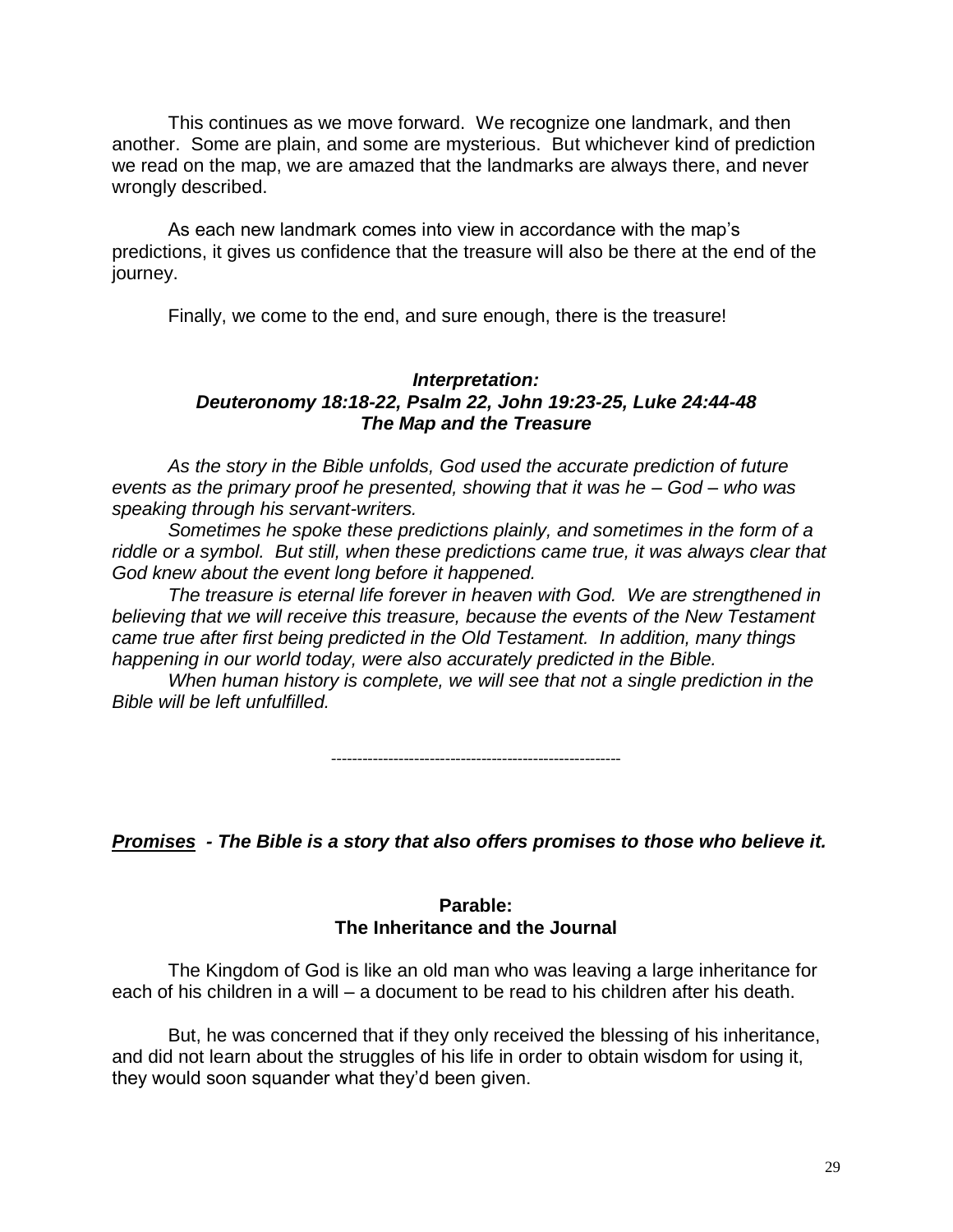Now, this man had also kept a diary all his life – a journal that described the struggles and obstacles he had overcome to achieve success. So, he decided to write the terms of his inheritance in between the chapters of his journal. Then, he left a copy of his journal for each of his children to be given to them after his death.

Now, in order for his children to learn what they had inherited – and also learn how to obtain it – each child would first have to read their father's journal.

#### *Interpretation: 2 Corinthians 1:20, John 20:30-31 The Inheritance and the Journal*

*The old man is God. His will, or the inheritance he leaves, is every privilege he gives to those who become his children through faith in Jesus. His diary, or journal, is the story that the Bible tells us about God's dealings with mankind.*

*If we read the Bible, and believe it, we receive the promises of God described therein at the same time. We also acquire the wisdom we need, so we can properly represent him while living in the blessing of those promises.* 

*--------------------------------------------------------*

*Covenants - The Bible is a book about successive covenants – the covenants of Noah, Abraham, Moses, David, and finally the new and everlasting covenant of Jesus Christ.* 

#### **Parable: The Light House**

The kingdom of God is like a man who built a lighthouse – a tower with a light on top of it to help ships stay away from the rocky shore.

The man was sad to see ships crashing on the rocks when it was foggy, or night time, or during storms.

So, first, he signed a paper to buy some land near the sea, and cleared away the houses on it.

Then, he signed a work order hiring a contractor to lay the foundation.

Next, he made an agreement with a framing contractor to put up the complex skeleton-beams of the tower.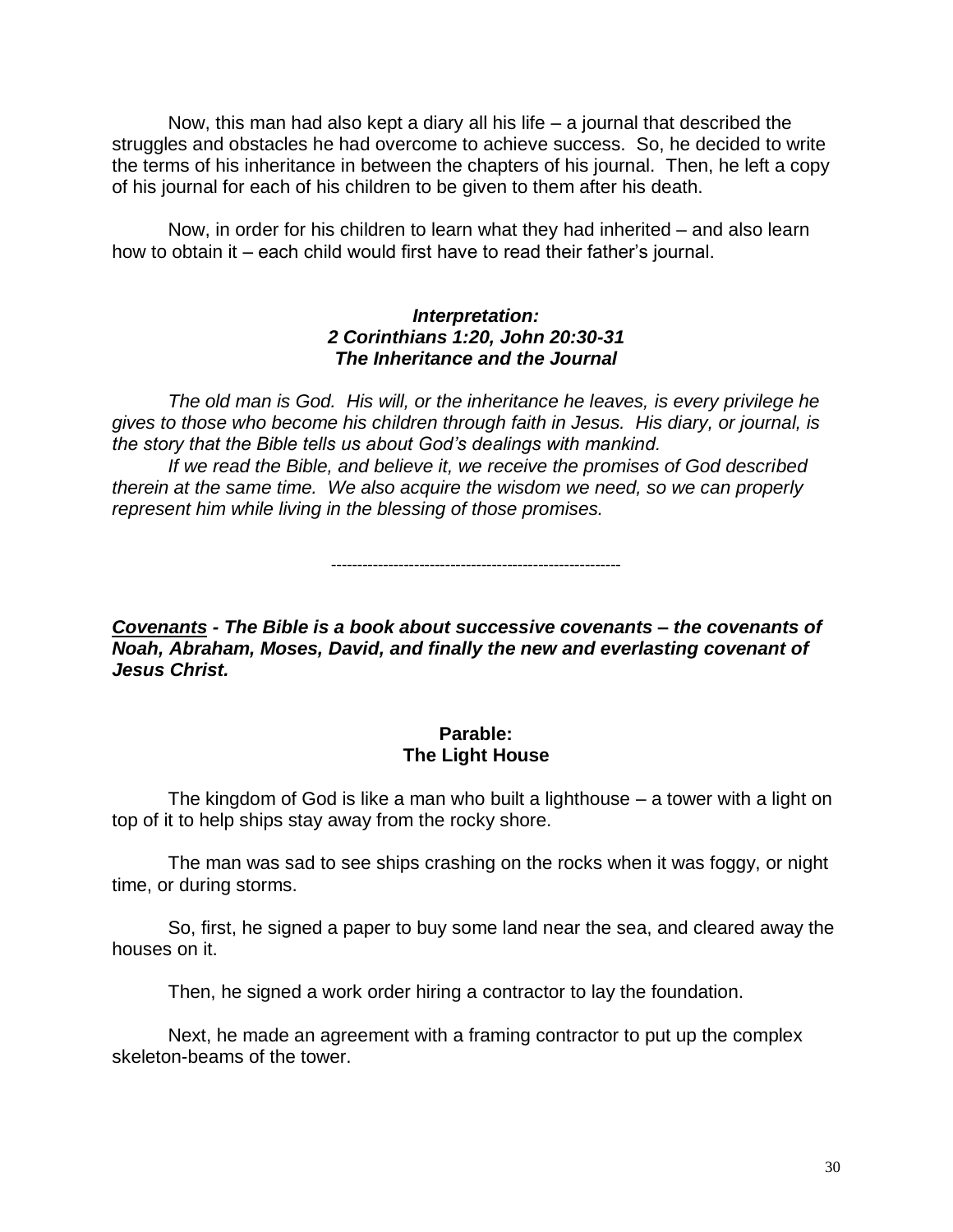After that, he signed a contract with a mason worker to fill out the tower with stones and cement.

Finally, when the tower was done, he placed a great light at the top of his lighthouse, so all the ships could see it and not crash into the rocks.

#### *Interpretation: Genesis 8:2-9:19, Genesis 15, Deuteronomy 29:1-30:20, 1 Chronicles 17:11-14, 1 Corinthians 11:23-25, Ephesians 2:12 The Light House*

*The Bible tells the story of God's plan for history. God's plan for history came to us through a series of covenants – or contracts – that were built upon one another.* 

*After the fall of mankind – and the resulting self-destruction of humanity – God made a covenant with Noah, so He could flood the earth and start over with a new world out of which would come His salvation.* 

*Then, he made a covenant with Abraham to begin forming a people of his own as a foundation.* 

*Next, he made a covenant with Moses to establish the nation of Israel and give his rules for right and wrong.* 

*After that, he made a covenant with David for a family through which salvation would come.* 

*Finally, in the fullness of time, God made a covenant with us! He sent his Son Jesus to be the light of the world – to die and rise again for us, and introduce the new and everlasting covenant of salvation. Now, whoever believes in him will not perish – "crash on the rocks" – but have everlasting life.*

*--------------------------------------------------------*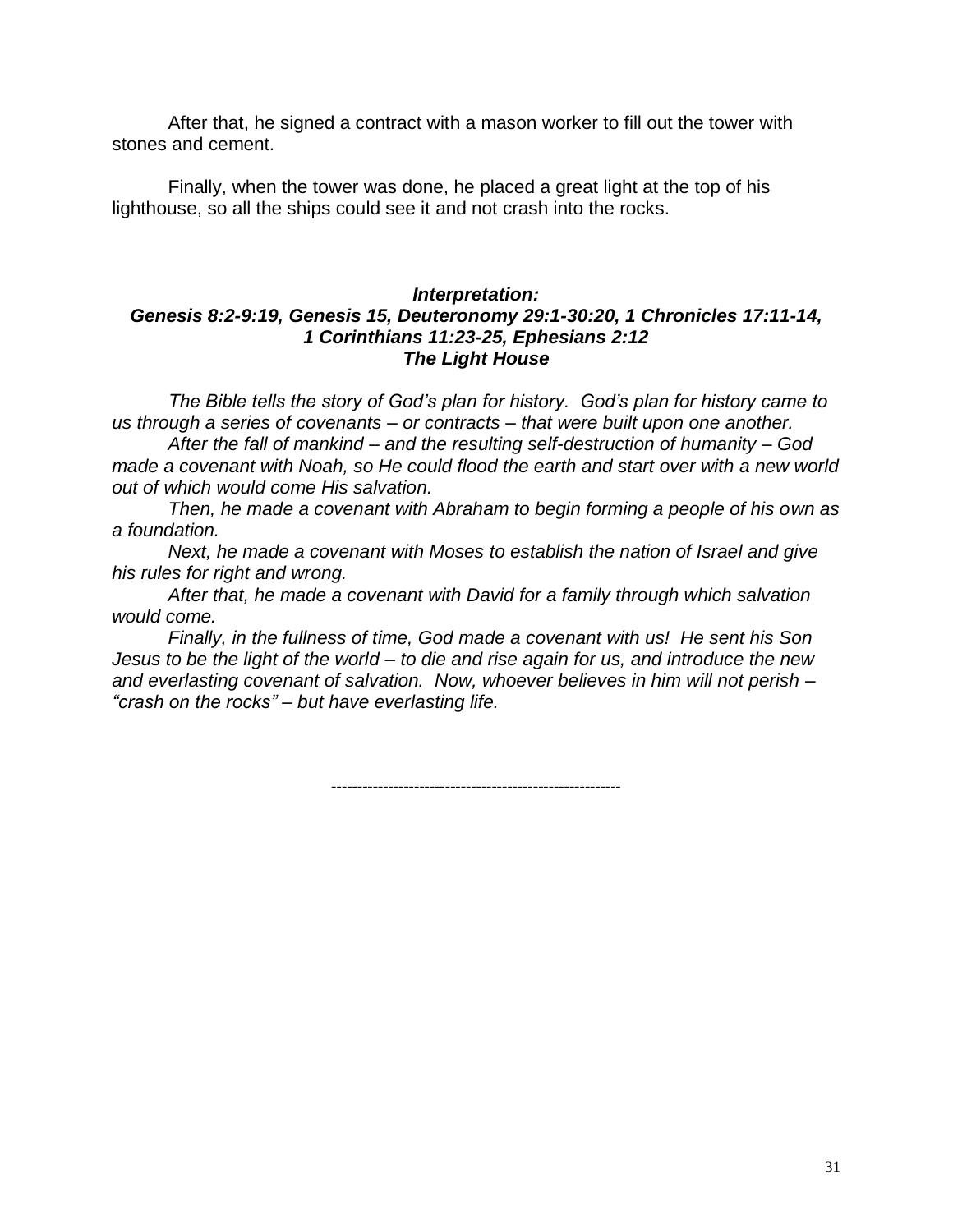#### *THE DOCTRINE OF GOD*

#### *Trinity - God is a triune God, which means he is one God in three persons.*

#### **Parable: The Painting and the Measuring Stick**

The Kingdom of God is like a painter with three containers of paint – red, blue, and yellow. He knew that all the colors in the rainbow actually come from those three colors. So, he knew that whatever color he needed, he could make all by himself, simply by mixing these three colors in different ways.

Again, the Kingdom of God is like a boy with a measuring stick, who decided to measure his house.

When he took his stick and tried to do so, he realized that his stick could measure the house in three different directions. It could go up and down to measure height. It could go left to right to measure length. It could go forward and backward to measure depth.

The house he lived in was just one thing – one house. Yet, it was made up of three separate directions. Each direction was separate from the other, and yet each direction was as much a part of that house as the other.

#### *Interpretation: Matthew 28:18-19, Luke 3, 21-22, Romans 1:19-20 The Painting and the Measuring Stick*

*The Bible tells us that the natural world speaks about the God who created it. The fact that all color comes from just three primary colors speaks about the fact that all that God is comes from a trinity.*

*In the same way, the house represents God, in whom we live, and move, and have our being. The measuring stick is the Bible. The boy is mankind.* 

*The height, length, and width of the house represent the three separate, but coequal persons that make up the one true God, concerning whom the Bible bears witness to mankind.*

*--------------------------------------------------------*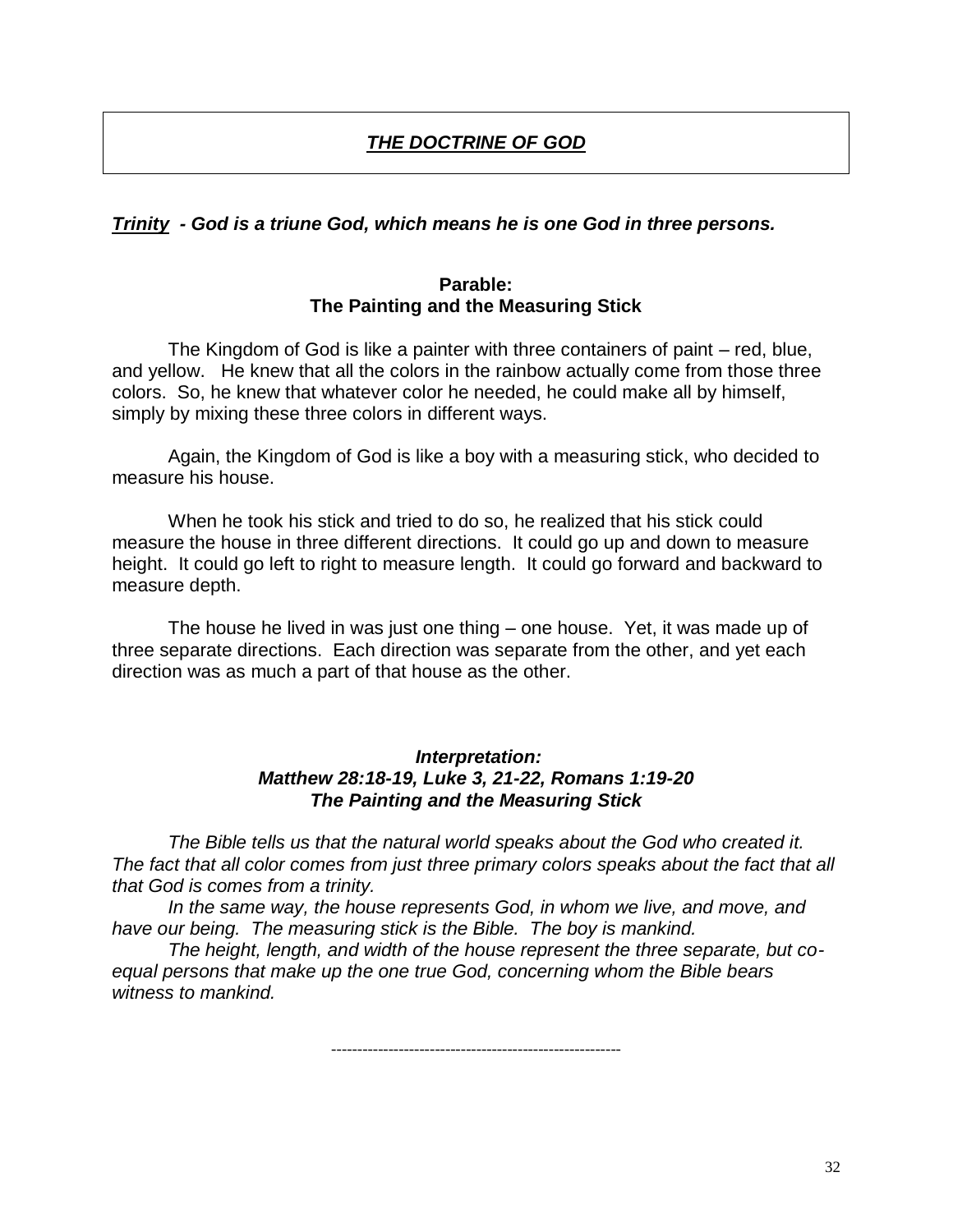*Its Persons - The trinity of God consists of:* 

- *1) the creating intelligence who created all things*
- *2) the expression or command of that creating intelligence*
- *3) the power who carries out the expression or command of that creating intelligence.*

#### **Parable: The Rising Sun and the One True Toy Maker**

The Kingdom of God is like the sun at dawn in a land of snow.

First, its circle rises up over the horizon. Then its light fills the sky. Finally, its warmth and energy melt the snow and cause flowers to grow and bloom.

Or, again, the Kingdom of God is like a toy maker who made a special kind of doll called a puppet. This puppet was the toy maker"s greatest work, because it was miraculously by itself able to dance.

Now the toy maker had an assistant, who was jealous and stole the puppet. The assistant took the puppet, and traveled to a nearby town near a forest. He gathered its people to show them the puppet, and they were all amazed. But when the people asked him to make another puppet just like it, the assistant knew he could not. So, he told them a lie. He claimed that the puppet had simply put itself together in the forest – one branch at a time – until finally it was able to dance. Then, it came out of the forest, and offered to dance for him – and so that was why he was now its rightful owner.

While the people were paying money to the assistant so they could see the puppet dance again, the true toy maker arrived. He told them that he had come to take back the creation that was rightfully his – namely his puppet. The people were confused. They asked him how he could prove that he was the puppet's true owner. The toy maker said he would show them.

First the toy maker pulled out a rolled up piece of paper containing the drawings and plans he had conceived in his mind for making the original puppet. Then he spoke to the forest with a command, and branches began to break off and come together on the ground – taking the shape of a second puppet! Finally, he blew into the air towards that new puppet, and, to everyone's amazement, it started to dance!

#### *Interpretation: Genesis 1:1-3, John 1:1-3, Hebrews 1:1-3, Luke 1:30-35*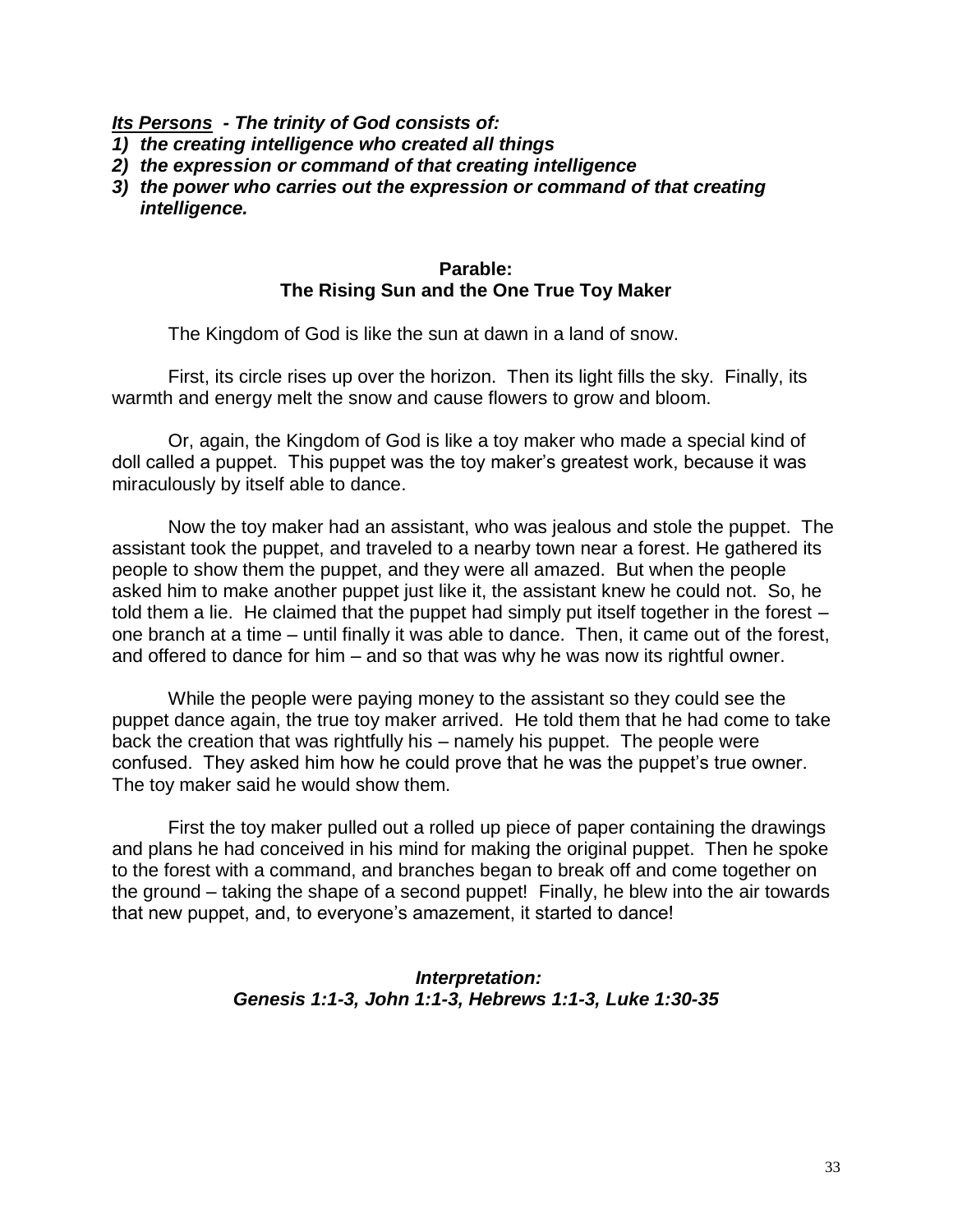#### *The Sun and the One True Toy Maker*

*The trinity of God can be illustrated by the sun itself, the light of the sun, and the warm energy of the sun. It is a picture of a source, the expression of that source, and the power of both the expression and the source.*

*The trinity of God can also be illustrated by a man who first conceives of an idea in his mind, then commands that idea to visibly take shape, and then sends the breath of his mouth into that idea in order to give it life.*

*After God created mankind similar to how the toy maker created the puppet, Satan stole mankind's heart, like the assistant stole the puppet from the toy maker. In order to maintain his control over mankind, Satan leads men today to believe there was no creator, just like the assistant also tried to make the town believe that the puppet had come to him after creating itself.*

*--------------------------------------------------------*

*Omnipresent and Omnipotent - God is everywhere present, and possesses all power.*

#### **Parable: The Air and the Sky**

The Kingdom of God is like the air. It is everywhere.

Again, the Kingdom of God is like the sky. When it becomes a storm, it is more powerful than any other force on the earth.

#### *Interpretation: Psalm 139:7-12, Exodus 14 &19:16-18, Revelation 19:6 The Air and the Sky*

*The air, that is everywhere, is a good illustration of God – whose Spirit is everywhere throughout his creation.*

*The sky, that is majestic in its grandeur and can become a storm of unimaginable power, is also a good illustration of God – who is great and awesome and possesses all power in the universe. In fact, by his power, he created all things.*

*--------------------------------------------------------*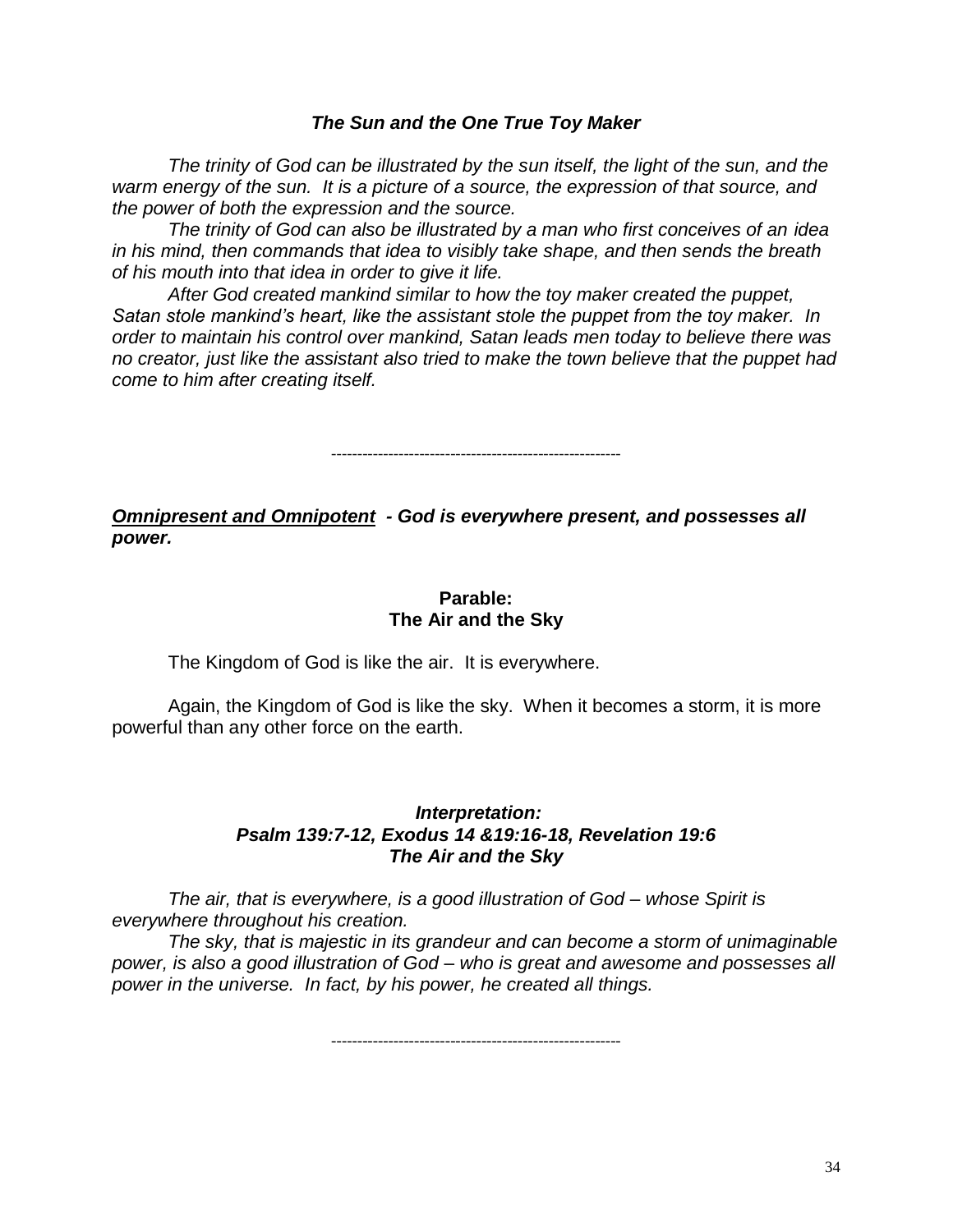#### *Omniscient - God is all-knowing.*

#### **Parable: The Mother and Her Little Boy**

The Kingdom of God can be compared to a mother and her little boy. She instinctively seems to know everything there is to know about him – including when he is frightened, when he is lying to her, what he dislikes, what will make him laugh, and so on.

And yet, to that little boy, she not only knows everything about him. She also knows everything about every other subject as well. Whenever he has a question about anything, he goes to his mother and asks. He never thinks for a moment that she might not know the answer. In that little boy"s mind, his mother must know everything – simply because she is "the Mommy."

#### *Interpretation: Psalm 136:3-5, Psalm 139:1-6, John 21:17-19 The Mother and Her Little Boy*

*The way of a mother and her little boy is a good picture of God and humanity, because the knowledge that the little boy thinks his mother possesses, is the knowledge that God actually does possess.*

*Not only does God know everything that can be known about each of us, he also possesses all knowledge concerning everything else in his universe as well – simply because he is God, the one who created all things.*

*--------------------------------------------------------*

*Ageless, Unchanging, and Sovereign - God dwells apart from time, is unchanging, and is the controller all things.* 

#### **Parable: The Fisherman's Pond**

The Kingdom of God is like a fisherman who dug a large hole and filled it with water to make a pond. Then, he placed fish in that pond, and fed them and took care of them.

One day, a big fish and a little fish were speaking with each other in the pond.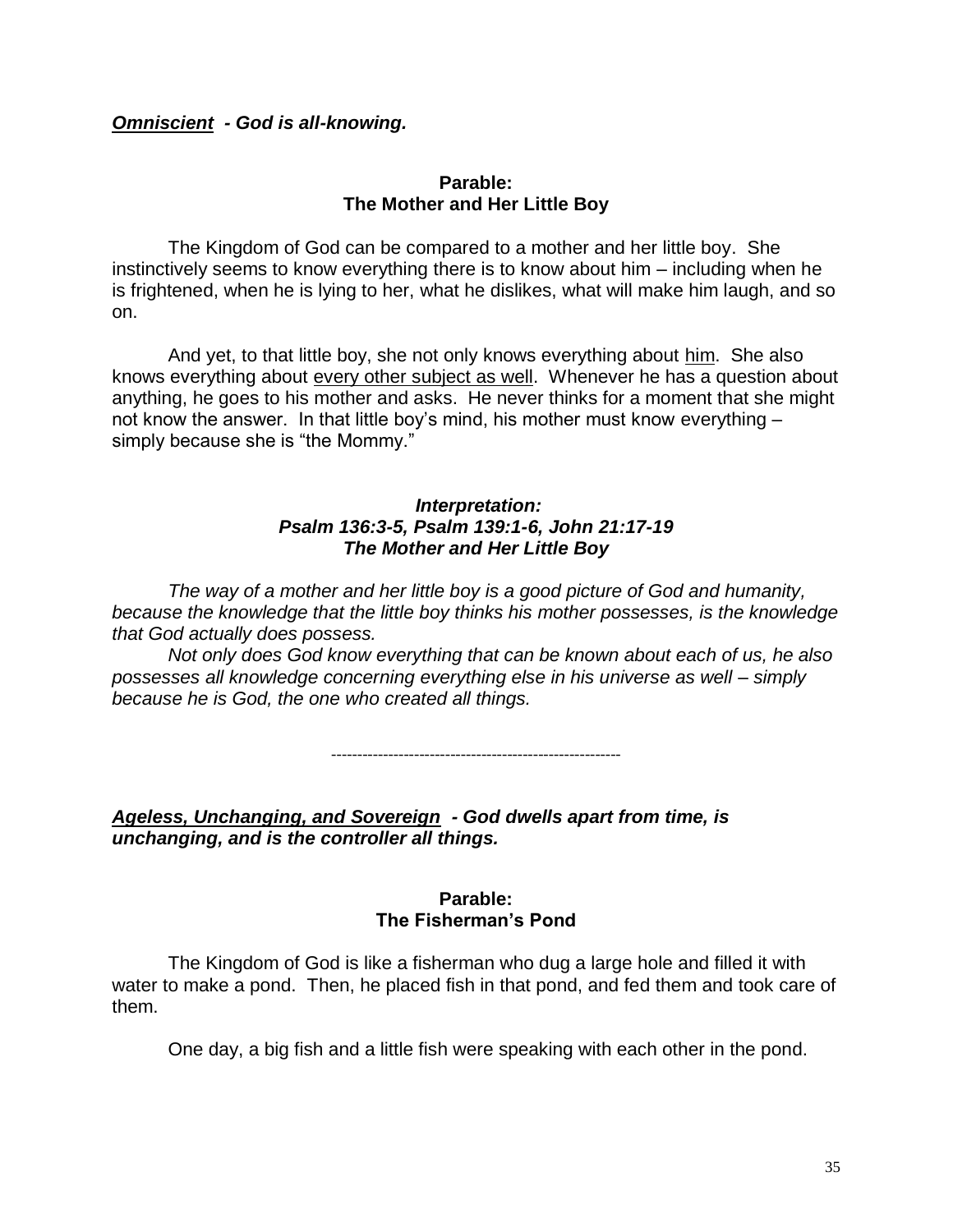"I don"t understand," said the little fish. "Everything in this pond has slimy moss on it. And yet, whenever the fisherman wades into the pond to feed us, he has no moss! I also know that when the season changes, this pond will freeze, but the fisherman will stay warm! On top of that, he seems to be able to control us – even though he lets us swim freely – and yet we cannot control him at all! How can these things be?"

The big fish smiled and said, "The fisherman is separate from this pond, and is therefore not affected by the things that only grow in it. He is also warm-blooded – which means his temperature does not change – and so he does not freeze in the winter like the pond. In addition, he made this pond, so, it is only natural for him to be able to control everything having to do with it  $-$  including us!"

#### *Interpretation: Psalm 90:2, Exodus 3:13-14, John 8:57-58, Malachi 3:6, Ephesians 1, Daniel 2:19-21 The Fisherman"s Pond*

*The fisherman is God. The pond is the world.* 

*The slimy moss represents the effects of time. We suffer the effects of time because we live in time's domain. God does not.*

*The season changes that freeze the pond, represent the constant changes that take place in God's world. Everything changes in God's creation. But God never changes.*

*The control over the pond that the fisherman exercises, represents the control that God exercises over his creation – even when it seems like he has left it to itself. Because God made the universe, he is sovereign like a king over all that takes place inside it.*

*-------------------------------------------------------*

*Just, True, and Holy - God is the judge of all the earth, who cannot lie, and who cannot bear to be with sin.*

#### **Parable: The Good Judge's House**

There once was a good judge in a certain village who had great authority. All the people knew him. Even the children sometimes saw him waving to them in the marketplace.

All the people knew that this judge was completely fair in all his rulings, and so truthful he was incapable of telling a lie. But the people also feared him if they knew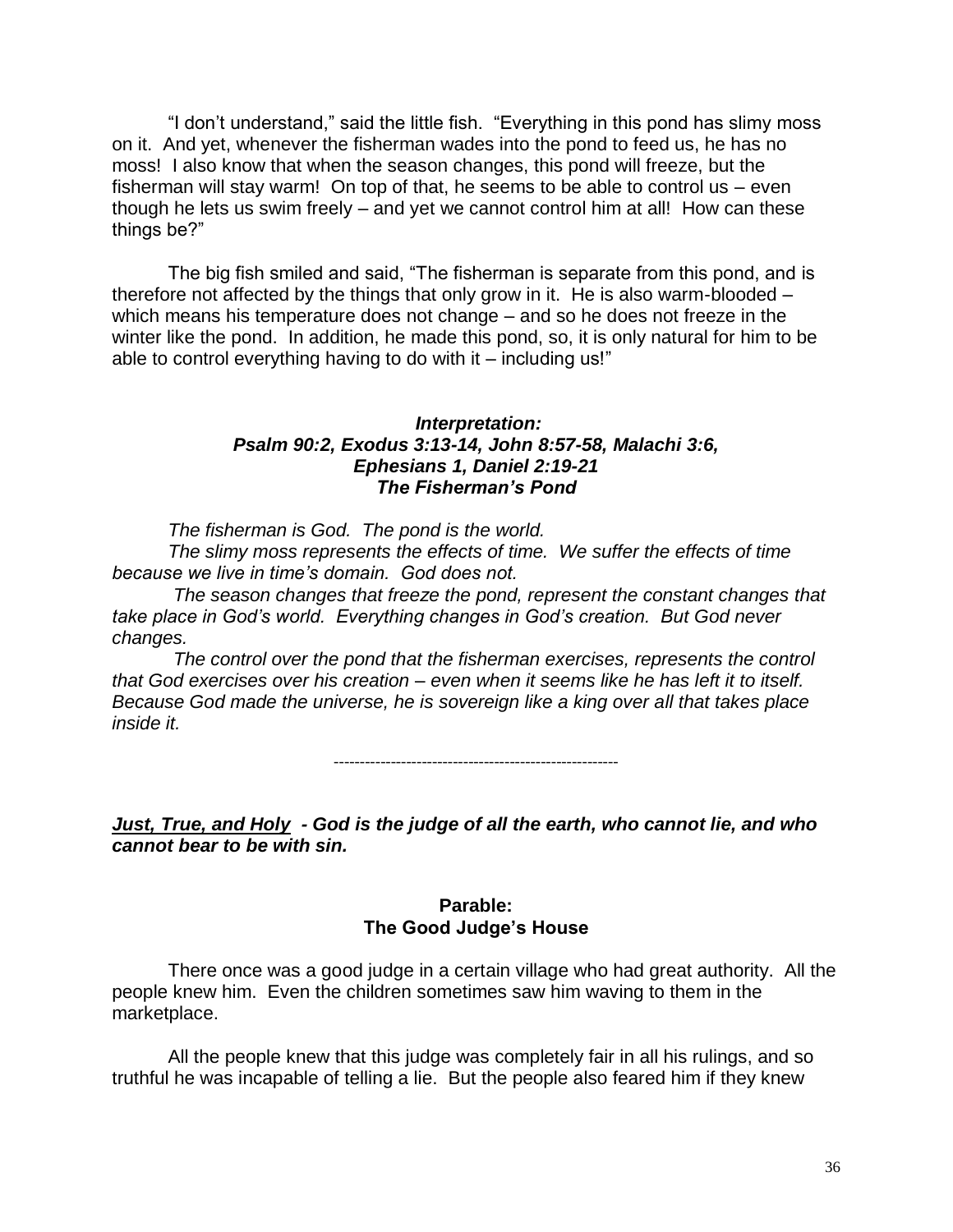they had done wrong, because they knew his judgements could be severe if he was made to become angry.

Now, the judge had a little son who had friendship with a certain boy in the village. Every day, his son went to the village to play with his friend.

One day, the two boys were playing, when the sky became dark indicating that it was about to rain. The friend did not want to stop playing, but sadly, he told the judge's son that the roof of his house was in disrepair. If they tried to keep playing there, the water would come in. So, the son told his friend to come instead to the house of his father, the judge.

The two boys began to walk out of the village until it was not visible behind them. Finally, the young friend saw a sight in the distance that amazed him – a house that was beautiful and shining. As they got closer, he could see through an open window that everything inside the house was beautiful and shining as well. This made him want to go in all the more.

Just as the young friend was about to go inside, the judge"s son stopped him.

"What"s wrong?" said the friend.

"You can not go in," said the son.

"But, why not?" said the friend.

"Because you have dirt on your clothes," said the son.

"But my clothes have just been washed," replied his friend. "They will never be cleaner than they are right now. If my clothes have to be cleaner than they can ever be, how will I ever be able to enter your father's house?"

The judge's son smiled.

"There is one way you can come into my father"s house," said the son. "If my father adopts you, and makes you his own, then you will be able to go into his house – not because you are clean enough, but because you will then be his own child."

### *Interpretation: Psalm 9:7-8, Acts 17:31, Exodus, 20:5-6, John 14:15-17, John 17:17, Leviticus 11:45, James 1:13-17, Leviticus 10:1-3, Matthew 17:1-2 & 27:50-51, Romans 8:15-17*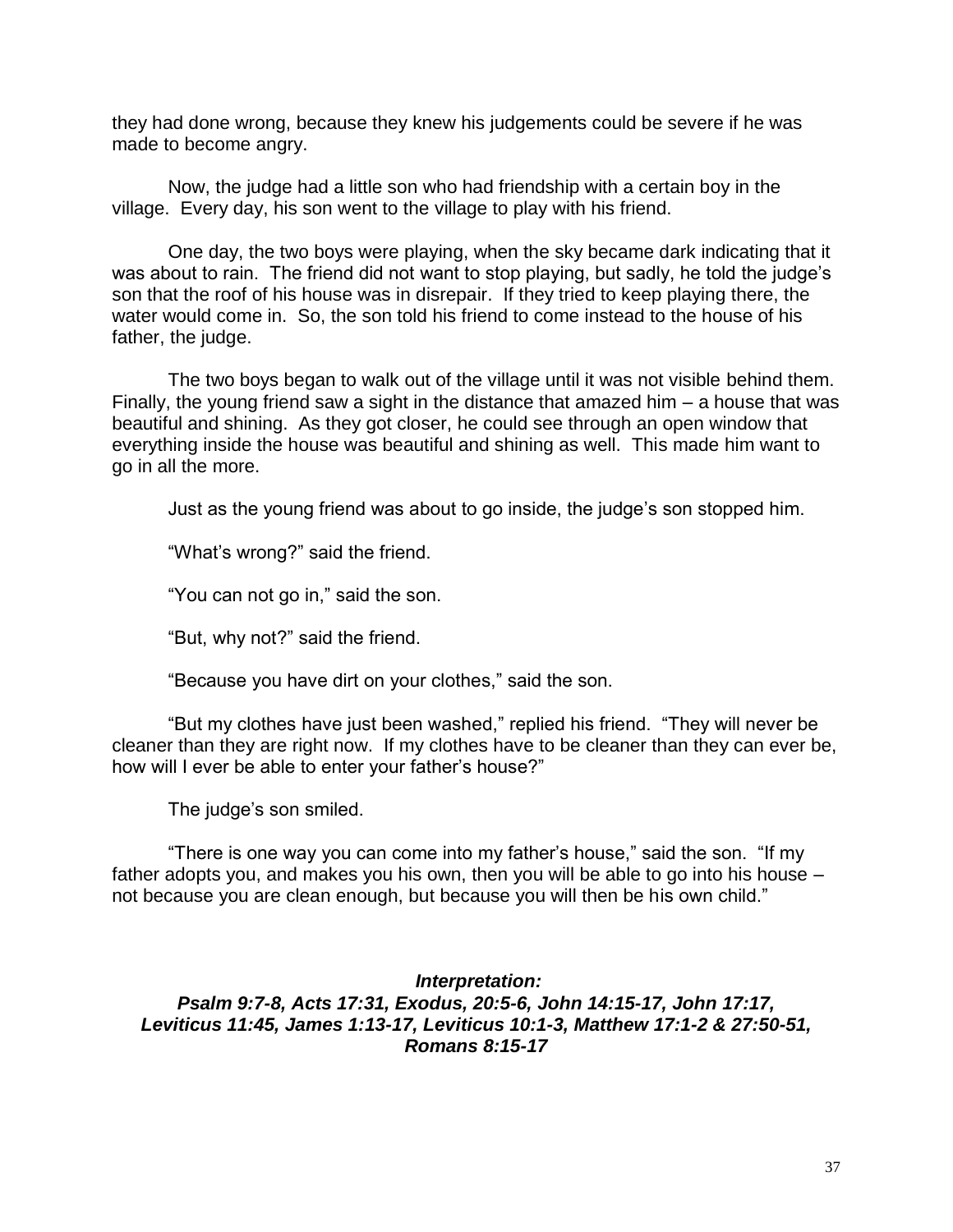### *The Good Judge"s House*

*God is a good judge who judges fairly, and who loves the truth so much that he cannot lie. In addition, he is a judge to be feared by those who do wrong, because his judgements can be severe if he is made to become angry.*

*God is also completely clean and pure, having no sin or evil in him at all – which is the same as saying God is holy. Nothing can dwell with God that is not holy like he is. So, we can not enter into God's presence because all of us have sinned. Our lives are like clothes that we can never make clean enough to enter into his pure and shining house.*

*But God loves us so much that he sends his son Jesus to befriend us. Jesus uses the troubles of our lives that come like dark clouds as an opportunity to invite us to his father's house. But, he also reveals to us the truth – that we are sinful and cannot come in.*

*Yet, in spite of this, if we become one of God's own children, then we can indeed enter into his presence – the way Jesus can – even though we have sinned.* 

*It is the blood of Jesus' death on the cross – which takes away our sins – that makes it possible for us to become children of God and come into his presence.* 

### *Merciful - The first person of the trinity is moved with compassion by the suffering of people, whether they are good or evil.*

## **Parable: The Farmer and the Two Wolves**

The Kingdom of God can be compared to a pair of wolves who often stole chickens from a farmer.

When one of the wolves met a lion in the forest, the other came to help. But the lion was too strong. In the end, both wolves were badly torn and left for dead.

The farmer heard noise in the forest, and came to see what had happened. He found the wolves lying in their blood and took pity on them, even though he knew they had been killing his chickens.

He took them to his house, bound up their wounds, and cared for them. Soon, both of them were well again.

Out of gratitude, one of the wolves stayed with the farmer and became his pet. But the other wolf did not. Instead, he went back to the forest where the lion was, and continued to steal the farmer"s chickens.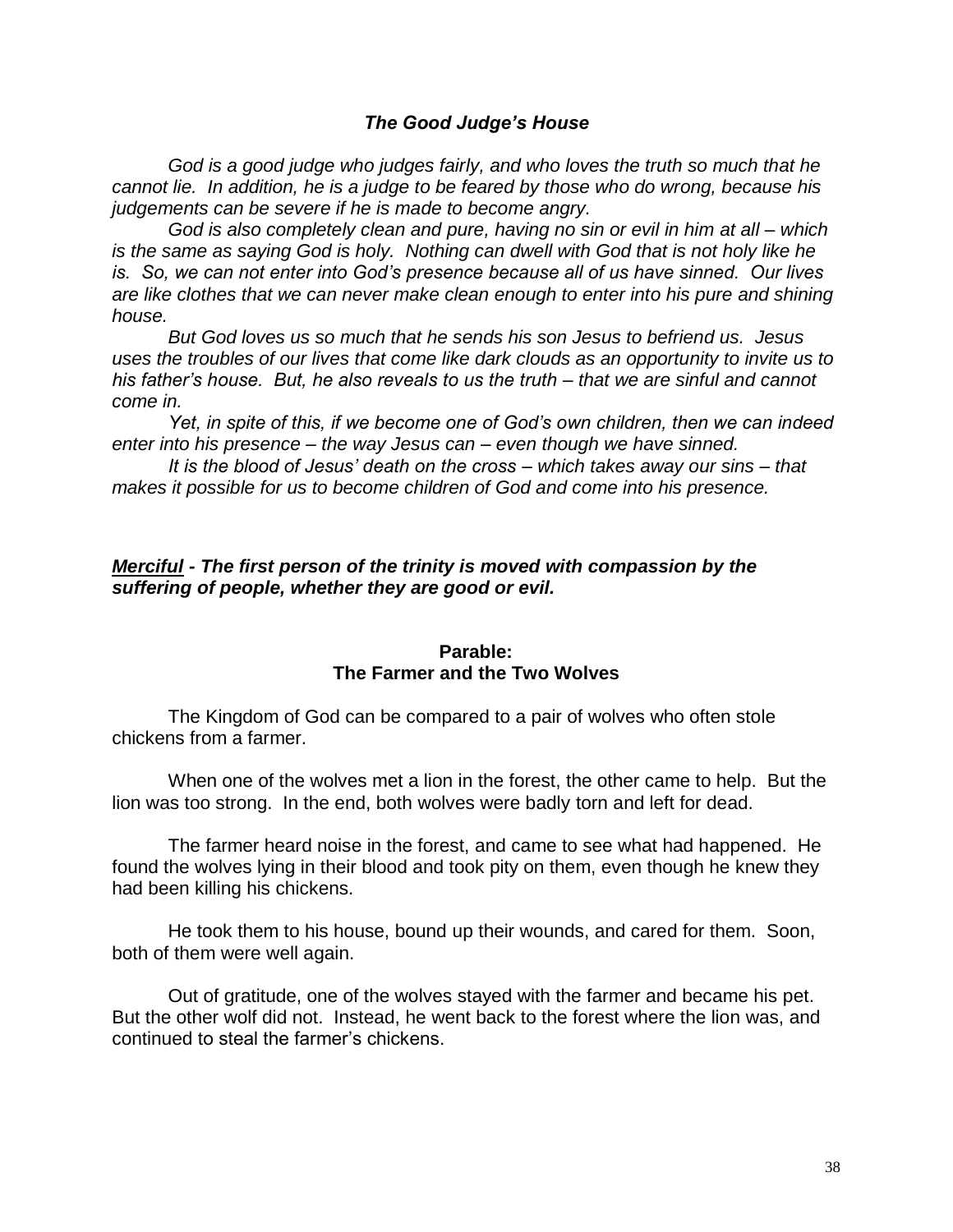### *Interpretation: Exodus 34:5-6, Matthew 5:43-45, Luke 6:35-36, Mark 1:40-41, Mark 10:46-52, Ephesians 2:4-6 The Farmer and the Two Wolves*

*The farmer is God, the two wolves represent mankind, and the lion is Satan. The heart of God is moved by suffering. He is merciful to all of humanity, though mankind sins against him, because mankind has been harmed unto death by Satan. He shows kindness to all – even in providing what is needed for life.* 

*Some respond to God's kindness, by coming to live with him and by serving him in his kingdom. Some do not, returning instead to their old sinful ways, and to the kingdom where Satan is still king.*

*--------------------------------------------------------*

*Loving Father - The first person of the trinity is a father who loves humanity, and who yearns for humanity to return to fellowship with him. And so Jesus – the Son of God – said we should think of God as our father in heaven. This explains why, according to scripture, repeated Old Testament temple rituals and feastholiday celebrations served as a ministry to him…they reminded him of how mankind would someday return to him in Christ.*

### **Parable:**

## **The Father and the Kidnapped Son**

The Kingdom of God is like a loving father who lived near a jungle village with his son. One day, his son was stolen away and dragged off into the jungle by a band of kidnappers. The father"s heart was broken, and he grieved with many tears.

The kidnappers demanded a ransom be paid for the return of his son, but the father was not able to pay it right away. The father knew it would be several years before he would be able to raise the money they wanted. So, he set a time with the kidnappers, took a more exhausting job in the village that paid higher wages, and began working to raise the money.

As time went by, the father missed his son so much that he was often unable to sleep. So, he built a playhouse on his property as a way to comfort himself in preparation for the day when his son would return. When it was done, it eased the pain in his heart because he could picture himself playing there with his son one day.

Next, he placed small-sized furniture in that playhouse. Every piece of furniture he chose reminded him of something concerning his son, such as times they had spent together.

Then, he gave a party at the playhouse on the date of his son"s birthday, and invited the whole village. This blessed him so much that he also gave a party on the anniversary of his son's first walking step, on the anniversary of his son's first spoken word, and on several other dates that had been important in the life of his son. More than anything else, this helped him pass the years that were yet to be completed before his son"s release.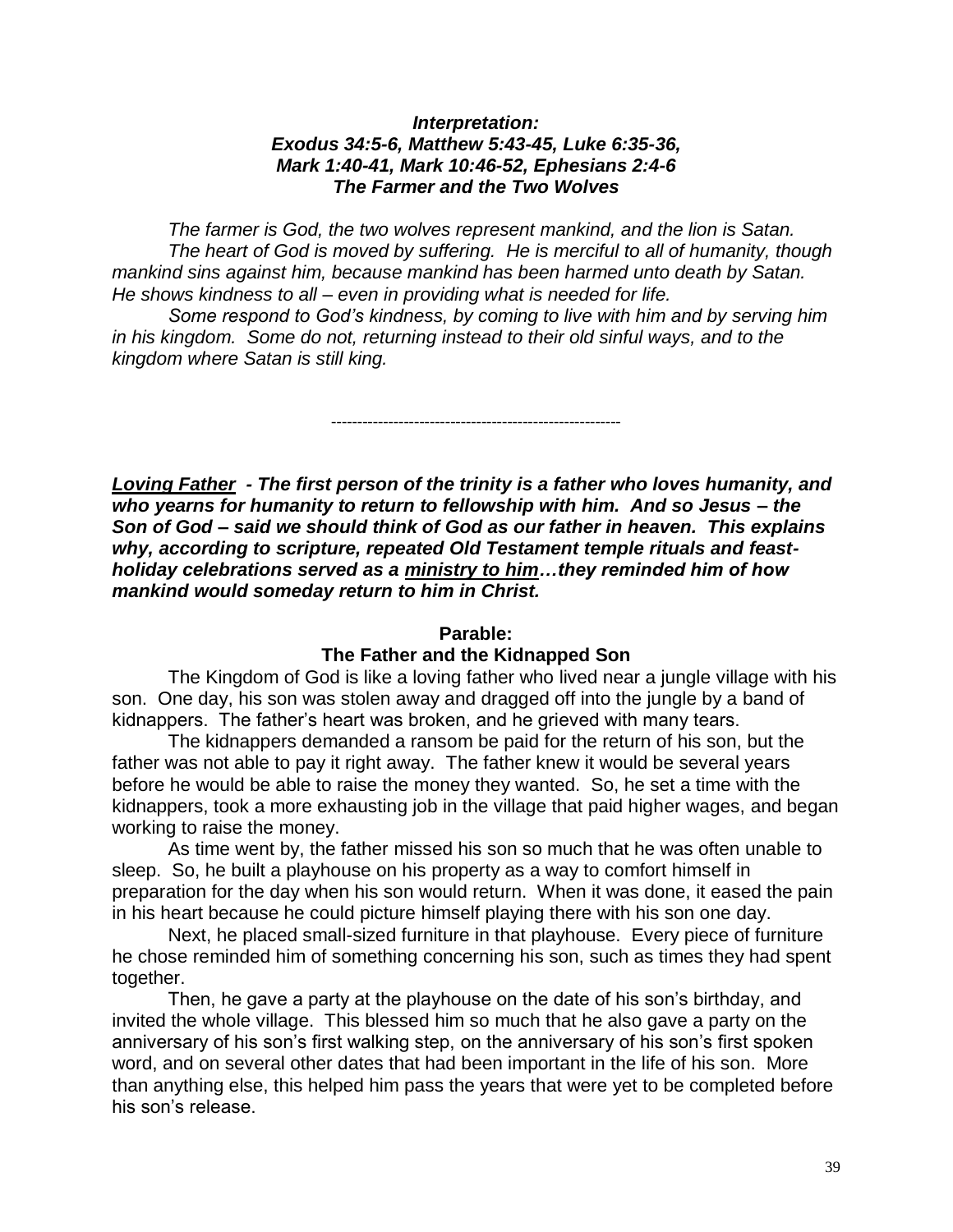Finally, the day came when he was able to pay the kidnappers. The ransom was paid, and his son was returned. The father rejoiced greatly!

Then as his son was being returned, he saw certain things that enabled him to figure out who it was who had kidnapped his son. Immediately, he gathered some villagers and went into the jungle. Together, they captured the ring-leaser, hunted down the other kidnappers, and brought them all in chains back to the village to be put into prison.

### *Interpretation:*

### *Luke 15:11-32, Matthew 6:9, Hebrews 9:1-10, Exodus 28:1-3, John 2:18-21, Leviticus 23, 1 Corinthians 5:6-8, Mark 10:45, Matthew 25:41 The Father and the Kidnapped Son*

 *The loving father is God. The son is humanity. The kidnappers are Satan and his demons. The ransom needed for the son's return is a payment sufficient to pay for all of humanity's sin. Just as the return of the son could not be accomplished immediately, so too the salvation of mankind took many generations, as recorded in the Bible.* 

*The loving father comforted himself with symbols of his son's return – the playhouse with furniture and the celebrating of important dates in his son's life. In the Bible, God commanded his people Israel to build a temple that was symbolic of Christ in how it functioned, and also in its furniture. In addition, God commanded Israel to celebrate certain holidays – each having a significance that was to be fulfilled in the life and ministry of Jesus. Both the temple and the holidays repeatedly reminded God of the day when humanity would be able to again return to fellowship with him. In the Bible, the blood Jesus shed on the cross provided the payment for mankind's sins that served as a sufficient ransom for the return of humanity to God. According to the Bible, when Jesus returns to earth, Satan – and all those who were loyal to him – will be judged by God and confined to a prison called "hell" for all eternity.*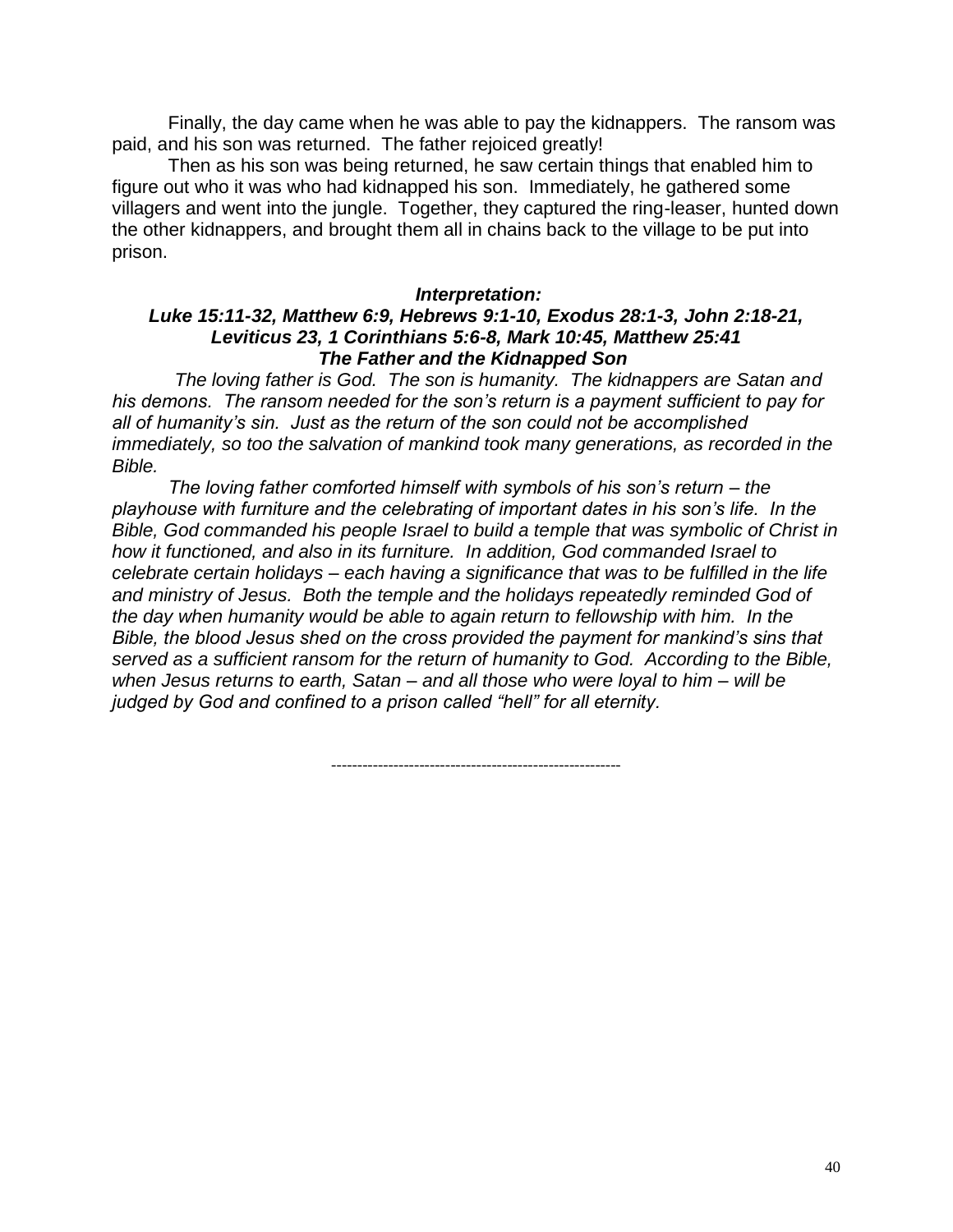# *THE DOCTRINE OF CHRIST*

*Equal in Nature, Obedient in Function - The second person of the trinity is God, and yet at the same time he is different from, and obedient to, the first person of the trinity.* 

### **Parable: The Hand in the Tide Pool**

The Kingdom of God is like a man who went to the beach, and saw a pool of water in between some rocks. This tide pool had been formed by waves splashing water into the rocks when the tide was high.

Inside that little pool were small fish, crabs, and other living creatures. They could not see him, but he could see them.

The man watched these creatures with fascination. Soon, he wanted to let them know that he was there. But he knew he was much too big to go into that little pool with his whole body.

Finally, he decided to lower his hand into the pool.

With his hand, he petted the fish, played with them, and even fed them. The fish knew that their pool was being visited, but they didn"t know that their visitor was being directed from outside the pool.

For, the man was now outside the pool, and inside of it, at the same time. The hand that the fish saw was the man himself, but also an obedient extension of that man.

## *Interpretation: Isaiah 53:1, John 5:19, John 10:29-30, John 14:6-11 The Hand in the Tide Pool*

*The man at the beach is God. The tide pool is the world. The man's arm is the second person of the trinity of God, who became flesh and entered the world as the man Jesus.*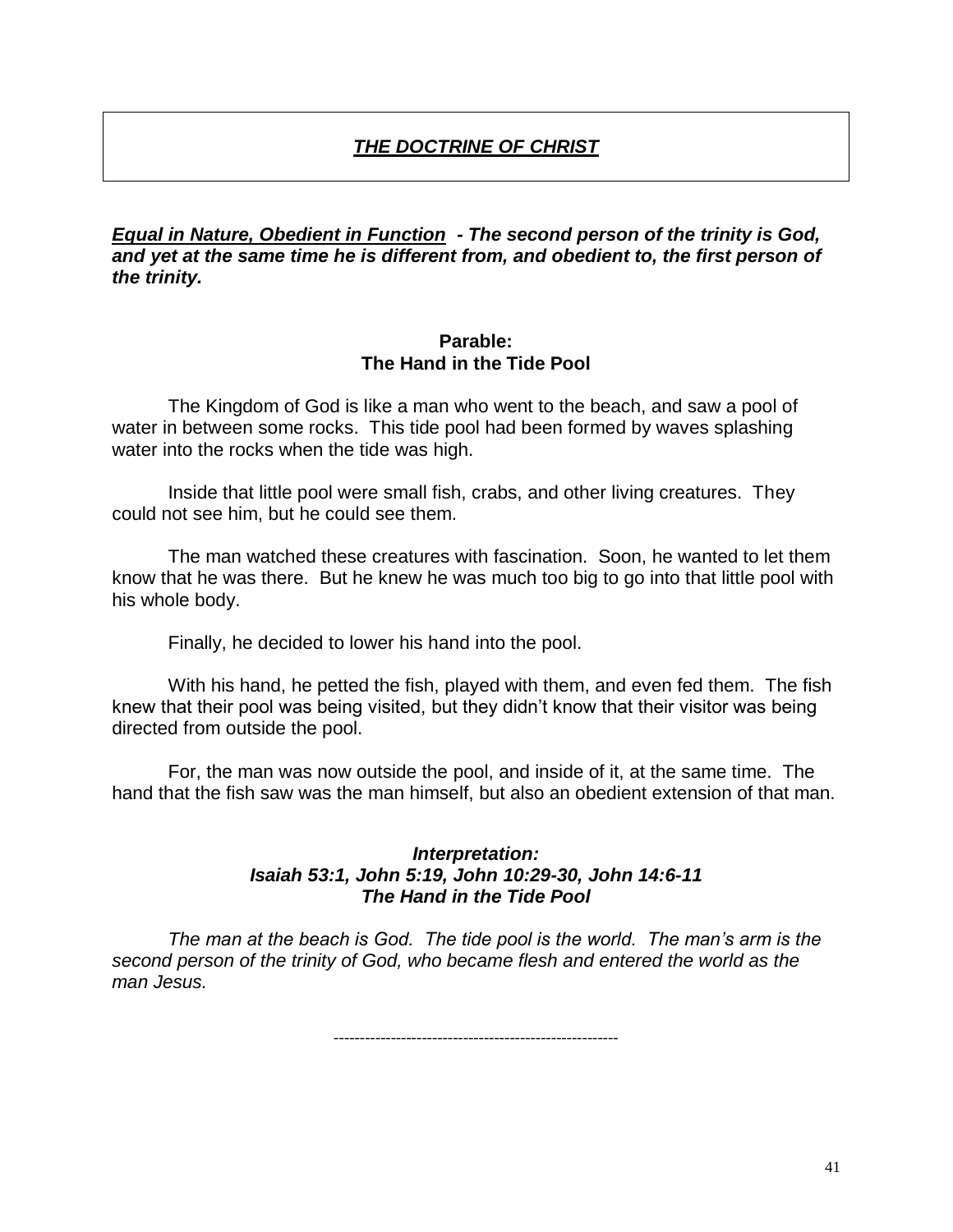*From Theophony to Incarnation - The second person of the trinity of God, first observed humanity from heaven, then appeared as the divine "Angel of the Lord" in Old Testament times, and then finally emptied himself of his deity to become the man Jesus Christ in New Testament times.*

## **Parable: The Eagle Who Pulled Out His Feathers**

The Kingdom of God is like an eagle who saw suffering children, and yearned to help them.

First, he watched them and called to them from the sky.

Then, he flew down from time to time and spoke to them from the trees before flying away.

Finally, he got down on the ground and pulled out his own wing-feathers until he could no longer fly. Now, he could be like the children, and share in the suffering of their lives. Now, he could know even better how to help them.

## *Interpretation: John 1:1-3, John 8:56-58, Micah 5:2, Hosea 12:2-5, Genesis 32:24-32, Judges 6:11-24, Philippians 2:5-8 The Eagle Who Pulled Out His Feathers*

*In the story that the Old Testament begins to tell, the God of heaven came near to his people Israel on certain occasions, sometimes appearing to them like an angel would appear, yet speaking things about himself that only God could speak. When he did this, it was the second person of the trinity of God who was reaching out and doing so.* 

*In the New Testament, the second person of the trinity of God became flesh and came to live among us as the man Jesus. In so doing, he voluntarily emptied himself of his divine qualities, and yet still remained God.* 

*He did this out of love and compassion for humanity. He wanted to share the human experience with those whom he'd created, as well as redeem them.*

*-------------------------------------------------------*

*Pre-existence, Visitation, Return to Heaven - Jesus Christ pre-existed in heaven as the second person of the trinity, before he came to earth as a human being. Then, he returned to heaven, after making it possible for other human beings to go there with him after they die.*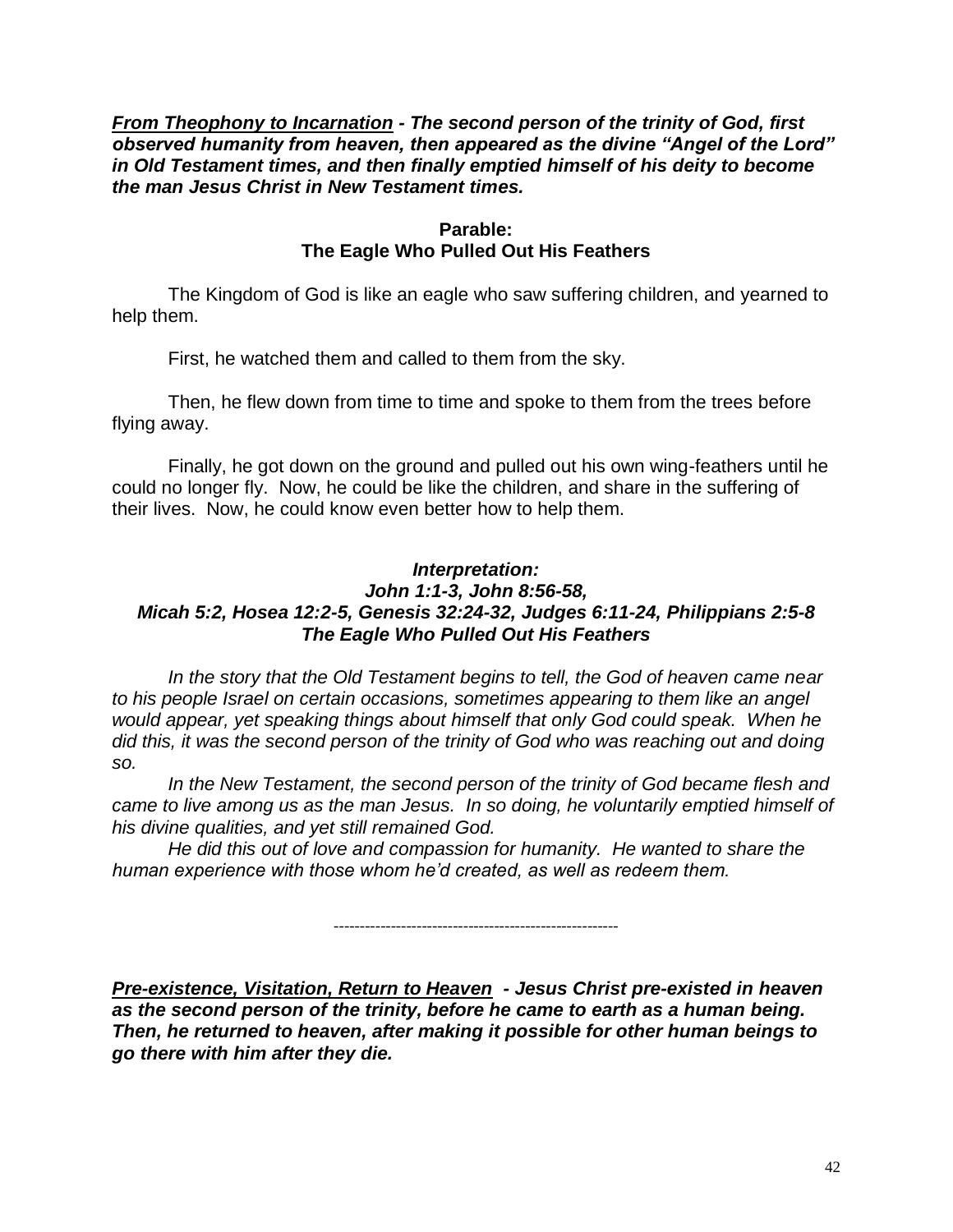## **Parable: The Boy and the Flying Seed**

There once was a boy who caught a flying seed in the wind. He did not know where it came from, but he knew it came from a land different from his own, because he had never seen a seed like this before.

When he looked closer at the seed, he saw that one part of the seed was like a fuzzy tail that enabled it to fly, and the other part was a shell containing the seed.

The boy went home and planted that seed, and watered it every day to see if it would grow. Soon, it became a beautiful flower.

Time went by, and eventually the flower withered and died.

But, before it completely fell apart, the boy saw that the center of the flower had become many flying seeds, like the first one.

Suddenly, a gust of wind came. It lifted all the new flying seeds off the dead flower, and carried them away into the sky.

## *Interpretation: Isaiah 9:6, Luke 1:30-35, John 1:14-18, Acts 10:38-43, John 14:1-3, 1 Corinthians 15:20-23 The Boy and the Flying Seed*

*The boy is Israel, and the seed is Jesus. The fuzzy tail of the seed enabling flight is Jesus' God-qualities, and his shell is his human-qualities. The wind is the Holy Spirit, and the land different from the boy's land is heaven.*

*The beautiful flower that came from the seed is the life and ministry of Jesus. The flower's death is Jesus' death on the cross.*

*The dead flower not only brought back the seed again, but also many others like it. In the same way, Jesus' death not only resulted in his resurrection, but will also one day result in the resurrection of many other people as well – all of whom will return to heaven with him forever.* 

*-------------------------------------------------------*

*Fully God and Fully Man - When Jesus Christ came to earth, he was God and man at the same time, and so he called himself both the Son of God and the Son of Man.*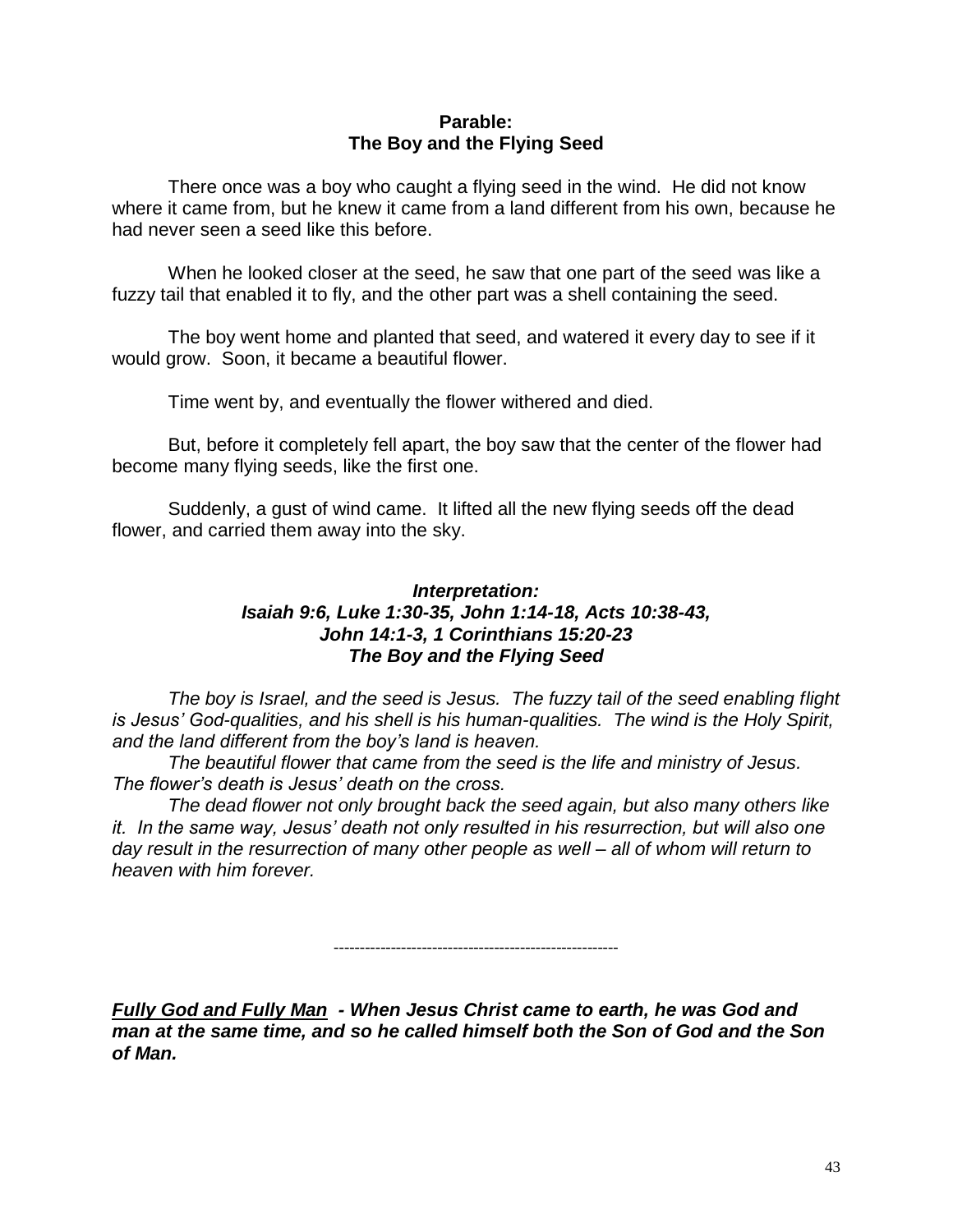## **Parable: The Water and the Web**

There once was a far off land where no water had fallen for many years.

A certain little spider lived in that land. He had never seen water in his life. He began to wonder if there really was such a thing called water up in the clouds, as his parents had told him.

Then one morning, the sun came up over that land, and all at once his web was covered with water droplets! His web still had its familiar shape, but now it also looked like it had turned into water!

And so, the little spider finally believed his parents. Not only because he now saw water on the ground with him, but also because water had come to him in a way that was familiar and was not frightening to a little spider.

## *Interpretation: Colossians 2:8-9, Matthew 16:16 & 26:61-64a, Mark 2:8-12 The Water and the Web*

*The far off land is Israel. The years when water did not fall, represent the 400 years between the events of the Old and New Testaments when God was silent and did not send a prophet.*

*The little spider represents the Jewish apostles of Jesus, who had heard about God from their ancestors, but had not seen his glory themselves up close.*

*The water represents the divine nature. When Jesus came to earth he was fully God like the water. And yet he was also fully man, dwelling in a temple of flesh the way the water had come to dwell in the house of the little spider.*

*-------------------------------------------------------*

*Sinless Substitute, Intercessor for Sinners - When Jesus Christ came to earth, he lived a sinless life, died as a substitute for our sins, and rose from death on the third day. Then, he began his present ministry from heaven of interceding for those who love him.* 

## **Parable: The Man and the Savage Bees**

The Kingdom of God is like a man who lived in a village that was often attacked by savage bees.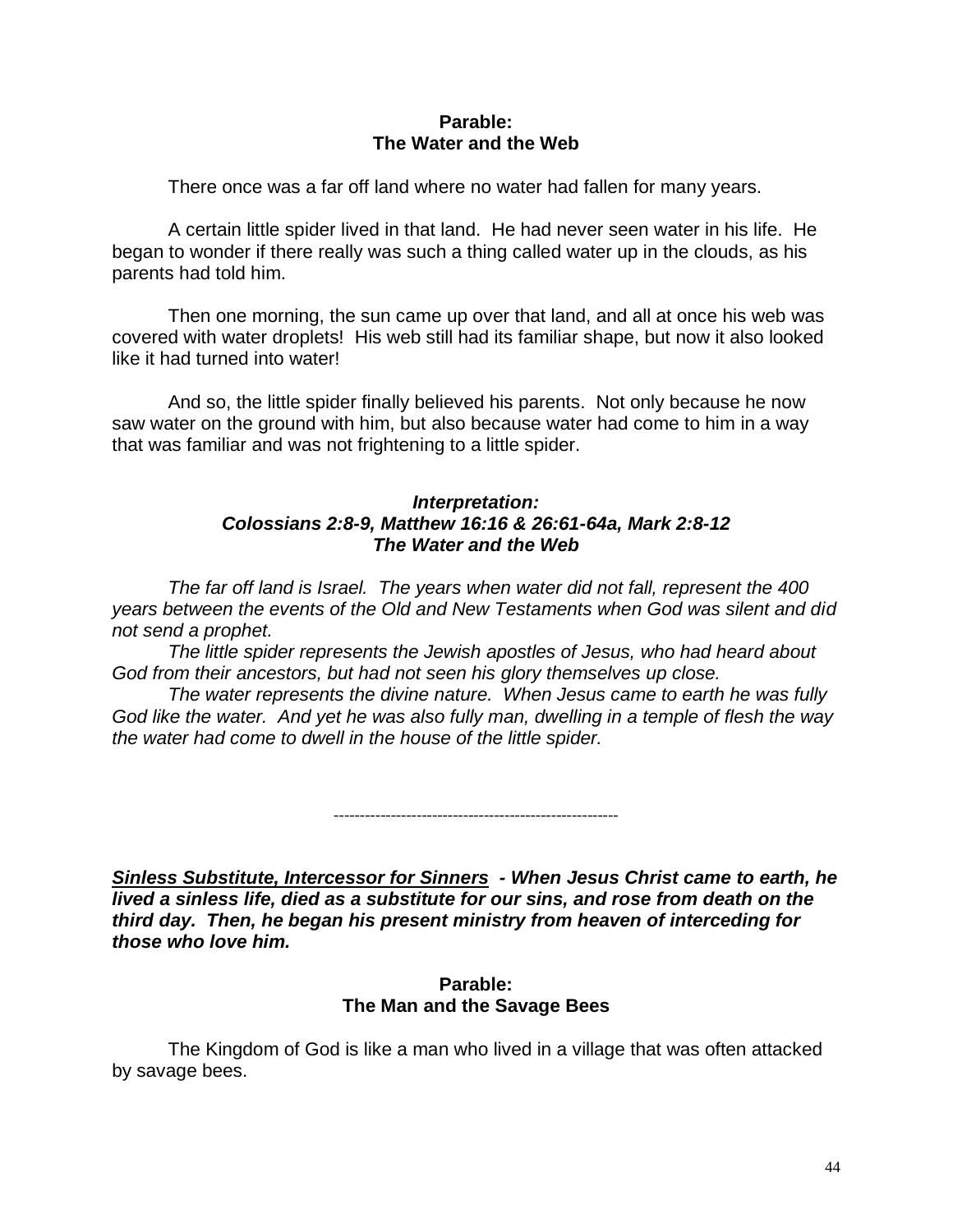The people who lived in that village suffered greatly from the bees – and many even died. But the man himself seemed to be immune to the bees' venom, though the people thought it was because he had received only a few stings.

Then one day the man noticed a dead bee at the base of a certain plant. The plant smelled sweet and apparently had attracted the bee. But because the bee was dead, he knew that the plant was also poisonous to bees. This gave him an idea.

The man gathered up as many of those plants as he could find, and made a paste out of its sap. Then he covered a coat, a hood, and a mask with the sap. When he was finished, he put on that coat, hood, and mask, and walked out into the center of the village.

When he arrived, many in the village were once again by bees being bitten. But, as soon as he came, the bees smelled the sap and turned to attack the man instead. Soon, he was completely covered with bees.

The bees stung him furiously, but they also quickly died from the sap. The man received the stings bravely, but eventually, he collapsed in the middle of the village. He lay there for three hours. All the people thought that he had died, because he had received too many stings. They were very sad.

Then suddenly, the man got up and took off his coat, hood, and mask. Now, all the bees were dead, but he was alive. All the people rejoiced.

As for the man, he immediately went to those in the village who had been bitten, and began helping them to take care of their wounds.

#### *Interpretation:*

## *2 Corinthians 5:20-21, Matthew 12:40, Acts 2:22-24 & 29-33, Hebrews 7:22-25 The Man and the Savage Bees*

*The bees represent sin, the man is Jesus, and the village represents the world. Jesus himself was without sin. Yet he took upon himself the sins of the whole world and died to make sin powerless. But because his fleshly body was merely a temple for his divine nature, he rose again from the dead on the third day.* 

*Now Jesus is alive at the right hand of God the Father, aiding those who believe in him by interceding to God on their behalf as their heavenly high priest – which means chief intermediary or representative.*

*-------------------------------------------------------*

*Sacrificed and Resurrected in Fulfillment of Scripture - The sacrificing of Jesus Christ on the cross, and his resurrection from death on the third day, happened according to the plan that God hinted at ahead of time throughout the Old*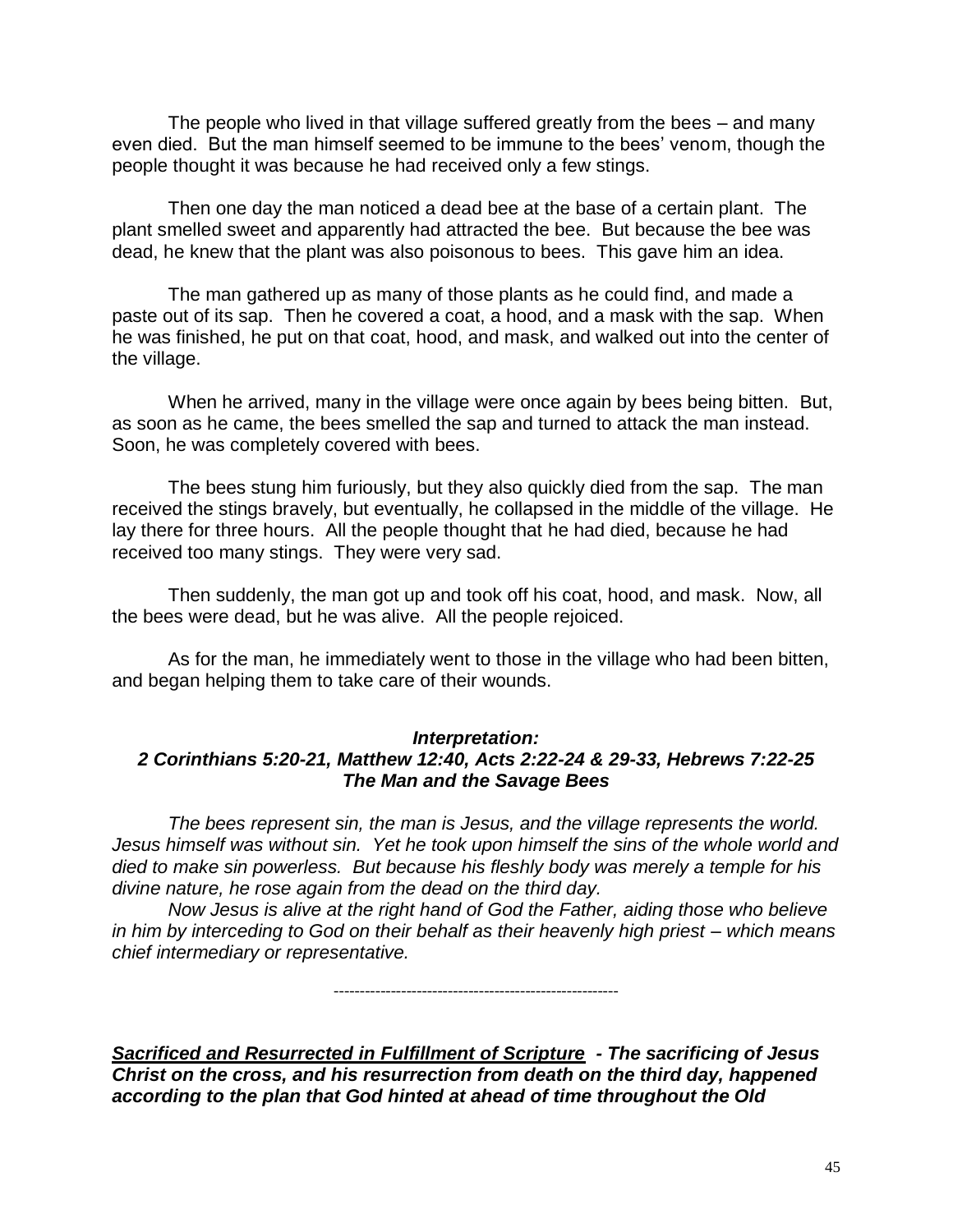### *Testament. His future return to the earth – to receive his people to himself in glory – will also happen as predicted in many scriptures, this time found in both the Old and New Testaments.*

## **Parable: The Father Who Wrote Before Coming**

The Kingdom of God is like a family of children who were raised away from their father, so that they did not know him.

But as they were growing up, their father sent them letters, promising that he would come for them one day, and make them rich.

In his letters, he told them how to recognize him when he arrived, and what he would do in order to prove his identity as their father.

When he finally came, he looked like his letters said he would look, and he did the things his letters said he would do, but he was poor.

Some of his children gladly received him, because they had missed him greatly and wanted very much to know their father. As soon as they heard him speak, they knew he was their father, and so they loved him. But the rest of his children rejected him, because he was poor. They could not imagine any way that he would ever be able to make them rich.

Then, the father took another journey. But before he left, he promised his children who loved him that he would return. While he was gone, the children who loved him went throughout all the land telling any children who were poor and homeless about their wonderful father. They yearned to be his children also.

Then one day, the father came back. He took those children who had first received him, and the homeless children who had heard of him and yearned to be his children also, to the land from which he had come.

There, he made them all rich beyond their wildest dreams.

## *Interpretation: Isaiah 53, 1 Corinthians 15:1-4, Daniel 7:13-14, Luke 24:46-47, Matthew 25:31-34 The Father Who Wrote Before Coming*

*The family of children is Israel, in the generation of Jesus' coming. The letters he wrote to them, describing himself and the things he would do, are the Old Testament*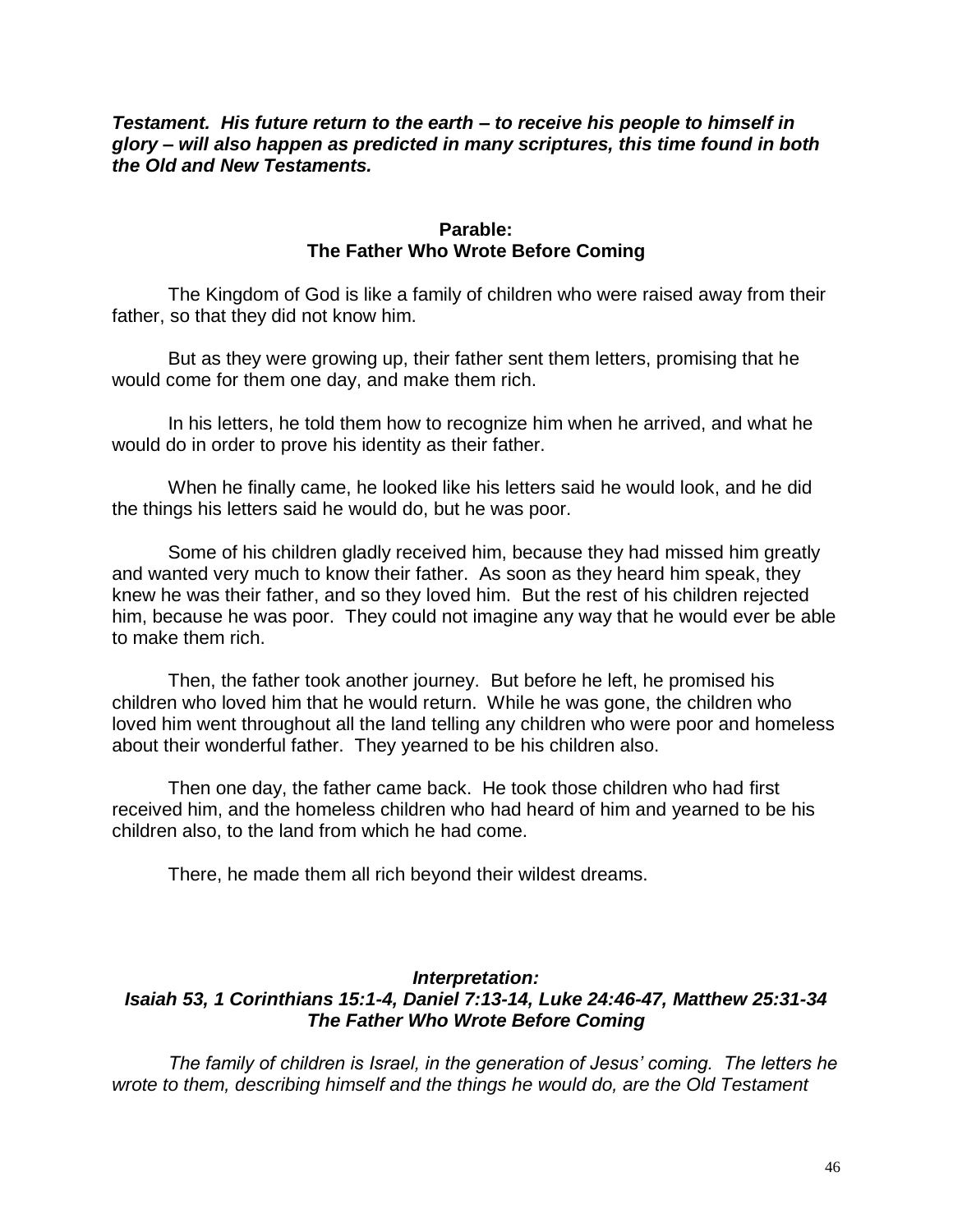*scriptures. These scriptures promised Israel that God one day would send them a divine Messiah.* 

*But the scriptures spoke of him coming in two different roles – that of a suffering Messiah, and that of a conquering Messiah.* 

*Israel was under bondage to the Roman Empire at that time, and so they especially looked forward to the coming of their conquering Messiah to set them free from that bondage and establish them as God's special nation over the earth.* 

*But when Jesus came, he came instead as a humble servant, who suffered on our behalf in order to set us free from the bondage of sin and death through the blood of his cross. As a result, even though he performed miracles that only a divine Messiah could, only a portion of Israel believed in him.*

*The second journey in the story represents Jesus' death on the cross and ascension to heaven – after which those who did believe, spread the Good News about him to the rest of the world.* 

*The New Testament promises Jesus will return to earth one day and fulfill the rest of the Old Testament scriptures about the conquering Messiah. He will also return for all those who believed in him – throughout the world – and take them back with him to heaven to live in wonderful glory.*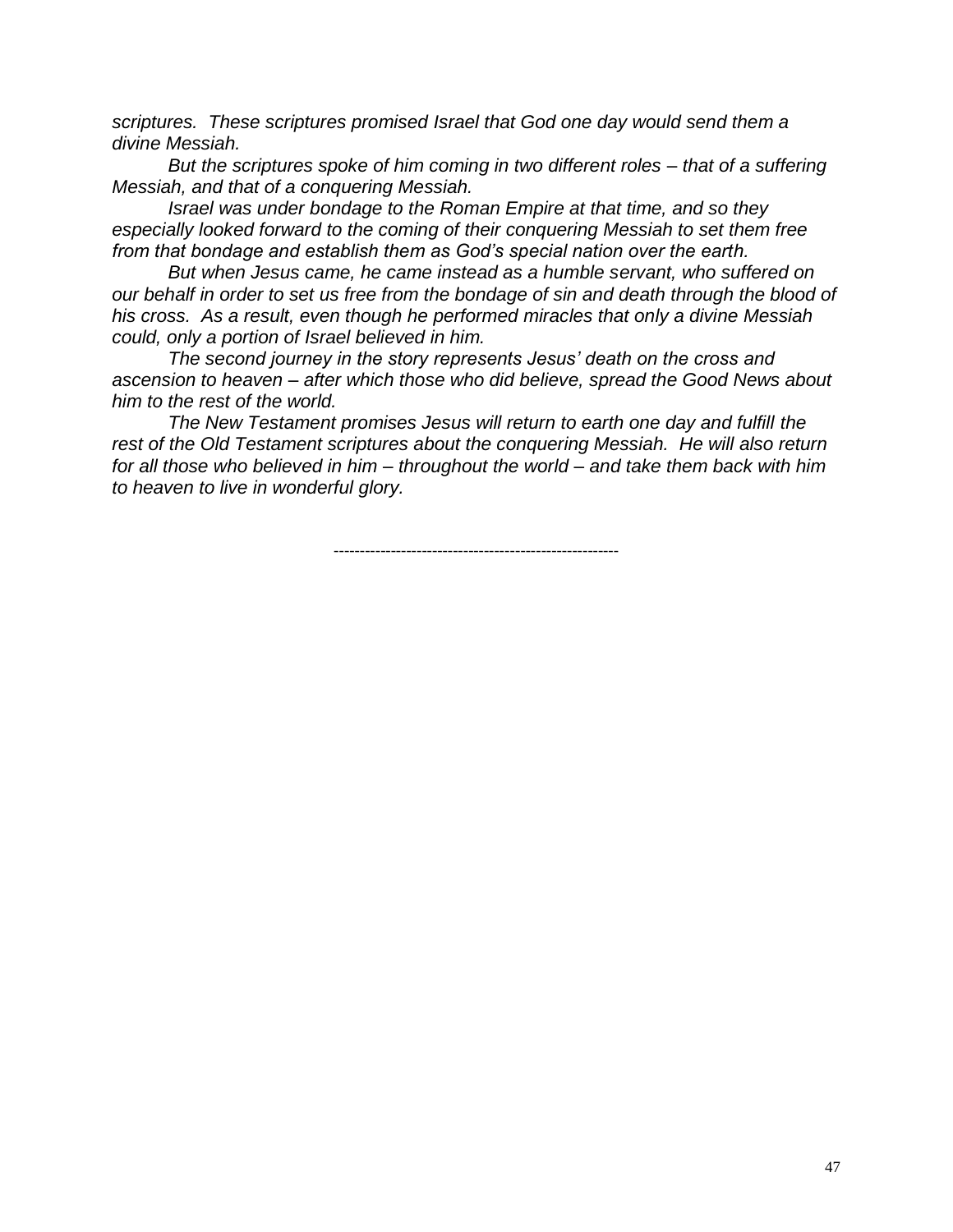# *THE DOCTRINE OF THE HOLY SPIRIT*

*Involved in Christ"s Coming - The third person of the trinity – the Holy Spirit – was involved in Jesus" birth, life, death, and resurrection. More specifically, the Holy Spirit:* 

*1) conceived Jesus in the womb of the Virgin Mary* 

*2) empowered him with the ability to perform miracles*

*3) enabled him to sacrifice his life for mankind"s sins*

*4) raised him back to life on the third day of his death*

### **Parable: The Mother Owl and the Baby Owl**

The Kingdom of God can be compared to a mother owl and her baby owl, in a nest among the trees of a forest.

First there was an egg. Then, the baby owl came out of that egg, and lived in the nest.

Next, she fed him and strengthened him in that nest, until he was the strongest young owl in the forest.

Then, she pushed him out of the nest, though he couldn"t fly.

Finally, she swooped down and caught him on her back as he was falling, until all at once he was able to fly on his own along with her.

## *Interpretation:*

# *Luke 1:35, John 1:32, Acts 10:38, Matthew 12:28, Hebrews 9:14, 1 Peter 3:18 The Mother Owl and the Baby Owl*

*The mother owl represents the Holy Spirit. The egg is the Virgin Mary – Jesus' mother. The nest is Israel, and the forest is the world.*

*Jesus was born of the Virgin Mary. He was also crucified in Israel – in accordance with the plan of God – just as the owl cast her baby out of the nest. But Jesus was raised from the dead in glory by the power of the Holy Spirit, the way the owl swooped down and caught her baby so he could fly.*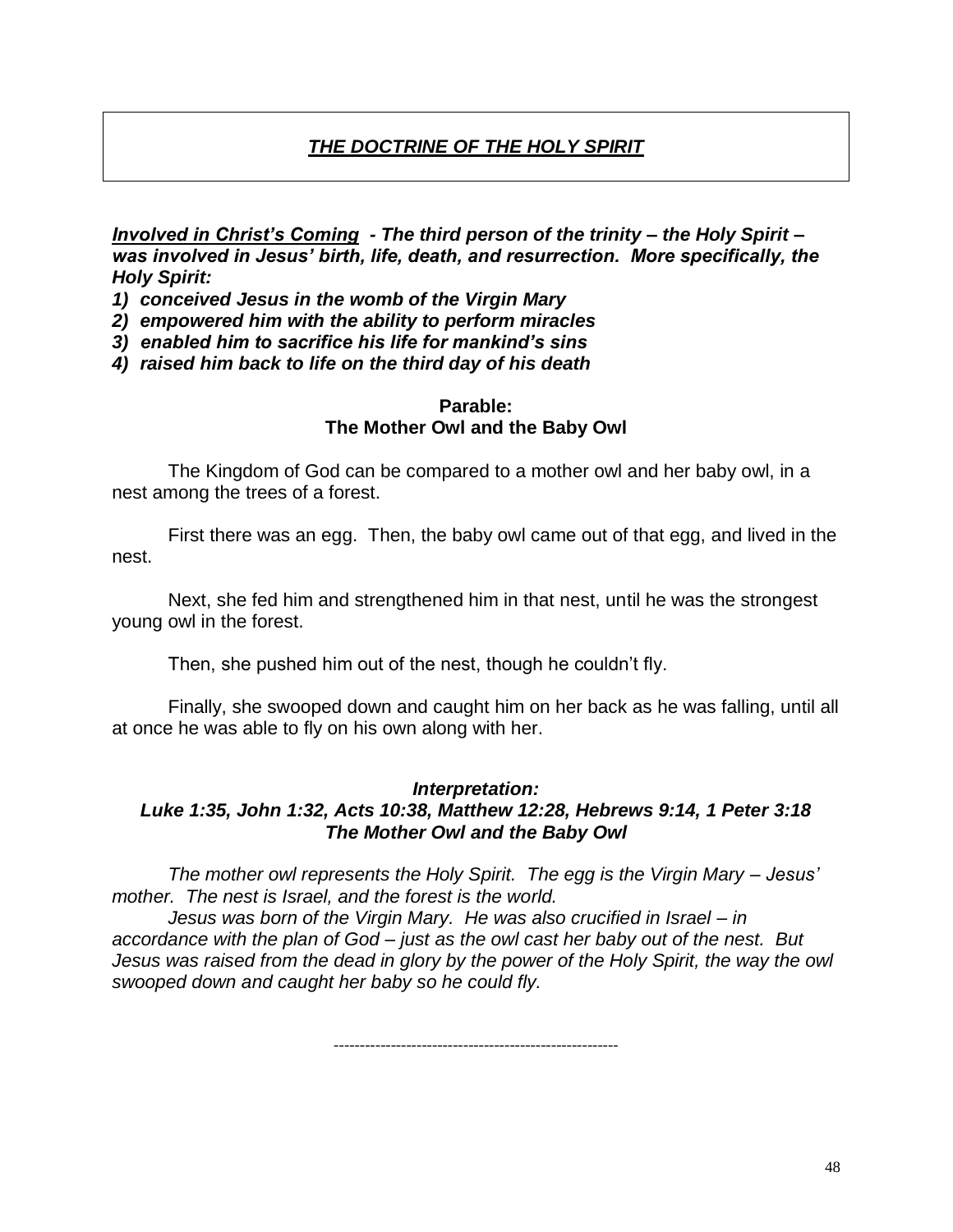*Empowered Miracles, Inspired Writers - The Holy Spirit enabled God"s servants in the Bible to perform miracles. It was also the Holy Spirit who inspired certain of them to write down God"s message for humanity – handed down to us in the Bible.* 

### **Parable: The Doctor with the White Shirt**

The Kingdom of God can be compared to a doctor with a white shirt who went to an orphanage – a house where children with no parents and no family are sometimes given a place to stay. At this orphanage, all the children were acting wildly, and many were sick.

When the doctor saw this, he taught the caretakers of the children how to be good and strong leaders. He also taught them how to make medicines, and perform medical operations to heal them.

After he did this, he told the caretakers to write down the story of his arrival at the orphanage, and the story of everything he had taught them to do.

In addition, he told them to write down new rules for healthy living, so the children would not get sick in the future.

Finally, the doctor told them to take all the things they had written, and combine them into a book for the children to read as soon as they were able.

When the book was finished, the doctor no longer helped the caretakers to write, but he did continue to help them lovingly care for, and heal the children.

*Interpretation: Numbers 11:14-17, 1 Samuel 16:13, 2 Kings 2:9 & 2:15, 2 Kings 4-5, Isaiah 11:2, Isaiah 61:1-3, Luke 3:14-21, Acts 2, 2 Peter 3:16, 1 Corinthians 2:12-13 & 12:1-11, Galatians 5:22-23*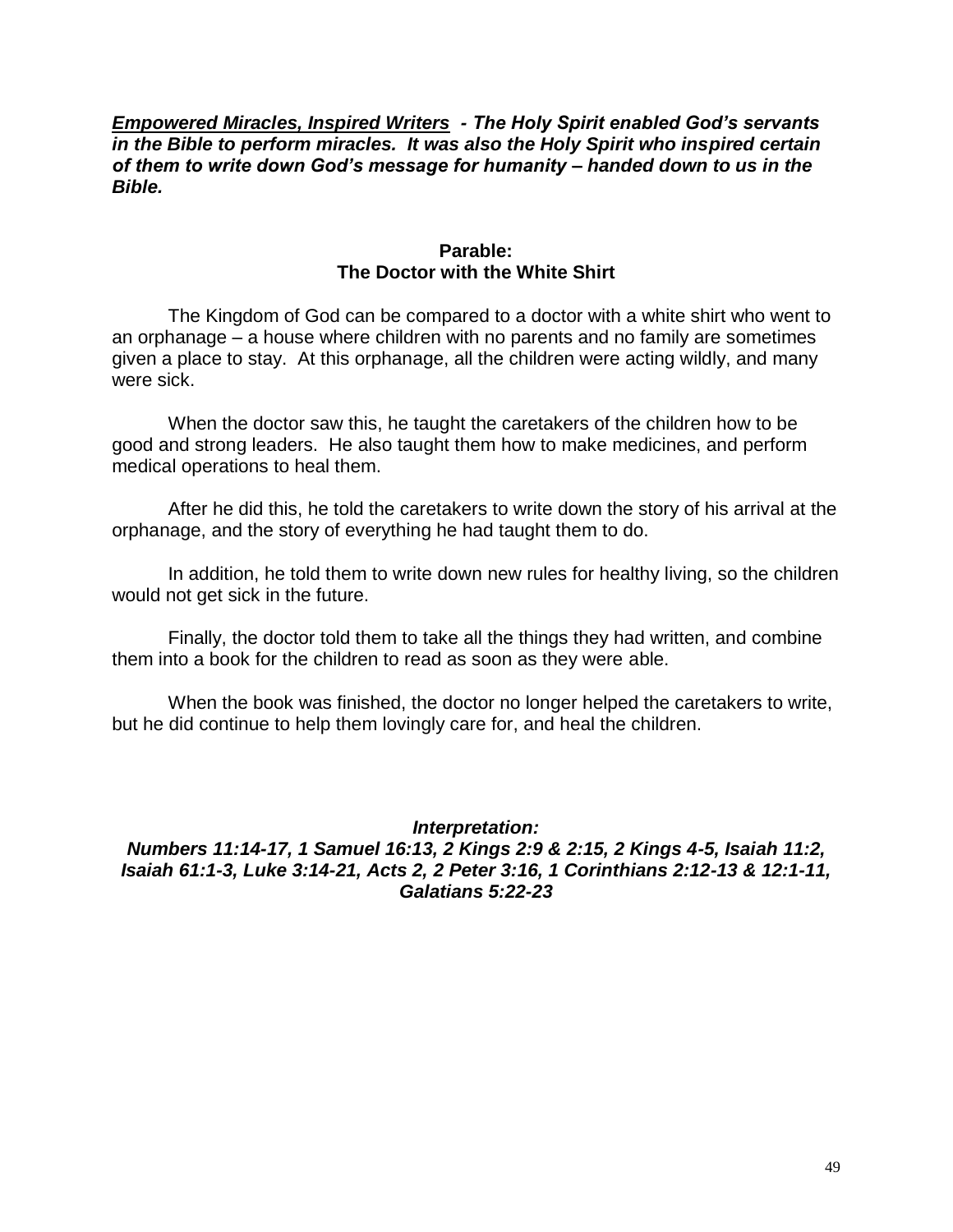#### *The Doctor with the White Shirt*

*The doctor with the white shirt is the Holy Spirit. The orphanage of children who acted wildly and were also sick represents mankind.* 

*The caretakers of the children are the servants of God who were leaders in the Old and New Testament. The story that was written is the Bible, which not only tells of God's miracles, but also gives God's wisdom for living.* 

*The Holy Spirit no longer inspires men to add to the Bible, the way the caretakers were no longer helped to write.* 

*But in the same way that the doctor helped the caretakers continue to care for the orphans, the Holy Spirit still helps God's leaders care for his people today.*

*-------------------------------------------------------*

*Convicts of Sin, Indwells Believers - Today, the Holy Spirit first makes people aware of their sin, and then enables them to receive Jesus as their Savior from sin and its judgement. After that, the Holy Spirit comes to live inside those people, in order to counsel and empower them for God"s service.* 

### **Parable: The Orphan and the Shepherd's Big Dog**

The Kingdom of God is like an orphan boy – who had no parents and no family. He wandered throughout the countryside, stealing food in order to live. When he came to a shepherd"s pasture, he decided to stay there, so he could steal sheep while hiding in the woods.

One day, a big dog came to the boy. To the boy"s surprise, the dog was able to speak. He told the boy that he was the shepherd"s dog. He had come to tell him that it was wrong to steal, and that the boy should be ashamed of himself. The dog's words touched the boy"s heart, and soon he was weeping out of remorse. The boy promised to never steal again, even though he didn"t know how he would survive.

Then, the dog told the boy that the shepherd and his son were well aware of his stealing. It would have been easy for them to catch and bind him. Had they done this, he would have been forced to pay for the stolen sheep or go to prison. But the shepherd and his son felt sorry for him. So, the shepherd"s son volunteered to pay the price for the stolen sheep to his father, and – fortunately – this arrangement was acceptable to his father.

The boy was overwhelmed with gratitude. He told the dog he wanted to go and personally thank them for their kindness. So, the sheep dog took him to the shepherd"s house.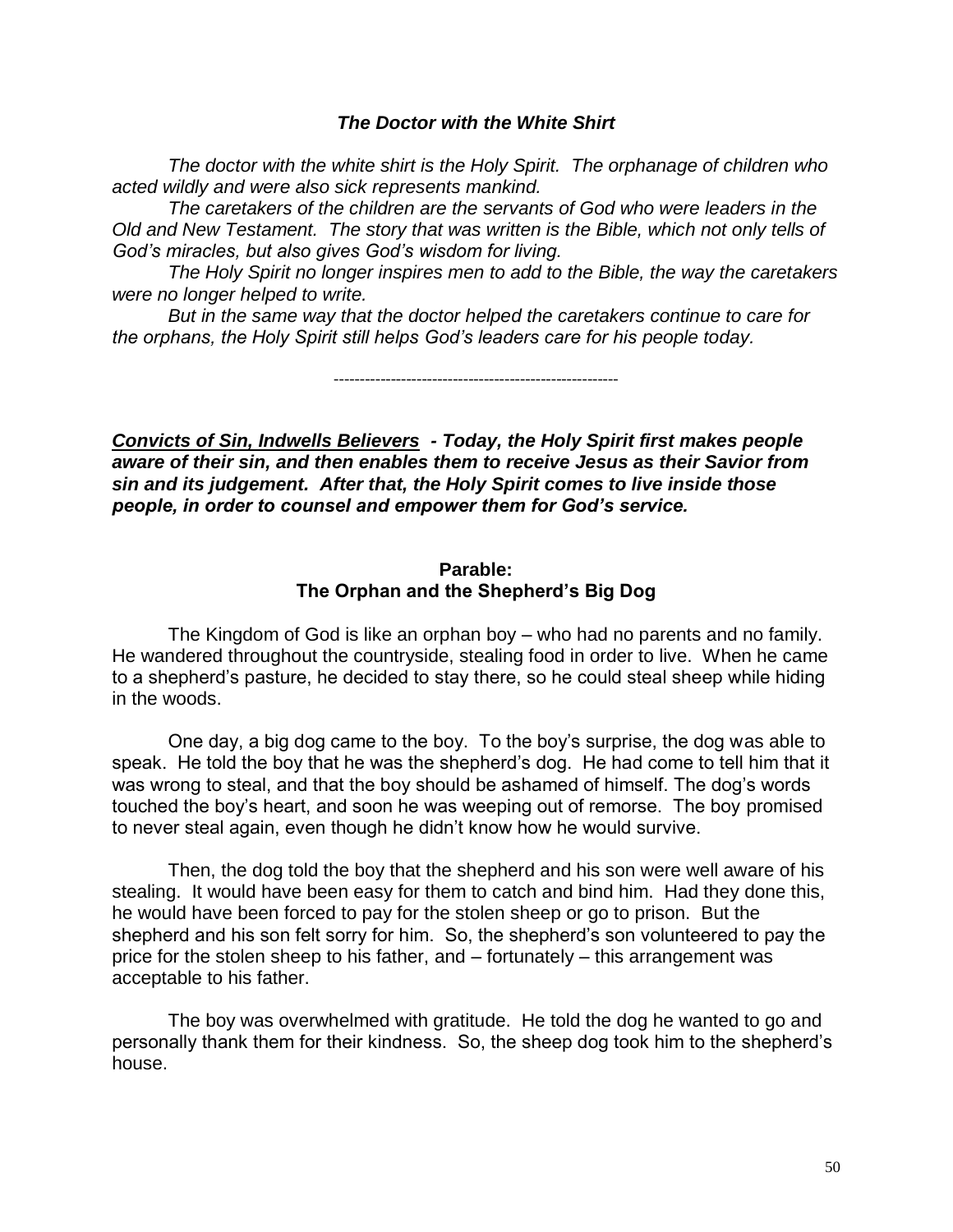Upon his arrival, the boy humbly thanked the shepherd and his son, and told them he was very sorry for what he had done. As soon as he did, the shepherd, the son, and their big dog, embraced the boy.

The shepherd hired the boy, and gave him a job working in his pasture. He took the large collar from his dog, and hung it inside the boy"s shirt, next to his heart. The collar had a ring with the shepherd"s name written on it. The shepherd told the boy that whenever he needed food or materials to do his job, he only needed to show that ring to any merchant in town, and his needs be provided for him.

In addition, the shepherd did that which made the boy happiest of all. He sent his dog out to go with him. The shepherd told his dog to never leave the boy's side. Now, if ever the boy needed help finding his way, the shepherd"s big dog would be right there to help him.

### *Interpretation: John 14:15-17 & 16:8-11, Romans 8:14, 1 Corinthians 6:19 & 12:3, Acts 1:7-8 Philippians 4:19 The Orphan and the Shepherd"s Big Dog*

*The orphan boy who stole food represents fallen humanity. The sheep dog is the Holy Spirit.*

*The dog's explanation represents conviction of sin, which the Holy Spirit brings about in those who have receptive hearts. Coming to the shepherd's house to give an apology and thanks to the shepherd and his son, represents coming to God to confess our sins and receive salvation through Jesus. The embrace of the shepherd, his son, and the dog represents the forgiveness of God, who is Father, Son, and Holy Spirit.*

*The placing of the dog's collar containing the ring next to the boy's heart, represents the giving of the Holy Spirit's power to those who believe in Jesus. The sending of the dog to stay with the boy, represents the Holy Spirit himself, who has been sent to believers from God to be their counselor, and to remain with them forever.*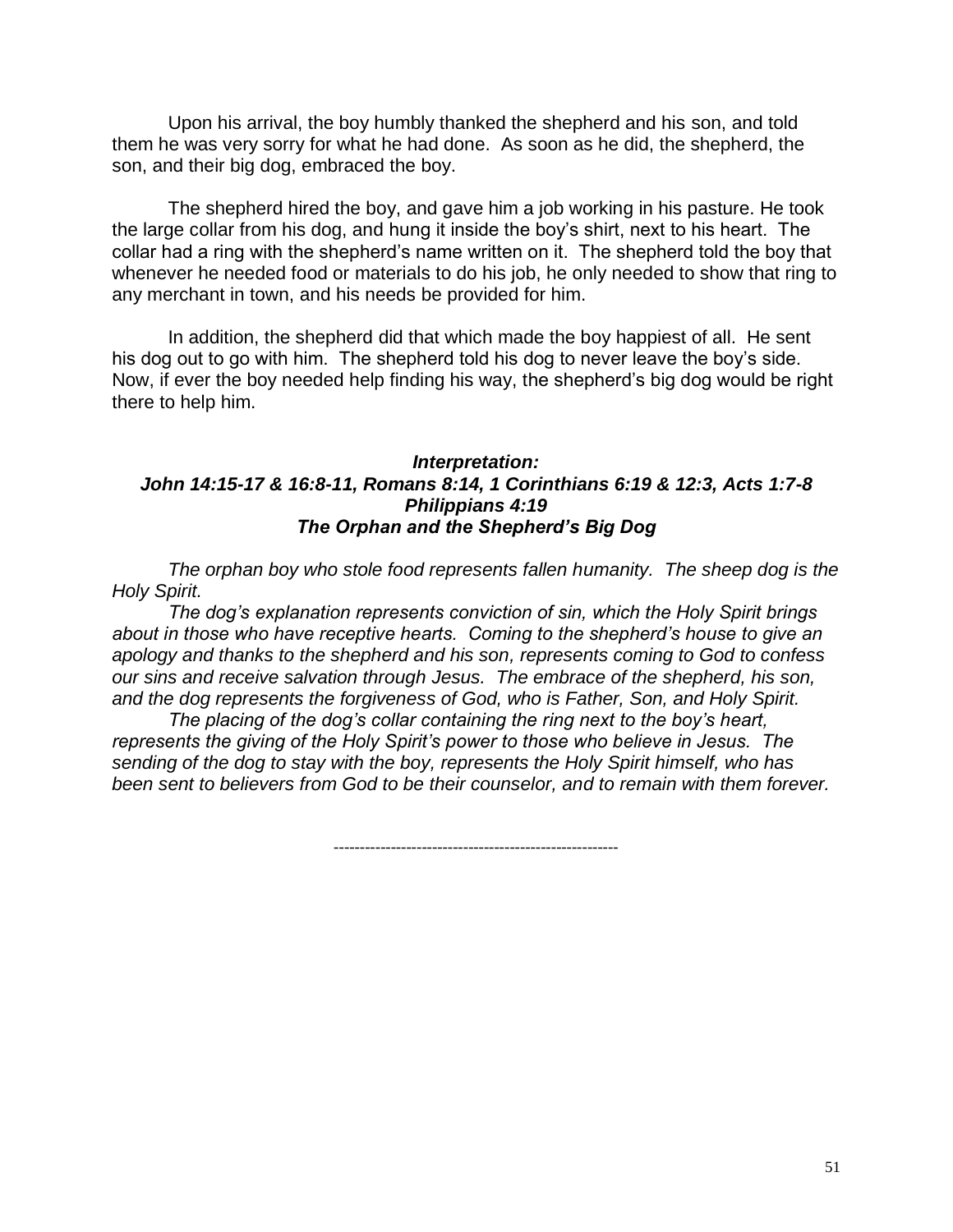# *THE DOCTRINE OF ANGELS & DEMONS*

## *Powerful Spirit Beings Seen By Men - Before he created mankind, God created spirit beings called angels, who cannot die, and also possess great power. They have appeared to people in the Bible looking like men, strange animals, and stars.*

### **Parable: The Gust of Wind and the Cloud**

The Kingdom of God is like a gust of wind. It can seem to be alive, but can never be killed. It can be gentle, and yet it can suddenly have great power.

Again, the Kingdom of God is like a little girl who looked up in the sky at sunset and saw a cloud. First, the cloud became the face of a man in appearance. Then, it became the shape of a strange animal. Finally, it faded and became a bright star.

## *Interpretation: Hebrews 1:14, Luke 20:36, 2 Peter 2:11, Daniel 9:20-22, Luke 1:19, Ezekiel 1:1-14, Job 38:6-7 The Gust of Wind and the Cloud*

*The gust of wind is meant to represent an angel – described in the Bible as eternal and powerful spirit beings.* 

*The little girl stands for the people who lived in the days of the Bible. The cloud represents the times when angels appeared to them – sometimes looking like people and sometimes like strange animals.* 

*In addition, the Bible also describes angels as being like stars.*

*-------------------------------------------------------*

*Satan and the Angelic Revolt - In a time before human history, the greatest of God"s angels wanted to be like God, and not have to obey him. This angel – called Satan – rebelled against God. Then, he persuaded one third of the other angels – called demons – to join him. Eventually he also persuaded the first humans to want to be like God and disobey as well. Satan"s punishment, as well as that of his angelic and human followers, has been reserved by God until the end of human history.*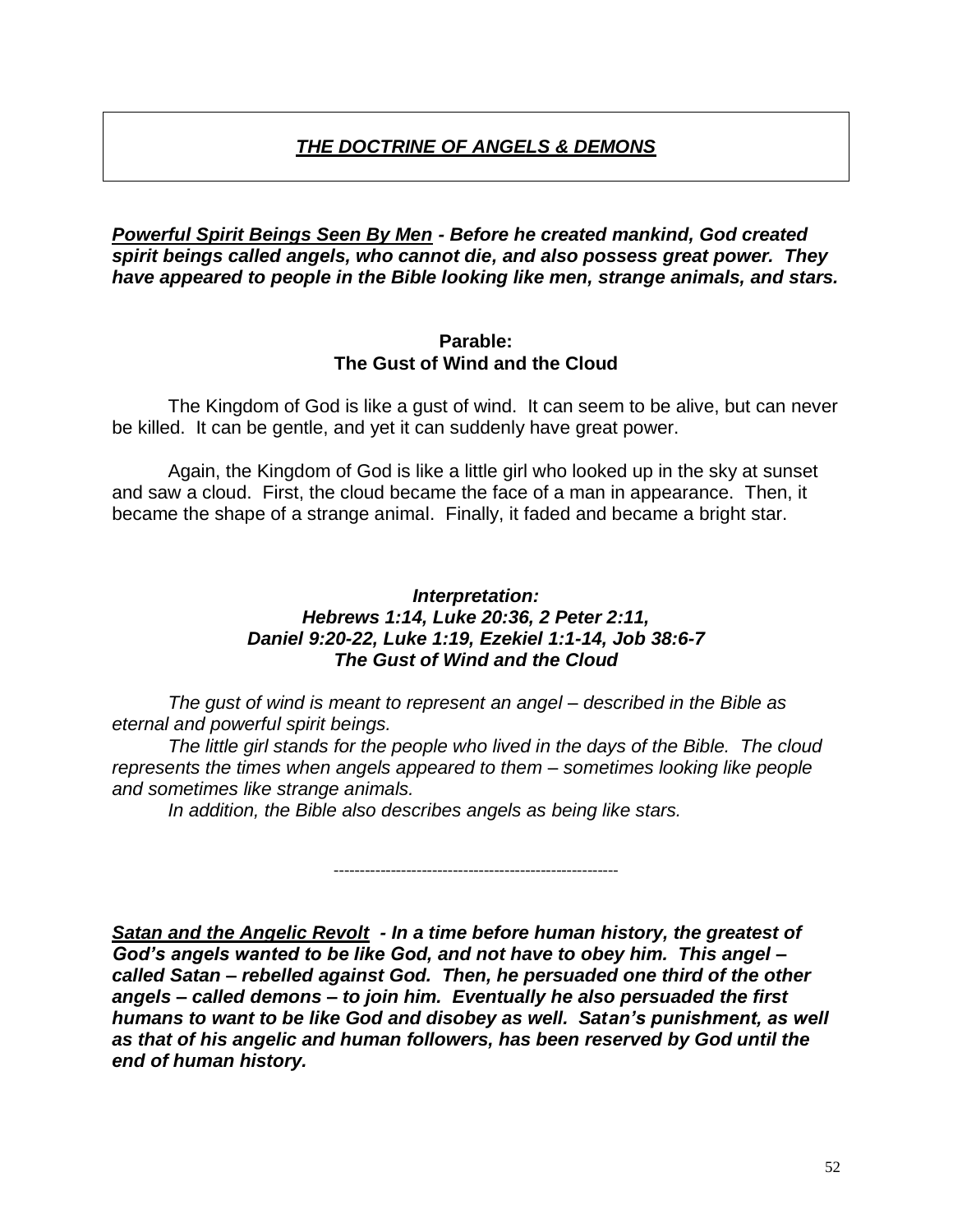## **Parable: The Chief and His Warriors**

The Kingdom of God can be compared to a chief who ruled over a village, and who also had trusted warriors around him.

The strongest of these warriors became jealous, until he decided to no longer obey the chief. After he rebelled, he persuaded one third of the other warriors to also stop obeying the chief.

The chief could have easily destroyed the rebellious warrior and his followers, but he decided not to do so. Instead, he watched with great sadness as they went into the village and lied about his intentions. Soon, the villagers also no longer obeyed him.

But the chief had a plan to bring all things back into their proper order. Through these villagers, he would demonstrate the truth about his own intentions, and the truth about those of the rebellious warrior. Then, he would place the rebellious warriors, and all the villagers who had remained loyal to them, into a great cavern, never to be let out again.

### *Interpretation:*

## *Ezekiel 28:12-15, Isaiah 14:12-20, Genesis 3:1-15, Revelation 12:3-9, Daniel 10:10-14, Luke 4:1-8, Matthew 8:28-34 & 25:41, Ephesians 2:4-7 The Chief and His Warriors*

*The chief is God, and the warriors are his angels.*

*The strong warrior's rebellion represents the angelic revolt that took place in heaven among Satan and one third of God's angels before human history.* 

*The turning of the villagers against the chief by the rebellious warriors represents the fall of mankind, and the giving over of the earth temporarily into Satan's dominion. The chief's plan to eventually make things right represents God's plan for the eventual salvation of mankind through Jesus.* 

*The full course of human history will vindicate the love of God and the true consequences of following Satan. After that, Satan and his rebellious angels will be judged, and will be sent to an eternal prison called hell.* 

*-------------------------------------------------------*

*Holy Angels in Scripture - In carrying out his plan for history, God has sometimes sent good angels to help and encourage those who love him – even sometimes appearing to people himself as the divine "Angel of the Lord."*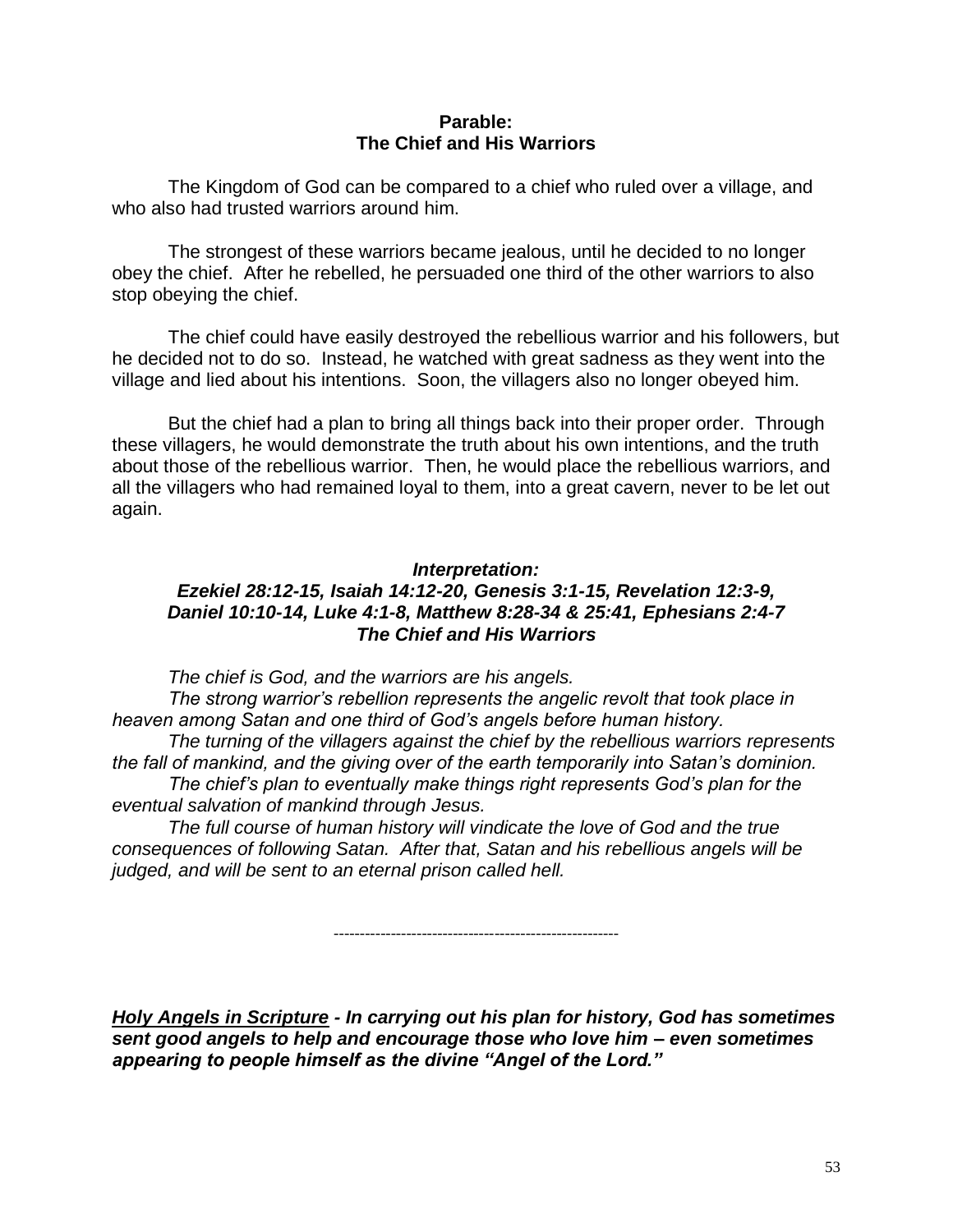## **Parable: The Prison Visitors**

The Kingdom of God is like a certain country that had a large prison, and a powerful man ruling over it. From where he sat in his high tower, he could see every prisoner.

Because he had compassion on the prisoners, he sometimes sent visitors to encourage them when they were in despair, even though he knew they were in prison for doing wrong. On certain occasions, he even disguised himself as a visitor, and went to visit them directly.

Then at last, he gave a pardon – a decree for their release – to those who would admit their guilt, and follow the simple instructions of the decree. As a result, many prisoners were set free, and came out.

When they did so, those who had been sent as visitors, saw it and rejoiced greatly.

## *Interpretation: 2 Chronicles 32:20-21, Judges 6:11-16, Acts 12:6-11, Luke 15:10 The Prison Visitors*

*The prison is the world of fallen humanity, the man who ruled over it is God, and the tower is heaven.*

*The visitors are his loyal angels.* 

*The Bible says that on certain occasions, an angel appeared to God's servants and spoke things about himself that only God could speak. On these occasions, God himself was visiting men on earth in the appearance of an angel called "The Angel of the Lord."*

*The pardon and the setting free of many prisoners represents God's plan of salvation through Jesus.*

*Because the conflict between God and Satan involves all the other angels as well, the Bible says that the good angels in heaven rejoice when even one sinner is set free by God.*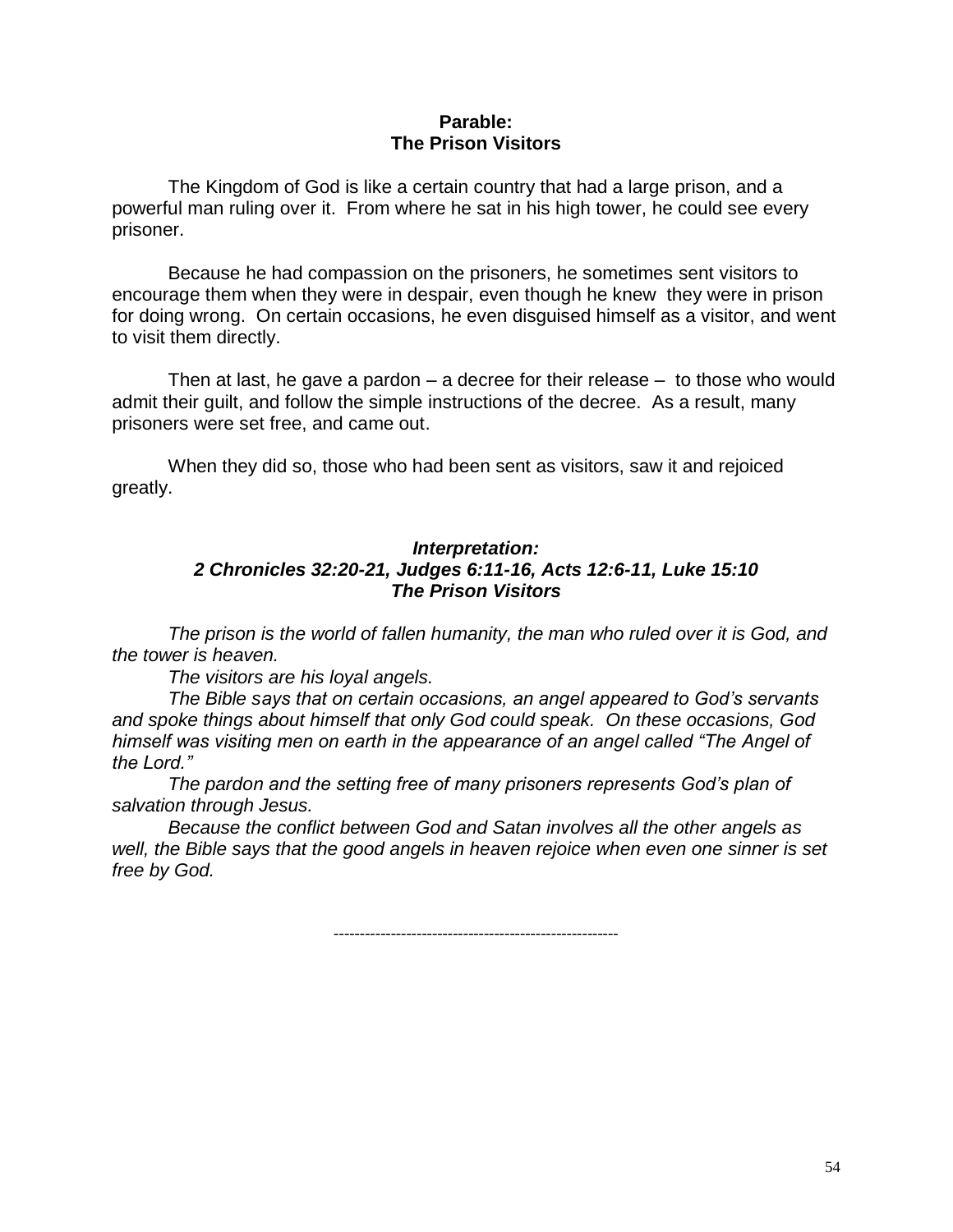# *THE DOCTRINE OF MAN*

## *Common Ancestry - All of today"s human beings are the descendants of one man and one woman whom God specially created.*

## **Parable: The Spreading Waterfall**

The Kingdom of God is like a waterfall going over a cliff.

It starts as one stream, but then it splits into two as it hits a rock on the way down.

Those two streams then hit more rocks as they continue to fall, and divide again.

This happens over and over as the water continues to fall.

By the time they reach the bottom, these streams have spread out into very many streams, yet they all came from the one stream at the top.

### *Interpretation: Genesis 2:4-25 & 9:18-19 The Spreading Waterfall*

*The Bible says that all of the people on earth today, can be traced back to the first male and female that God created – Adam and Eve.*

*-------------------------------------------------------*

*Sinful Nature Inherited - All of today"s human beings have Inherited the sinful nature that was freely chosen by the first man and woman, though the first man and woman were originally created without sin.*

## **Parable: The Tree in the Spreading Waterfall**

Again, the Kingdom of God is like a waterfall going over a cliff.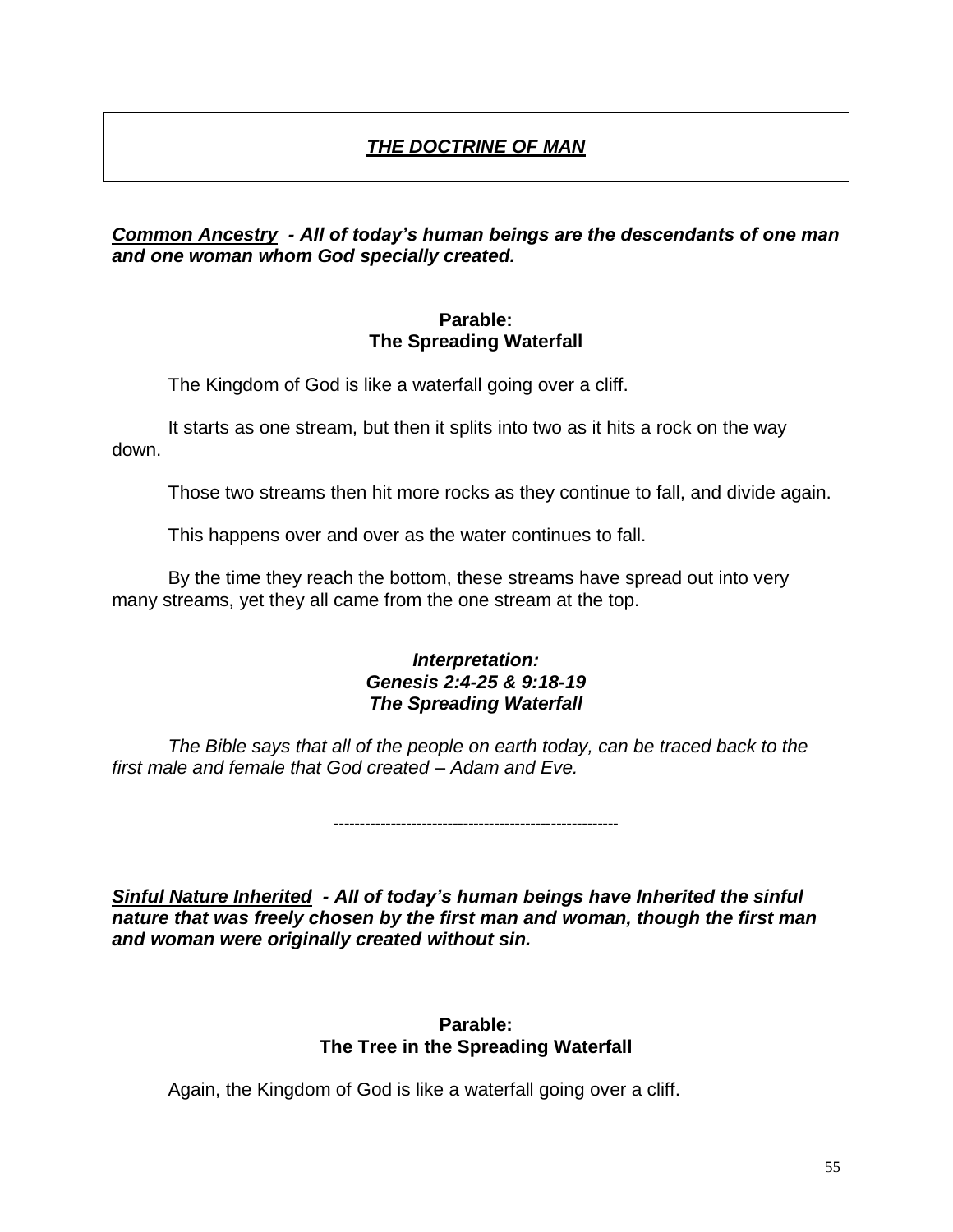At first the water is pure. Then, just at the place were the water is going over the edge, a tree falls across the water.

The tree is poisonous.

As a result, all the water that divides into many streams on the way down is poisonous also, even though the water from the original stream was pure.

# *Interpretation: Genesis 2:16-17 & 3:1-24, Romans 5:12 The Tree in the Spreading Waterfall*

*Adam and Eve were created without sin, but also with the ability to choose sin. When Adam and Eve disobeyed God in the Garden of Eden God made for them, they acquired an unstoppable tendency to sin on the inside. This poison of a sinful nature was then handed down to all their descendants after them.* 

*-------------------------------------------------------*

*Was Created with a Spiritual Nature - All human beings have a material nature that dies – which can be seen, and an immaterial nature that doesn"t die – which can not be seen.*

## **Parable: The Hand Not Seen**

The Kingdom of God is like a little girl who saw a doll peaking out from behind a tree.

The doll seemed to be moving and nodding its head as if it were alive.

But when the girl ran up to it, and pulled on its head, the doll came loose from behind the tree and there was a bare hand in its place.

The doll in her hand was now lifeless, because it had only been a puppet – a toy for pretending that your hand is a person. The hand of a second child – behind the tree – had been the one giving it life all along. She had not been able to see that second child"s hand, as long as it had remained inside of the puppet. Now, the puppet was gone, but the hand still had life.

# *Interpretation:*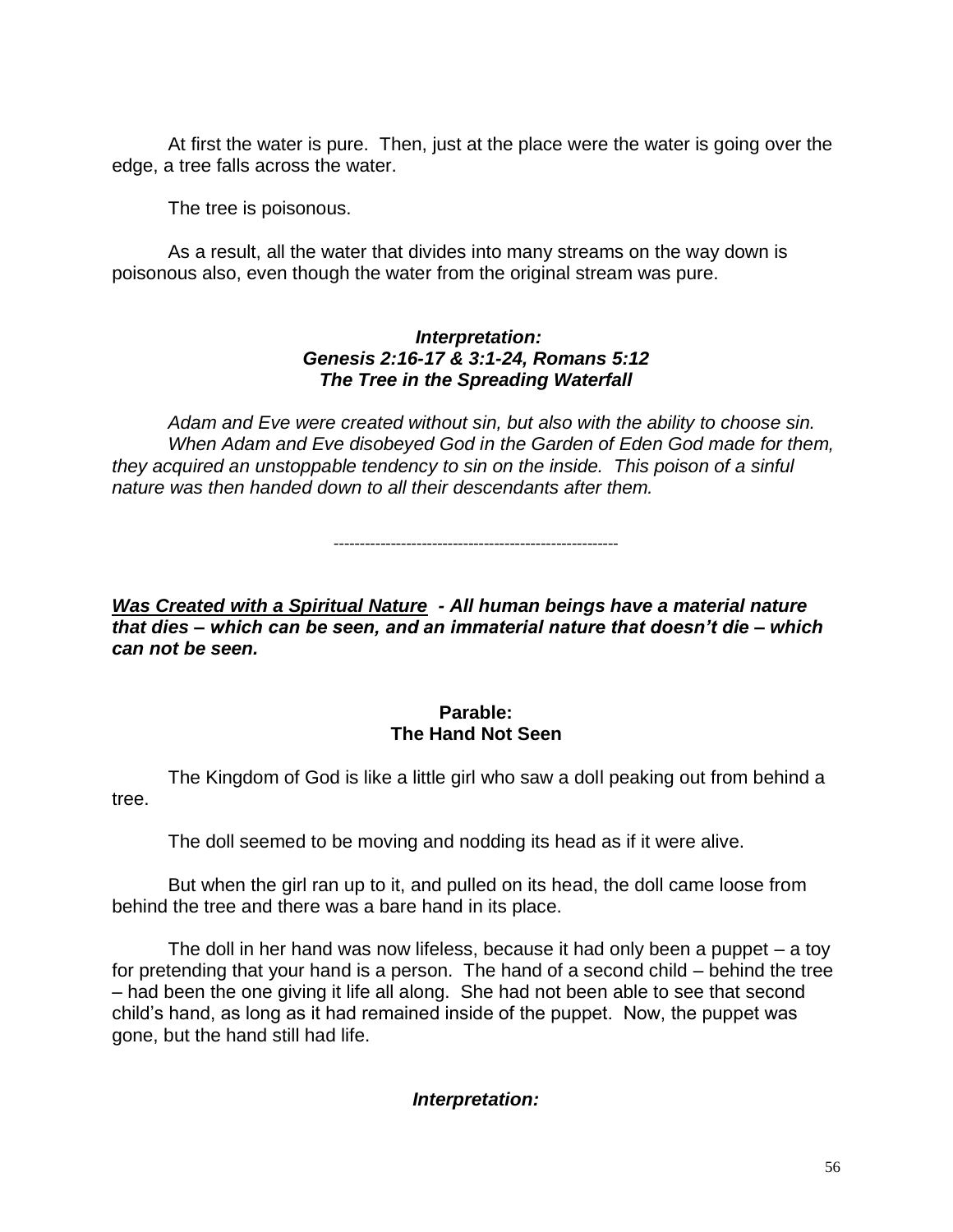### *Genesis 1:26-28, John 6:63, Ecclesiastes 12:5-7, Luke 16:22-23, 1 Corinthians 2:11 The Hand Not Seen*

*Human beings can be compared to a hand puppet. The life of the puppet really comes from what is inside and unseen. The outside part without the inside part is dead. In addition, just as the life of the puppet is temporary, but the life of the hand that* 

*gave it life goes on, so too the life of a man's flesh eventually dies, but his spirit keeps on living.*

*That is why the Bible says that men and women were created "in the image of God." Because of the eternal spiritual nature we all possess, we are actually similar to God, who is also an eternal spiritual being.* 

*-------------------------------------------------------*

## *Good Works Cannot Change Sinful Nature - The invisible sinful nature of all human beings exists inside of everyone, even those who do good deeds.*

### **Parable: The Boy and the Rotten Fruit**

The Kingdom of God is like a boy who found fruit under a tree.

Some of it was rotten, and some of it looked good.

But when the boy broke open the fruit that looked good on a rock, he saw that it had fungus at its core.

Even though the fungus could not be seen on the outside, he knew the fungus inside had the potential of getting worse, until it eventually ruined the outside of the fruit as well.

## *Interpretation: Isaiah 64:6, Romans 3:9-20 The Boy and the Rotten Fruit*

*The fruit under the tree represents the heart of all humanity after the fall of Adam and Eve in the Garden of Eden.* 

*The rock represents Christ, who reveals our sin nature to us when we come to him in broken sorrow for our sins.* 

*In Christ, we realize that, whether our lives seem good or evil, sin always lurks on the inside, capable of coming out in the form of evil deeds at any time.*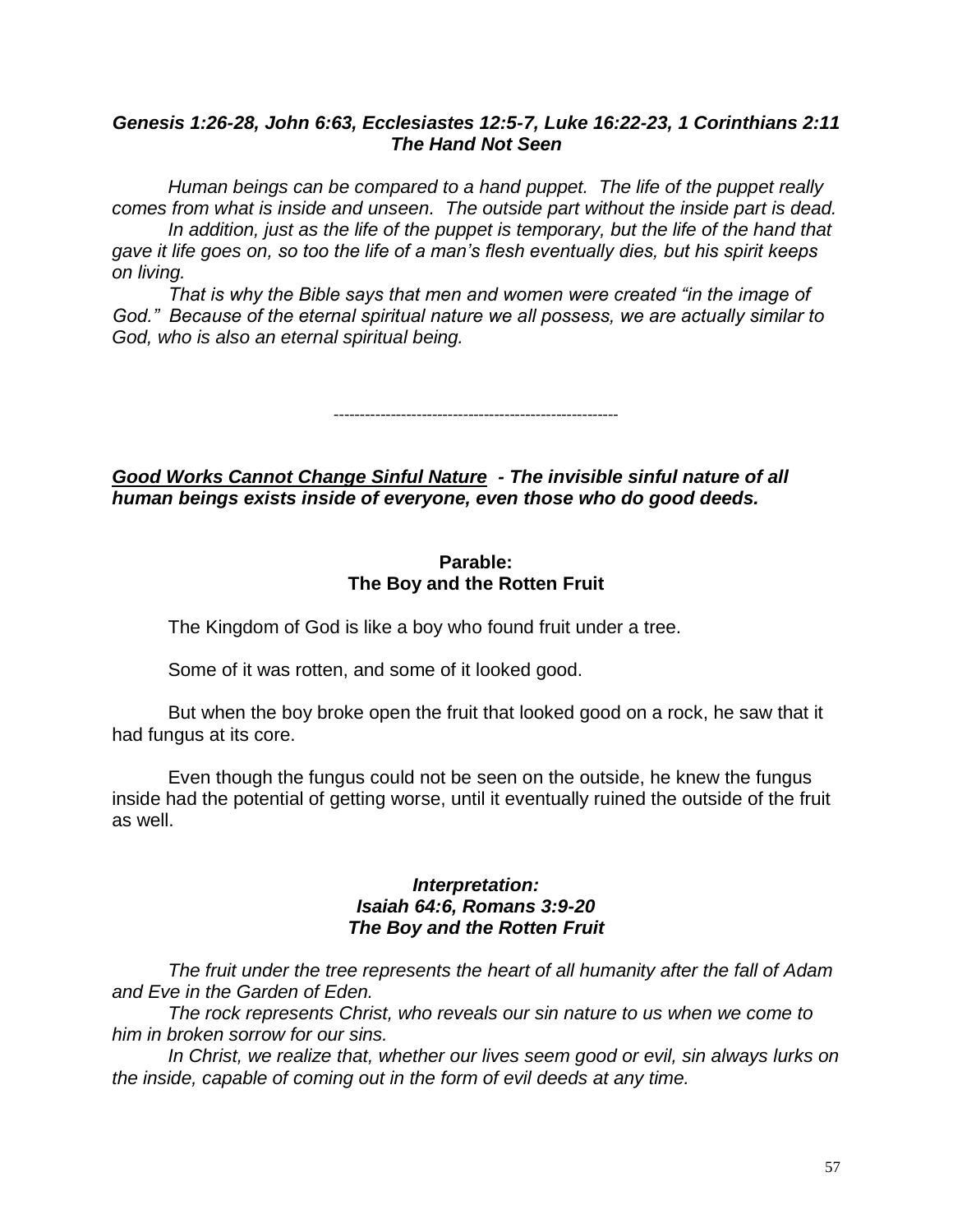*-------------------------------------------------------*

## *Sin Tendency Remains After Salvation - Even those who love God have a sinful nature deep inside them that must be continually cleansed and kept under control.*

## **Parable: The Boy Who Preserved Rotten Fruit**

Again, the Kingdom of God is like a boy who found fruit under a tree.

He saw one piece of fruit that was especially beautiful. He knew it had fungus somewhere on the inside, but it looked so beautiful on the outside that he decided to take it home and try to preserve it.

He took the fruit home, and washed it every day. Whenever a dark spot started to show on its skin – indicating that the fungus was coming to the surface – he washed that spot and the darkness went away!

Every day he did this, and every day, any darkness that came to the surface was washed away.

And so it was, that by continually washing his fruit, the boy was able to keep the fungus inside.

And so it was, that the fruit looked beautiful, for a long, long, time.

### *Interpretation: Romans 7:21-8:14, Ephesians 5:25-27 The Boy Who Preserved Rotten Fruit*

*The beautiful piece of fruit is the believer in Jesus Christ. The home is the fellowship of believers in the church of Jesus Christ. The water is God's Word, the Bible.* 

*Whenever sins begins to show itself in our lives, like the dark spot on the piece of fruit, God's Word has the power to wash it away. Nevertheless, the potential of our sinful nature still remains on the inside.*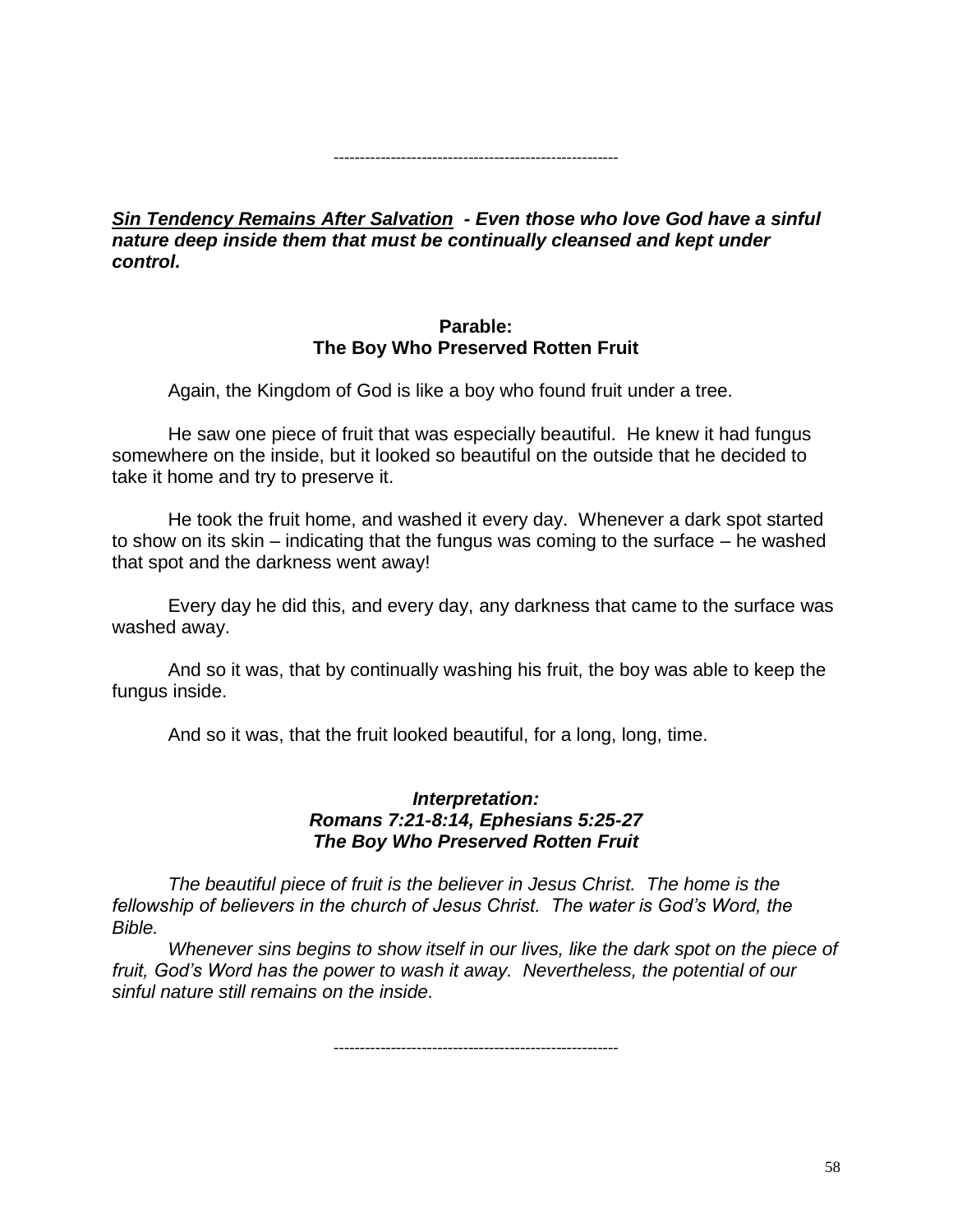# *THE DOCTRINE OF SIN*

### *Violation of God"s Rules - Sin is any external act that violates God"s laws, and also the selfish, internal desire which leads to that act. Both lead to death.*

### **Parable: Two Fish Out of the Water**

The Kingdom of God is like a group of fish, beginning its migration upstream. Before they began, their leader told them to stay in the stream and not jump out of the water – no matter what!

Along the way, two fish within the group saw the grandeur of the forest outside the stream, and began desiring to see it up close.

Finally, they both jumped onto the bank beside the stream, and were hopelessly trapped in the mud.

They tried to breathe, and found that they could not.

Because they had desired what was forbidden in the first place, they eventually broke the rule given to them by their leader. Now knew they would soon die.

One fish is then picked up by a man for his dinner. The other is picked up by another man, and thrown back into the water.

### *Interpretation:*

### *Genesis 2:16-17 & 3:1-6, Exodus 20:1-17, Matthew 5:21-28, Romans 6:23 Two Fish Out of the Water*

*The journey of mankind began with a command from God not to disobey him. That command was the same as a law from God. Breaking a law from God is sin.*

*Adam and Eve understood God's law, but desired what was forbidden anyway, because it looked attractive to them. Eventually, they acted on that desire and disobeyed, committing sin.* 

*As a result, they and their descendants were all doomed to die.*

*That is why the Bible says the desire to break God's law is as deadly to us as the act of breaking that law itself.*

*The first man represents Satan. But the second represents Jesus Christ, who made it possible for us to be forgiven for breaking God's law.*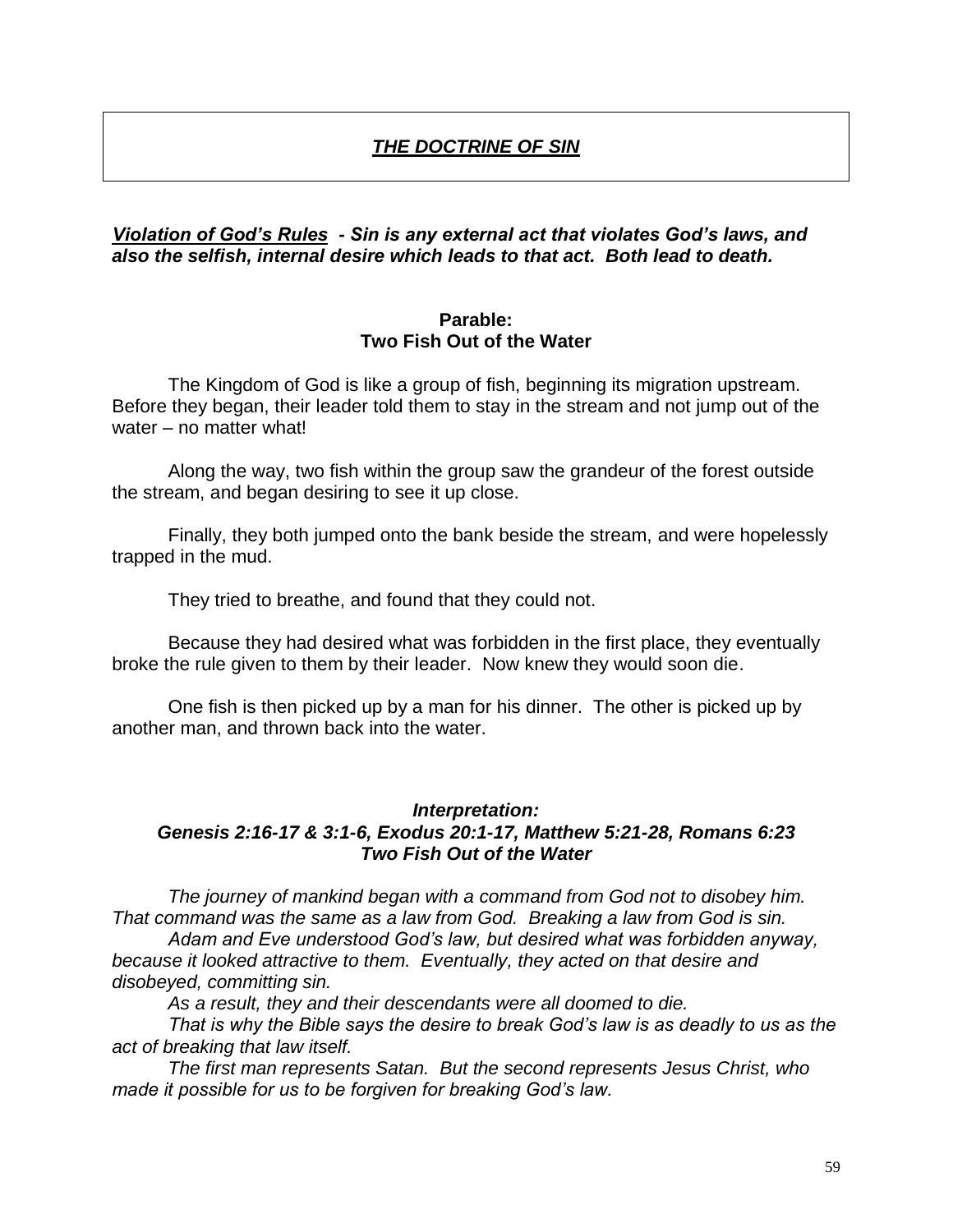*-------------------------------------------------------*

*Affront to God"s Character, Requiring Mediation - Sin is completely opposed to God"s character, and so it separates man from fellowship with God. The only remedy for this separation is Jesus Christ, because only Jesus is both God and man.*

## **Parable: The Two Fighting Families**

The Kingdom of God can be compared to two families, who for generations have been enemies against one another.

The things in life that each cherish are completely different, and so there is no hope for reconciliation.

Then, a miracle happens. A child is born whose father is from one family and whose mother is from the other. He becomes the mediator between the two families, and finally brings peace.

## *Interpretation: Genesis 6:3 & 5-8, Matthew 6:10, Galatians 4:4-5, 1 Timothy 2:5-6, 2 Corinthians 5:20 The Two Fighting Families*

*God's will is done in heaven among his loyal angels, but is not done on earth by humanity. Since God's will comes forth from his character, and represents who he is and what he thinks and feels, God has been out of friendship with man since the fall of humanity to sin.*

*But then, God performed a miracle. The second person of the trinity of God became flesh by the Holy Spirit, in the womb of the Virgin Mary, and became the means by which reconciliation took place.* 

*Because Jesus was the only begotten son of God – which means the only man ever born who was also God – he alone can now bring reconciliation between God and mankind.*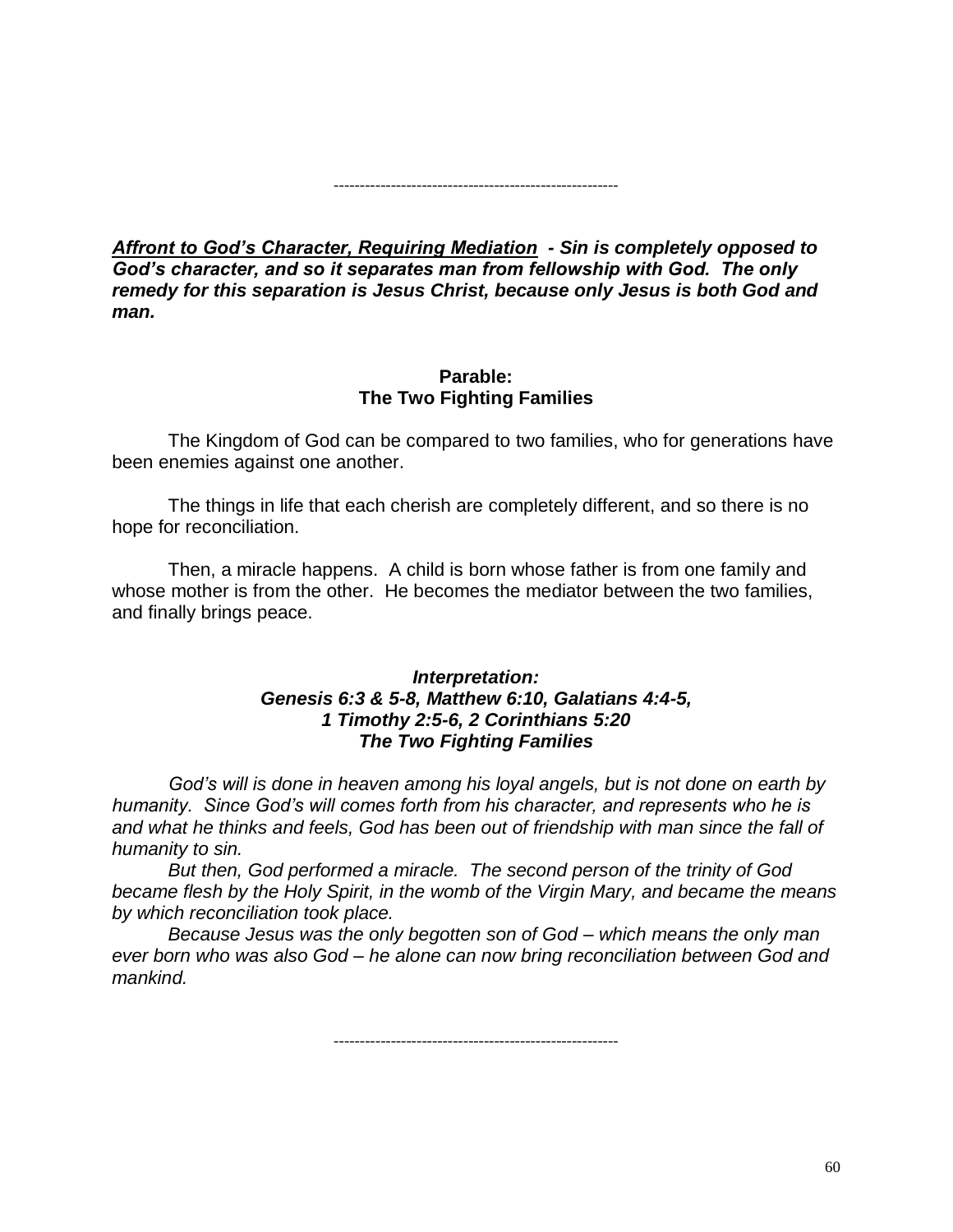## *Grows Until It Results in Death - Disobedience toward God – encouraged by Satan and his demons – always grows, until it brings death upon one"s self, and terrible harm to others. It never stays small.*

## **Parable: The Girl and the Puppy**

The Kingdom of God is like a little girl who found a puppy.

The puppy wore a sign around its neck that read "Do not feed this dog." The girl understood the sign, but the puppy had a pleasing face. So, she decided to take it home and feed it anyway.

At first, the puppy seemed to be harmless. But soon, it grew into a large and vicious dog that demanded more and more food from her.

Finally, it viciously attacked her, and others.

## *Interpretation: Genesis 4:3-8, John 8:34-36, Matthew 5:29-30, 1 Corinthians 5:7-8 The Girl and the Puppy*

*The little girl is humanity, the sign is God's Word, and the puppy is sin. When we give in to the practice of sin, it may seem small at first, but inevitably it grows and grows until it becomes extremely destructive. Sin not only works death into our own lives. It also becomes more horrific in its outward actions toward others, than ever could have been imagined at the start. That is why the Bible says we should be ruthless and diligent to keep sin out of our lives.*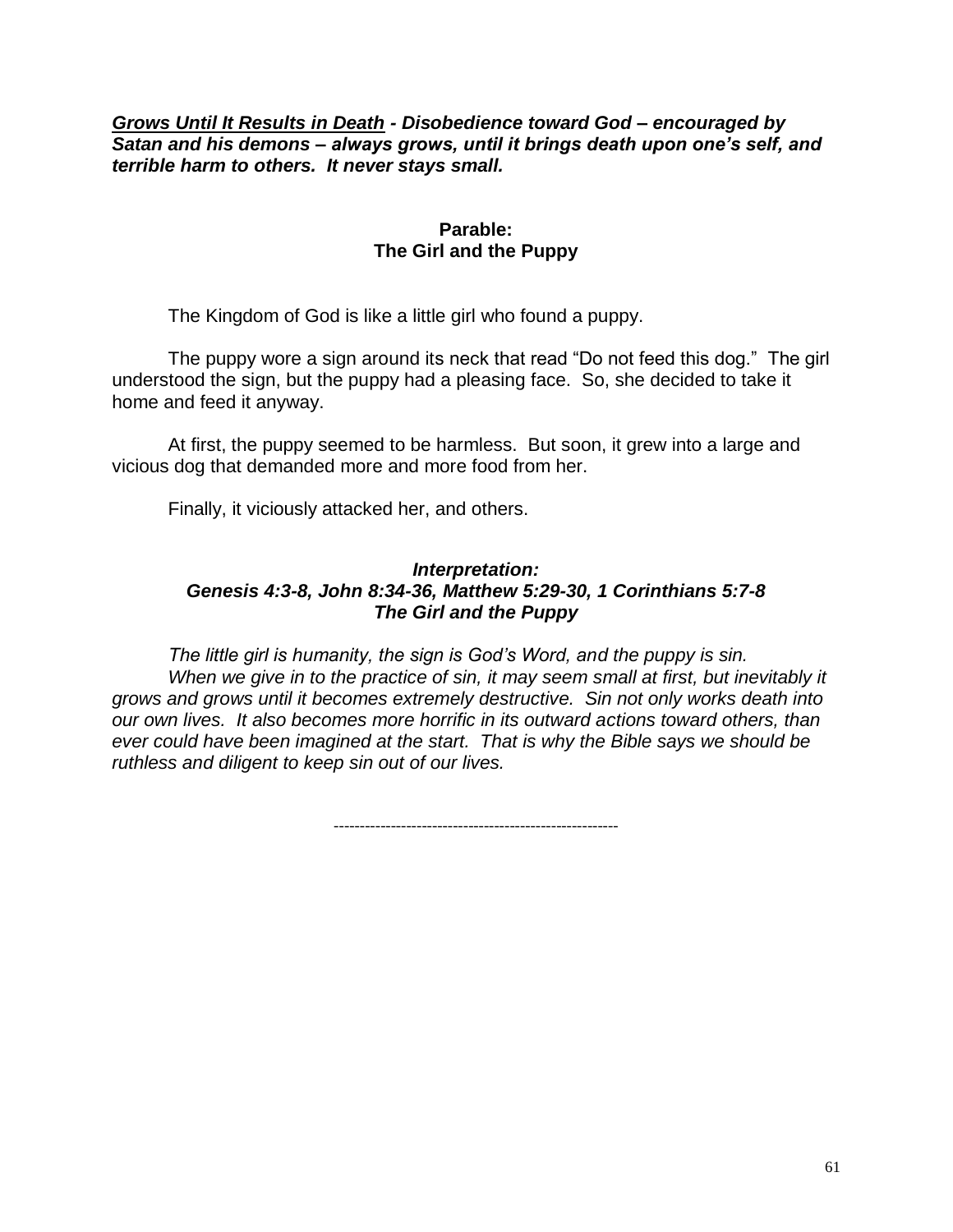# *THE DOCTRINE OF SALVATION*

*Substitutionary Atonement - Jesus Christ was our sacrifice, dying as a substitute for the sins of humanity, in fulfillment of the way animals were sacrificed for sin during Old Testament times.*

### **Parable: The Maker of Clay Statues**

The Kingdom of God is like a maker of clay statues who lived with his son near to a high cliff.

He made many statues of animals, and often moved them around his property. But his most cherished statue was that of a man, which he did not move. Instead, he set it on pedestal and permanently anchored it with cement.

Now, the man"s neighbor was his enemy.

One day the statue maker saw his neighbor getting ready to throw a large jagged stone at his man statue from the cliff above his property. Quickly, he grabbed one of his animal statues and placed it in front. The stone came down, and would have hit its mark, but instead it smashed the animal statue.

He looked up and saw that his neighbor was determined to keep throwing stones until his precious man statue was destroyed. Frantically, he called his son to come out. He told him to continue placing animal statues in front of his man statue, until he could climb the cliff and stop his neighbor once and for all.

The son did so, and one jagged stone after another came flying down from the cliff. As a result, one animal statue after another was destroyed.

Finally, there were no more animal statues left. His father had almost reached the top of the cliff, but now one last jagged stone was descending toward its mark.

The son could not bear to see his father"s precious man statue smashed. So, he made a decision. He himself stepped out in front of it, and was struck down by the jagged stone.

> *Interpretation: Exodus 12:1-34 & 38:1-7, Leviticus 1:1-5, Galatians 4:4-5, John 1:29-34, 1 Peter 3:18,*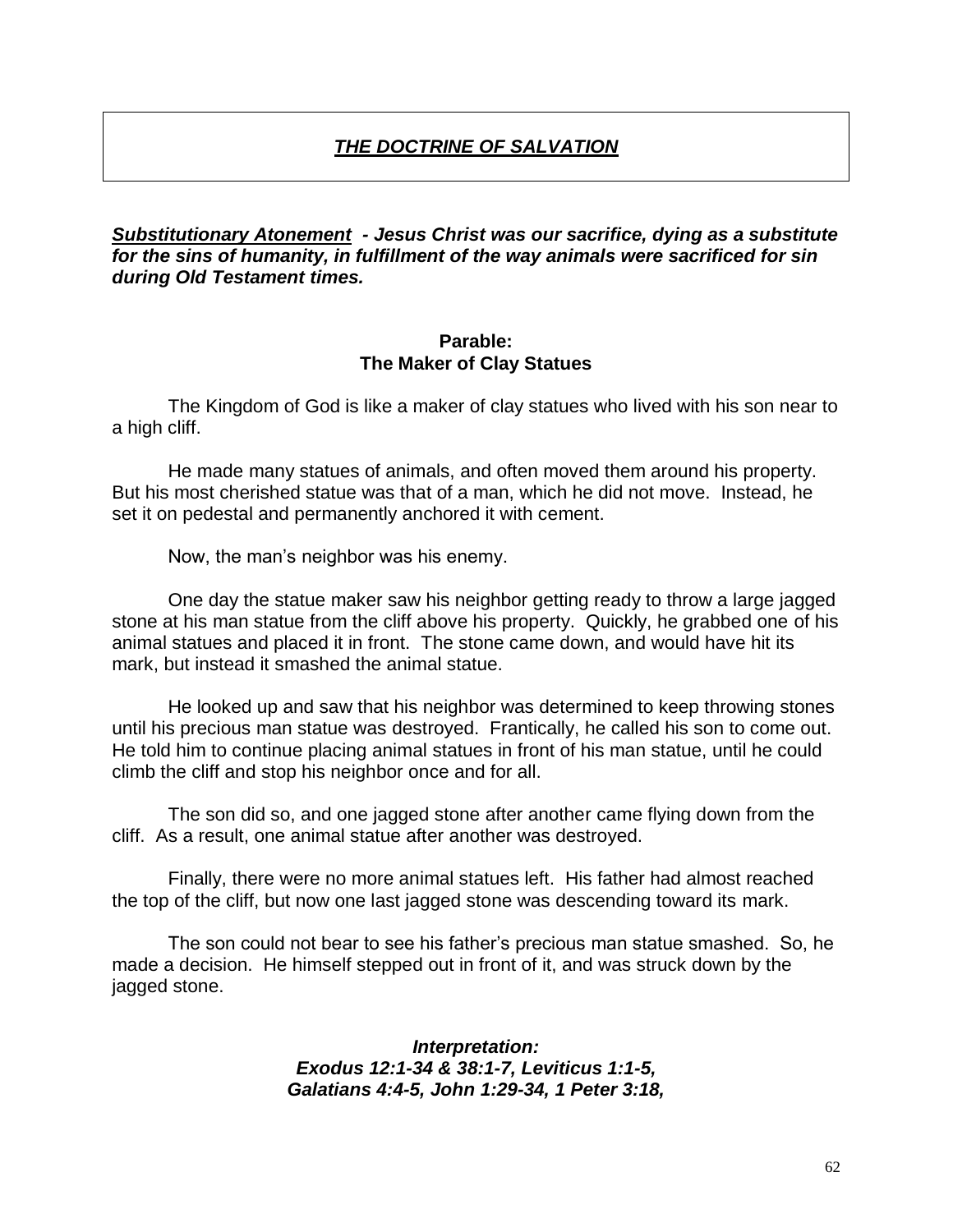### *The Maker of Clay Statues*

*The statue maker is God, his neighbor is Satan, his man statue is humanity, and the statue maker's son is Jesus.*

*The Bible says that Jesus died as a substitute to pay for our sins.*

*But instead of sending Jesus to die immediately, God first set up a system of laws in the Old Testament which enabled his people Israel to receive substitutionpayment for their sins through the sacrificing of animals.* 

*This was done as a symbol of the cross of Jesus to come, during times when God was preparing a testimony to the world about his nature and deeds – through Israel and through his Word.* 

*Only after this was accomplished did Jesus come and die for our sins. When he did so, he fulfilled God's true intent for these animal sacrifices. That is why the Bible refers to Jesus as the sacrificial "Lamb of God" who took away our sins.*

*-------------------------------------------------------*

*Adoption by Grace, Through Faith - Jesus Christ made it possible for us to be adopted as children by God the Father, after we are called home by his Holy*  Spirit. This adoption is a gift of grace, and undeserved, requiring only believing *faith.* 

### **Parable: The King and the Orphan Girl**

The Kingdom of God is like a great king who was led in procession through the streets of his kingdom.

On the side of the road, he saw an orphan girl –a girl with no parents and no family – looking for food in a pile of garbage.

The king"s heart was moved with compassion. So, he decided that he would offer her the right to be adopted as his daughter, though she was not of his royal family, and had done nothing to deserve being adopted by him.

When he returned to his palace, he gave orders to have the girl summoned with the good news that she had a father that wanted her to come home. She only needed to believe that this good news was from the king. If she believed, she would be led to the palace immediately, and welcomed by him.

Again, the Kingdom of God is like an orphan girl, who stayed alive by finding food in the trash thrown along the streets.

One day, after a great procession, she fell asleep. She was awakened by a dove, who spoke to her, saying she could now come home to her father. She replied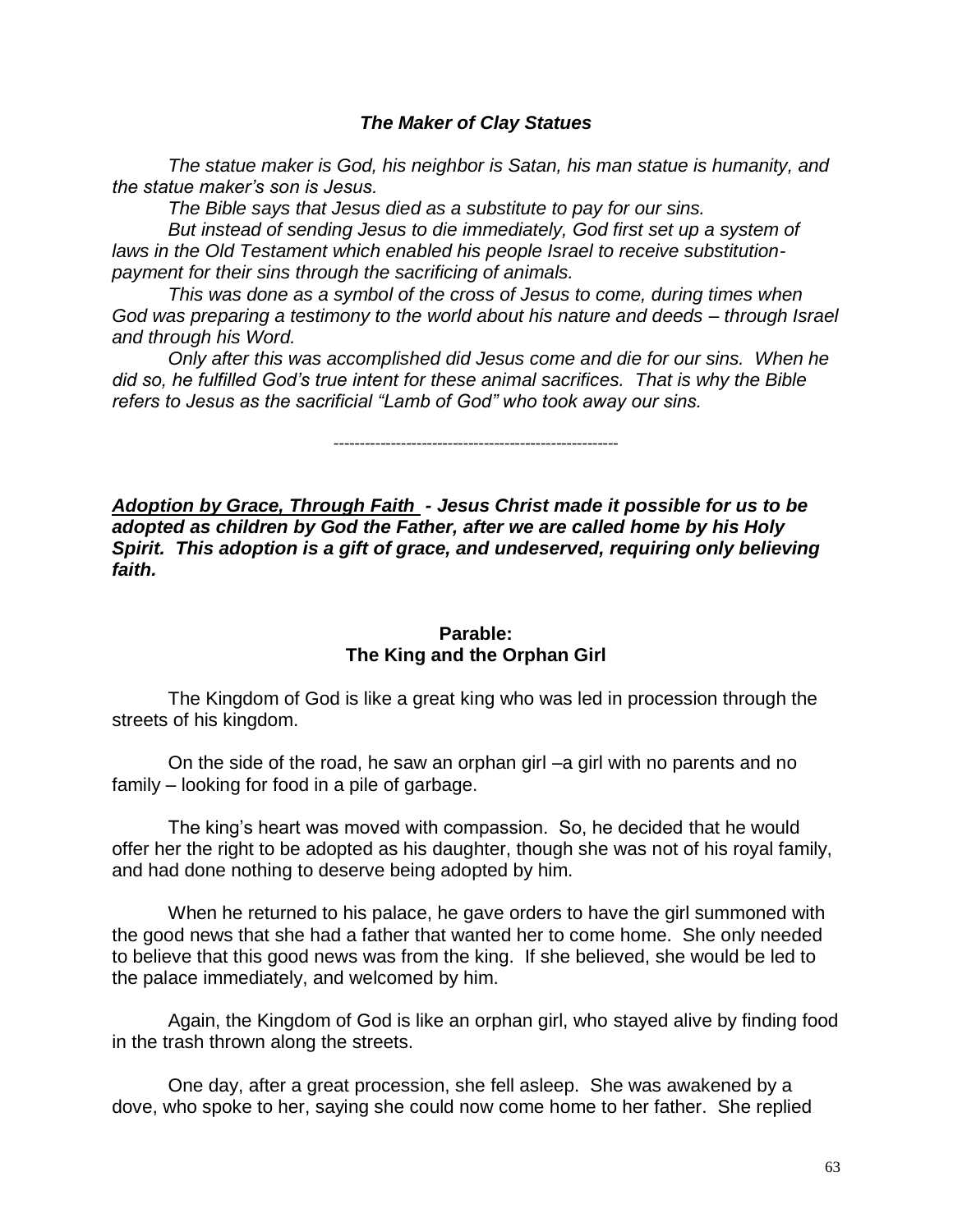that she did not have a home or a father. But, he explained that, though she did not have a natural father, she did have a father nonetheless – a king who had created all things. It was this father who now wanted to lead her home to a new dawning day.

So, she left the trash, and ran toward the light of the new dawning day in front of her, until she found her new father in his palace, and was welcomed home.

## *Interpretation: John 1:11-13 & 3:16, Ephesians 2:1-3, Romans 5:8 & 8:14-17, Galatians 4:4-6, Ephesians 2:8-10 The King and the Orphan Girl*

*The king is God. The orphan girl is humanity, the trash is sin, the dove is the Holy Spirit, and the light of the world is Jesus.*

*God loves us while we are still sinners. His Holy Spirit calls us to come home to God, our Heavenly Father. If we believe in Jesus – and leave the trash of our sin – we come home and become God's children.*

*That is why the Bible says we are saved by grace, though faith in Jesus. That is also why when we believe the Good News about Jesus – and receive the Holy Spirit within us – our spiritual nature cries out for God, in the same way that a long lost child cries out for "Daddy."*

#### *-------------------------------------------------------*

*The Only Means of Returning to God - Jesus Christ is the only way to receive forgiveness of sin from God.*

### **Parable: The Disease with the Foolish Cure**

The Kingdom of God is like a far off land, where the people were being stricken by a terrible disease that no one could cure.

The disease made the faces of the people very frightening before they died.

Some tried to believe that any medicine would cure this disease, but no medicine ever did.

Then one day, a man came with many small mirrors –pieces of glass that enabled the beholder to see his own face. He proclaimed that anyone who would simply receive a mirror, and look deeply into his own hideous face, would be instantly cured.

He told them there was no other cure for this disease, and so he solemnly begged them to believe and receive.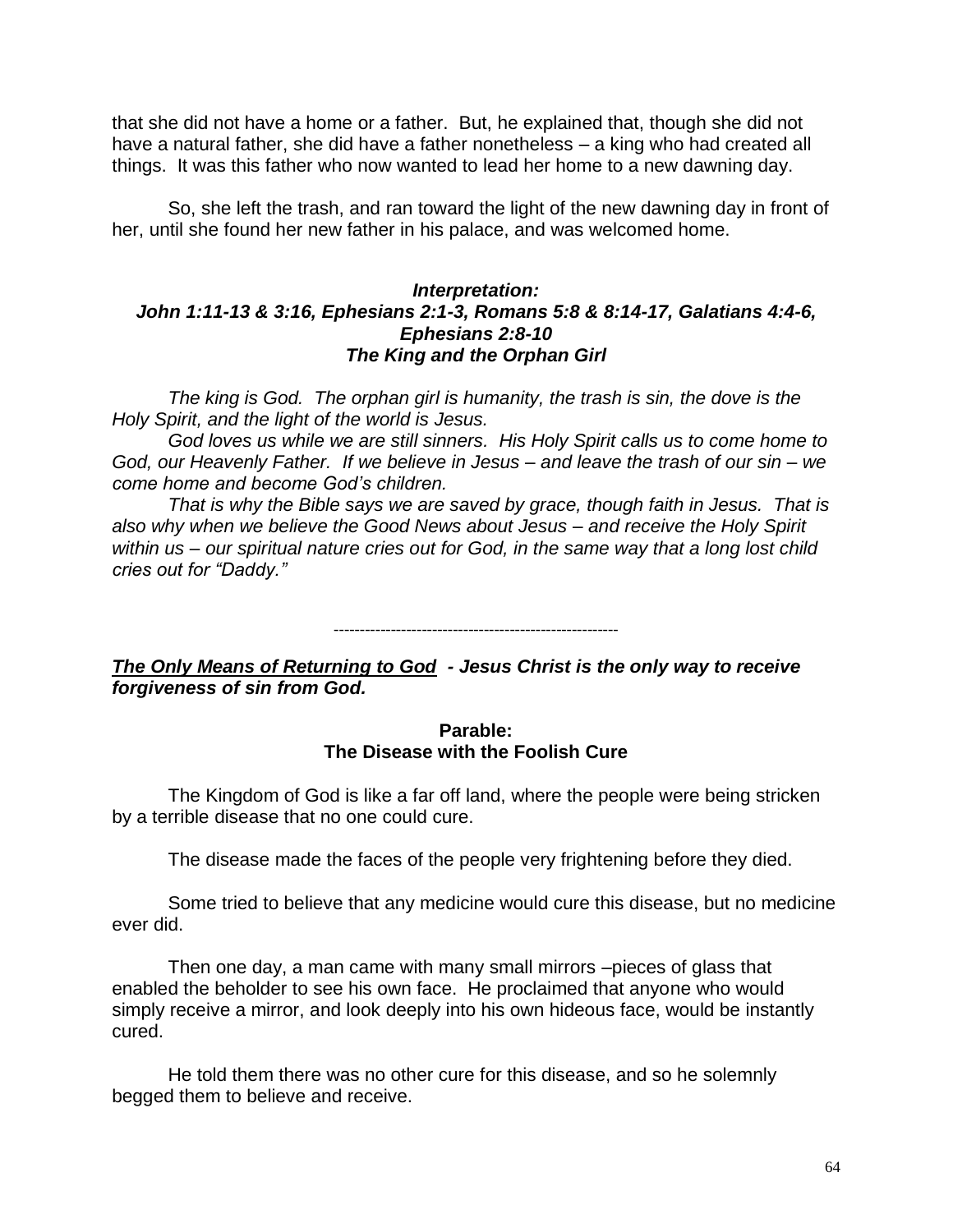Those who did not want to look at themselves, even though they were dying, refused to believe the man and receive a mirror. They used the excuse that this not a true medicine – discovered or created by wise men – but instead only foolishness.

Yet, those who knew they were sick unto death, and only wanted to get well, decided to believe the man and receive a mirror.

It was heartbreaking for them to see themselves as they truly were. But as soon as they did, a miracle happened. They were all instantly cured.

### *Interpretation:*

## *John 14:6, Acts 4:10-12, 2 Timothy 3:13-15, James 1:23-24, 1 Corinthians 1:18-21 The Disease with the Foolish Cure*

*Sin is like a fatal disease that makes us hideous with evil before we die. It is also a disease with only one cure – Jesus.* 

*The Word of God is the story of Jesus. It is also like a mirror that shows us our true sinful nature, and our need for Jesus to save us.* 

*Some think that all beliefs should be considered equal. But only those who receive the one cure that God has provided for this disease, the Good News about Jesus – and face the truth about their sinful nature – will live forever in heaven with him.*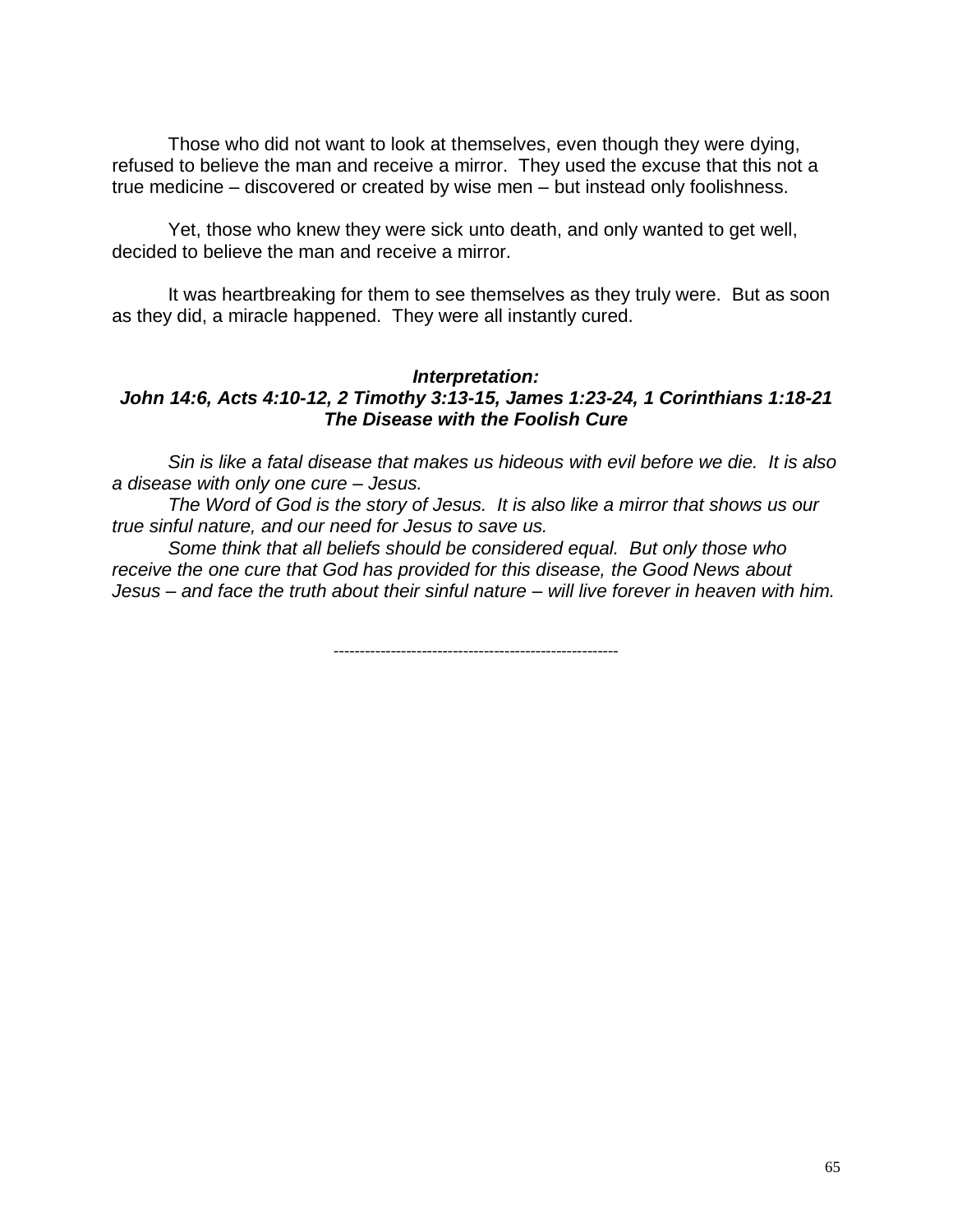# *THE DOCTRINE OF THE CHURCH*

## *A Spiritual Organism - The Church of Jesus Christ is an organism joined together by the Holy Spirit, made up of all those who believe in him. They have become spiritual citizens of heaven, rather than of this world.*

### **Parable: The Good King and the Bad King**

The Kingdom of God can be compared to two kingdoms, one led by a good king, and the other by a bad king.

Because he took pity on those whom the bad king was oppressing, the good king intended to one day attack that kingdom, take control of it, and liberate its people. But he feared that, unless the people of that land could be told about his goodness and intentions, they might fight his army when he came and die in great numbers.

So, the good king sent many from his own kingdom to secretly go into that land as spies.

Even though they were spread throughout the land of the bad king – each with different identities – they all were secretly together, because they all were loyal to the good king, and committed to the same mission.

In obedience to their mission, they went about telling anyone who would listen, about the good king and his kingdom. Some believed the spies. They became loyal to the good king and eagerly awaited his coming. But others did not believe, and treated many of the spies shamefully.

Finally, the day came when the good king made his move. He stormed into the land of the bad king with his army. Those who opposed the good king died. But those who welcomed him, received freedom and prosperity beyond their wildest dreams.

### *Interpretation:*

*John 18:36, Matthew 12:26 & 24:14, Acts 1:3-8, Romans 8:9, 1 Corinthians 12:13, Revelation 11:15-17 &20:10-15*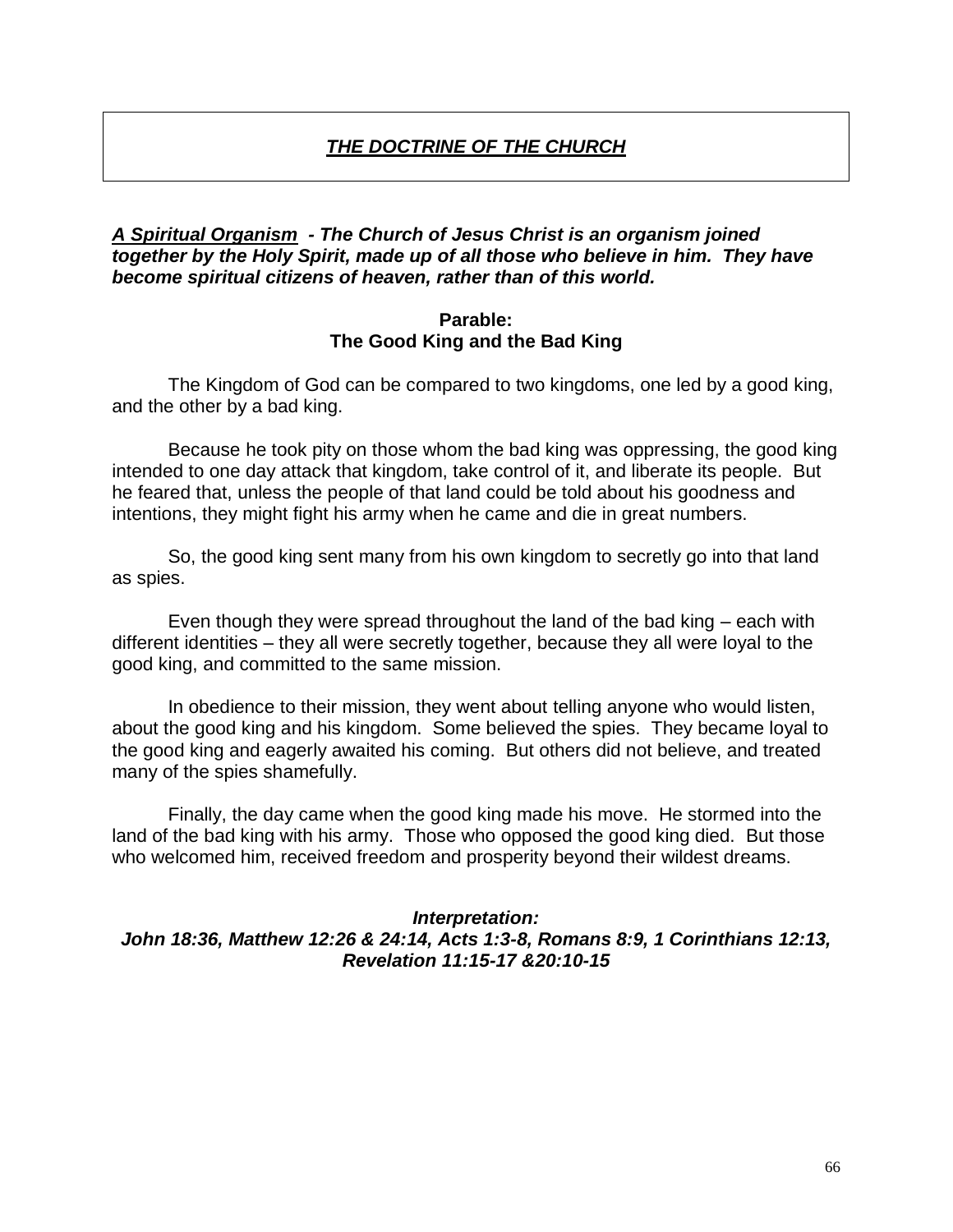## *The Good King and the Bad King*

*The good king is God, and the bad king is Satan.* 

*The king's people sent as spies are believers from all the different nations of the earth who make up the Church of Jesus Christ.* 

*The people in the land of the bad king are the people of the nations who have not yet heard the Good News about Jesus.*

*Those who believe in Jesus are in this world, but not of it. They are citizens of heaven who have been sent on a mission while they are still on earth. Their mission is to spread that Good News.* 

*One day, when Jesus returns to earth, this world will be taken away from Satan and given to God.* 

*At that time, they who hated the Good News about Jesus, mistreated his messengers, and despised his coming, will die a second death in an eternal prison called hell – along with Satan, their bad king.*

*------------------------------------------------------*

*Body of Christ, Temple of God, Bride of Christ - The Church of Jesus Christ is the Body of Christ on earth, with Jesus himself being the head of the body. It began its existence on earth during the Jewish holiday called the Day of Pentecost – shortly after Jesus, died, rose again, and ascended back into heaven. On that day, the Holy Spirit was given to all believers in Jesus, making his Church the dwelling place of God, just as the Temple was in Old Testament times. The future coming of Jesus for his church is also pictured as being like a groom coming for his bride – and so the Bible also calls his Church the Bride of Christ.* 

#### **Parable: The Teacher's New House**

The Kingdom of God is like a teacher who had formed a great bond of friendship with his pupils, and over whom he served as head of their class.

One day, the house he had lived in for many years was destroyed by fire.

But his pupils built for him a new house. This time, it was made of stones that would not burn, and incorporated stones from the old house in its foundation.

On a very special day, the house was completed, and presented to the teacher.

In his gratitude, the teacher wrote the names of his pupils on each of the stones they had gathered.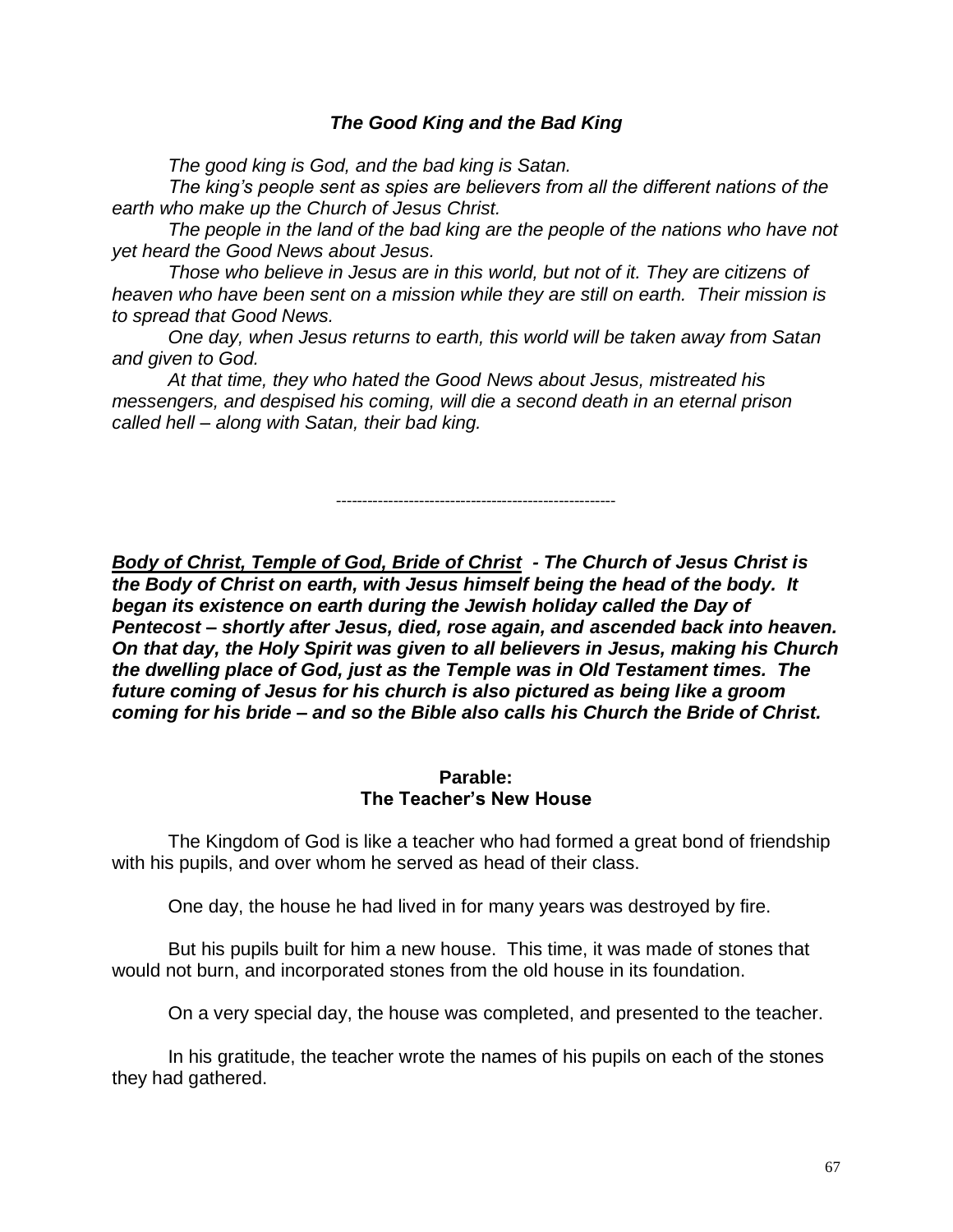Then, he lived in his new house, until he invited them all to come there for a great celebration.

## *Interpretation: Colossians 1:18, 1 Corinthians 12:12-27, Acts 2, 1 Corinthians 3:16-17, Ephesians 2:19-22, Matthew 25:1-13, Revelation 19:7-9 The Teacher"s New House*

*The teacher is Jesus, and his pupils are those who believe in him. The teacher's old house is the temple from Old Testament times, which was destroyed by the Roman Empire shortly after the time of Jesus.* 

*But the teacher's new house, bearing the names of his students and made up of old and new stones, represents the Body of Christ, which is made up of all who believe in him – both Jewish and non-Jewish. It can never be destroyed.* 

*The Body of Christ is now the temple of God's Holy Spirit, as was the former Temple.* 

*The special day of the presentation of the new house represents the Day of Pentecost, when the Holy Spirit came.*

*Right now, Jesus is the head of the body, but is not bodily present on earth with his people.* 

*But when Jesus returns to earth, he will receive his people to himself, like a groom that comes to take his bride and marry her. When this happens, he will celebrate with his people in what the Bible calls "The Marriage Supper of the Lamb", and live with them forever in heaven.*

*------------------------------------------------------*

*Consists of Those Who Believe in Christ"s Deity - Only those who believe Jesus was both God and man, truly belong to the Church of Jesus Christ – though others who say that Jesus was something less, also call themselves by his name.*

## **Parable: The Chief and His Blood**

The Kingdom of God is like a man who came from a foreign land, yet eventually became the chief of his tribe.

As was the custom in that tribe, he had many children as chief.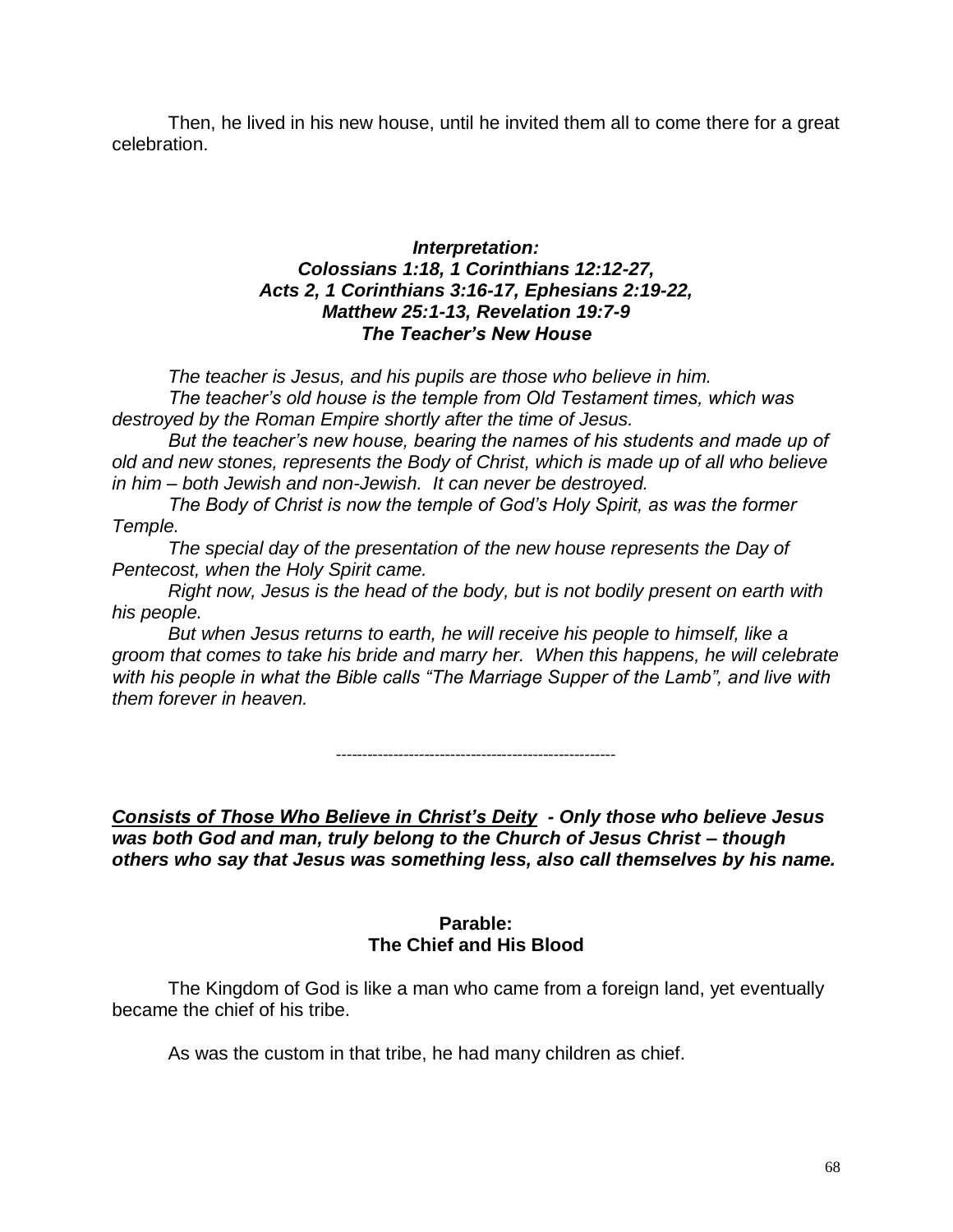When he was old and about to die, he declared that only those who were his descendants by blood had the right to bear his name. But after he died, others took his name as well, and claimed to be among his royal descendants.

Then a strange disease came to that land, and everyone died – everyone, that is, except for those who had been truly related to the chief by blood.

When the chief"s descendants searched for wisdom regarding why this had occurred, they discovered the chief"s personal writings. In those writings was a story about how a certain disease had come to the foreign land in which he had once lived. Only those with a certain type of blood had survived. The chief himself had survived, and so it was that he learned he had the right kind of blood in his veins.

Upon reading this, the chief"s descendants realized that it was the chief"s blood, passed down to them, which had saved them. Only those who had been truly related to him by blood, rather than only by name, had survived.

### *Interpretation: Leviticus 17:11, Colossians 1:13-20, 2 Corinthians 5:18-19, John 14:8-11, 1 John 4:1-3 The Chief and His Blood*

*The heart of the Good News of salvation is that God took upon himself the sins of humanity in the person of Jesus.*

*Only the blood of Jesus is sufficient to pay for humanity's sins, because only the blood of Jesus represents the very life of God.* 

*Those who believe Jesus was something less than God-in-the-flesh, believe that something less than the poured out life of God had the power to pay for their sins.*

*But, on the Day of Judgement, only those sins taken up by God himself, and paid for by the poured out life of God in Christ's blood, will receive God's forgiveness.*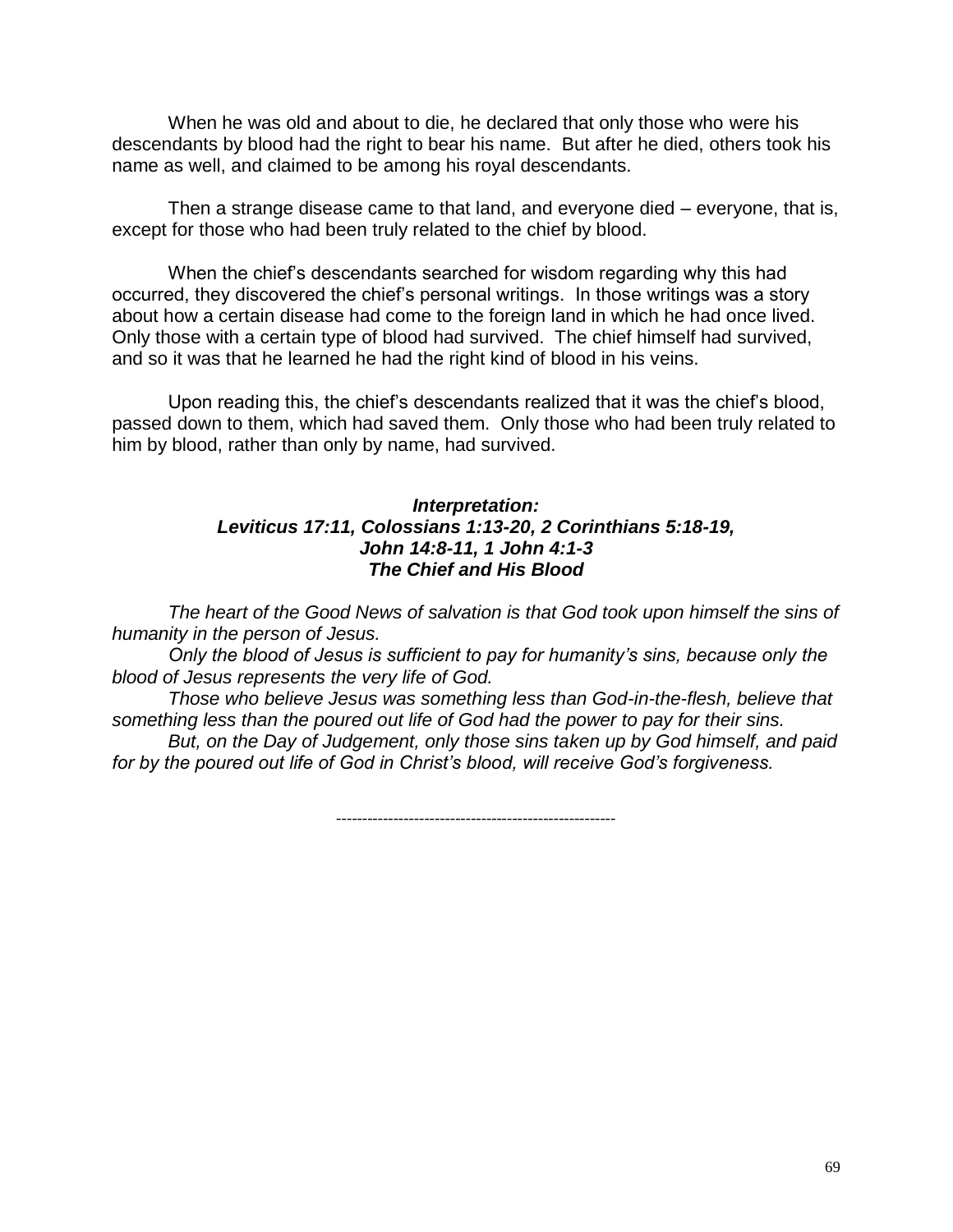# *THE DOCTRINE OF FUTURE THINGS*

*The Spreading of the Gospel, and Christ"s Second Coming – Even though the events of the Bible happen in Jewish Israel, they look forward to the gradual spreading of the Good News about Jesus to the rest of the nations, and then to the eventual return of Jesus to earth to rule in glory.*

### **Parable: The Wedding Ring**

The Kingdom of God is like a jeweler who was making a ring with a diamond for the woman he was going to marry.

First, he took a piece of gold and rolled it into a thin gold band with one end as a beginning and the other as an ending.

Next, he bent it into a ring-sized circle, so that the beginning and the end portions met each other at the top.

Then, he made two small brackets – like two metal fingers – and melted them onto the top of the circle, so that both pointed upward.

Finally, he placed a beautiful diamond in between the two brackets and squeezed the two brackets together to hold the diamond in place.

When the man saw that the brackets and the diamond could be seen reflected in the circle of the ring – and that the two brackets attached the diamond to the ring while also holding it away from the ring – he knew that the ring was finished.

*Interpretation: Genesis 3:1-6, Isaiah 5:1-7, Galatians 3:22-25, Isaiah 53 & 9:6-7, Daniel 7:13-14, Zechariah 14:1-4, Acts 1:9-12, Genesis 12:1-3, Galatians 3:8-9, Matthew 24:14, Revelation 19:11-20:4*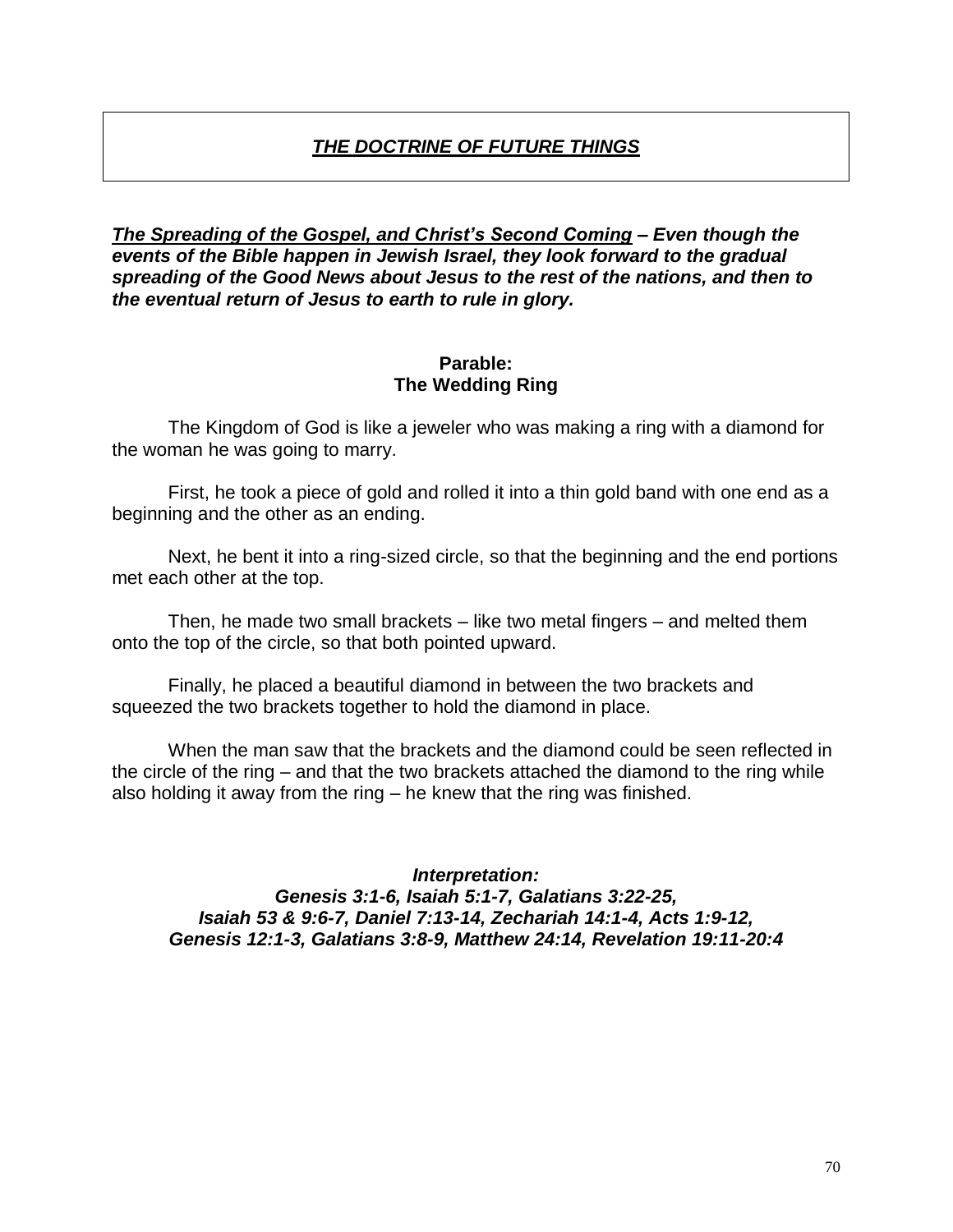## *The Wedding Ring*

*The ring represents the Old Testament, which begins with the fall of humanity to sin, and comes full circle to the realization that even when people are being led by God they are still under bondage to sin.*

*The two brackets represent predictions about the first and second comings of Jesus Christ, reflected – or hinted at – in the Old Testament.*

*The diamond is the Good News about Jesus – also hinted at in the Old Testament -- and the New Testament writings that explain the full meaning and outworking of that Good News. It is attached to – and yet at the same time set apart from – the Old Testament.* 

*In some places in the world, a woman agrees to marry a man who loves her by receiving a ring he has offered. In the same way, God will have a people for his very own forever, when the story about the Good News of Jesus has spread to all of the nations, gladly received by those who desire him.* 

*-------------------------------------------------------*

*The Last Judgment, and the New Heaven and New Earth - The Bible tells us that human history will end with certain events:* 

- *1) The spreading of the good news about Jesus to all nations by the power of the Holy Spirit.*
- *2) The returning of Jesus to earth as its conquering king.*
- *3) The coming back to life of all who ever died, and the gathering of all those still alive, to be judged by him.*
- *4) The sending of all the disloyal angels, and all people who died apart from him, to a place of eternal punishment called hell.*
- *5) The receiving of all those who believed in him into a new heaven and new*  earth, wherein there is no more suffering. There, they will live in loving *fellowship with God, together with the loyal angels, forever.*

#### **Parable: The Captain and His Trees**

The Kingdom of God may be compared to a ship captain who landed on a certain island. The island was filled with trees that grew thorns, instead of fruit.

Seeing this, the captain purchased a small field in the midst of it. There, he cleared its ground of thorn trees, and planted seeds that he knew would bring forth fruit trees instead. When he was finished, he left a crew with instructions to care for his trees until he returned.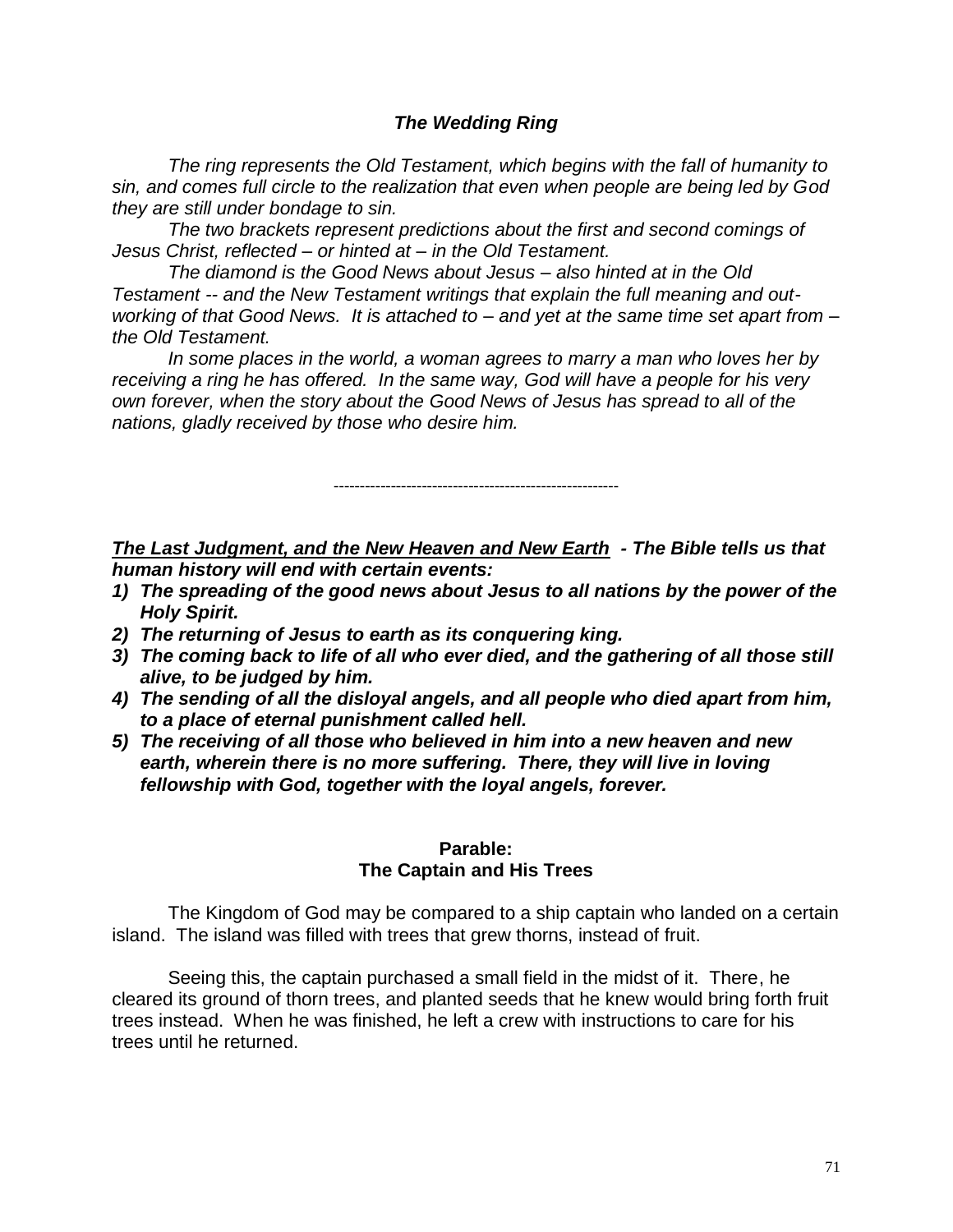As time passed, his trees did indeed bear fruit rather than thorns. Their seeds even took flight on the wind, spreading out from the captain's field, until fruit trees could be found among the thorns all over the island.

But the people hated those trees because they came from someone who was not of that island. They preferred their thorny trees instead. So, they cut down many of the captain"s trees, both on and off his property.

After a long time, the captain returned. He found that many of his trees had been cut down. In anger, he hunted down those who had cut down his trees, and imprisoned them in the dark lower chamber of his ship.

Then, he inspected all the trees on the island, including those still standing yet no longer alive. He cut down all the thorn trees, burned them, and dumped their ashes into the lower chamber of his ship with those who had preferred them. Finally, he set the ship adrift into the sea, never to be remembered again.

On the island, the captain took wood from his beloved trees – those cut down and those still standing – and made a beautiful new house. There, he lived happily ever after, together with his crew.

### *Interpretation: John 15:16, Matthew 5:10-11 & 24:14 & 28:16-20, Acts 1:8, Revelation 19:11-20:4, Matthew 25:31-46, Revelation 20:10-22:7 The Captain and His Trees*

*The captain is Jesus, coming twice to the island. The island is the world, with Israel being a small land in the midst of it.* 

*The thorns represent sin, and the good fruit represents the works of Jesus through those who believe in him.*

*The captain's crew represents the good angels, while the people of the island are Satan and his demons.* 

*The wind is the Holy Spirit, spreading the Good News about Jesus from Israel to the rest of the world. The hatred and shameful acts of the people of the island against the good trees represents the persecution of believers in Jesus by those on earth inspired by Satan.*

*The captain's return-inspection is the Day of Judgement. When Jesus returns, he will gather Satan, his demons, and resurrect all those who were loyal to Satan. He will cast them all into an eternal prison called hell.* 

*But he will also resurrect all those who believed in him, and live with them and*  with his angels in a beautiful new heaven, and new earth, forever and ever.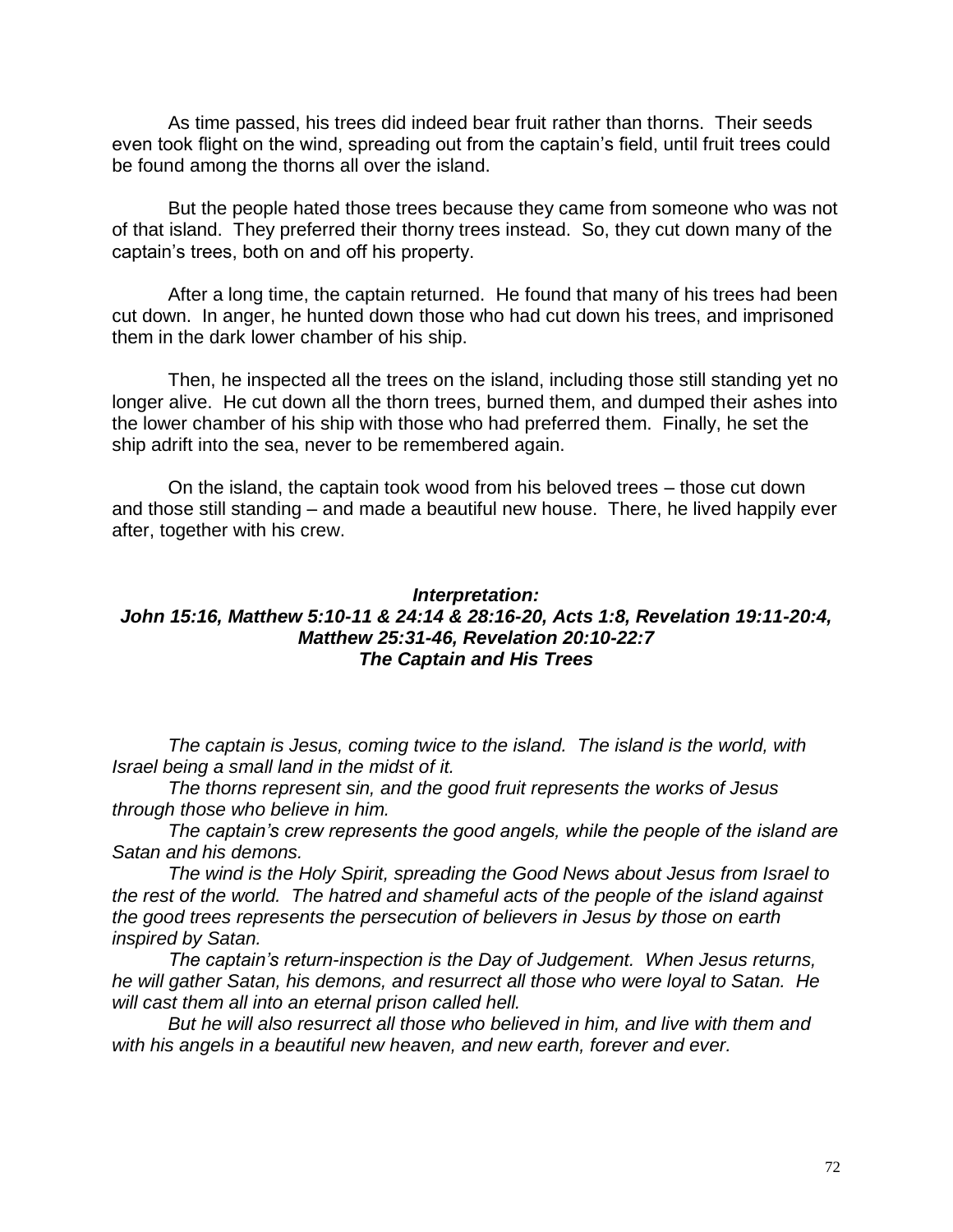# **Conclusion:**

## **Have You Understood All These Things?**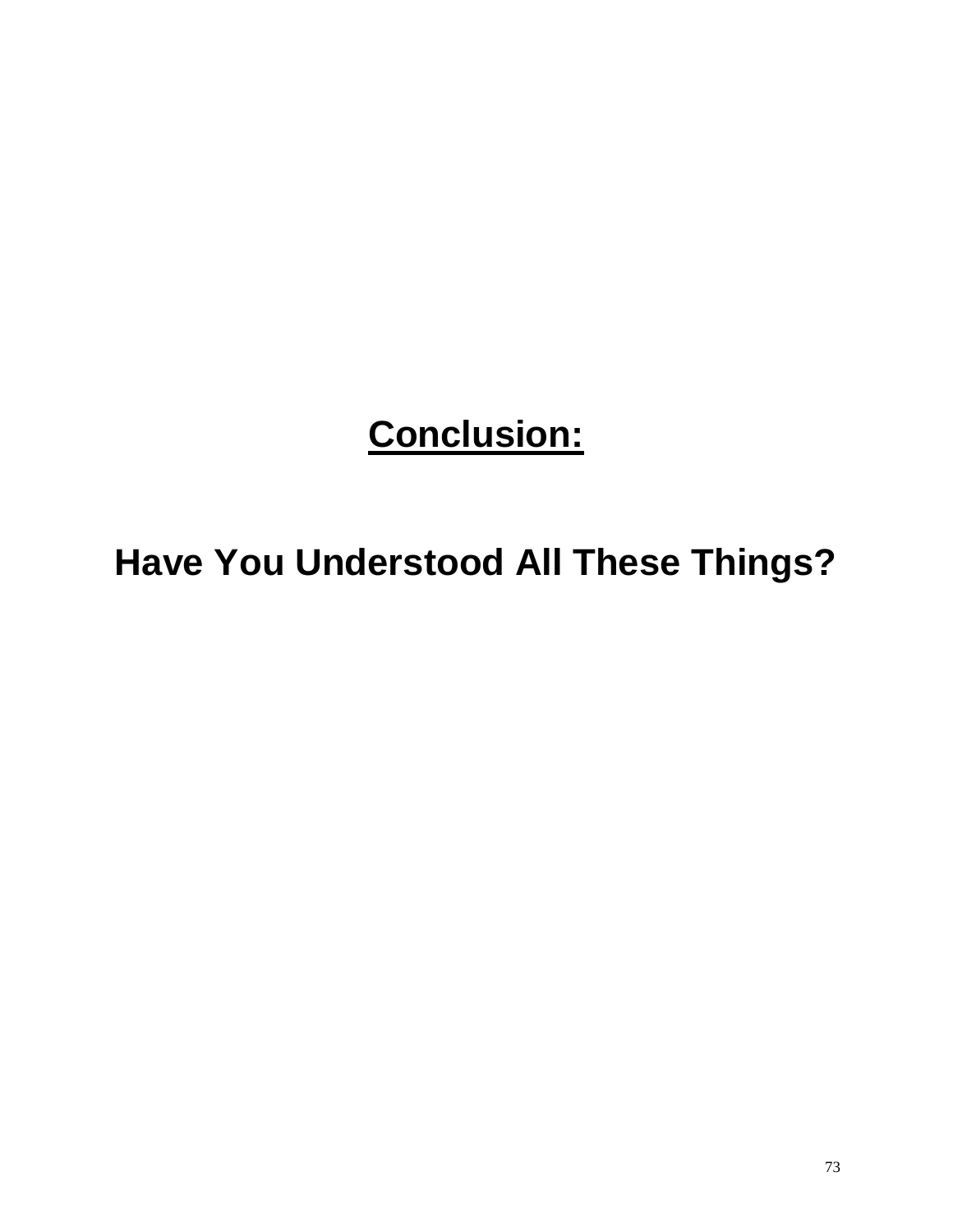#### *"Have you understood all these things?" They said to Him, "Yes." And Jesus said to them, "Therefore every scribe who has become a disciple of the kingdom of heaven is like a head of a household, who brings out of his treasure things new and old."(Matthew 13:51-52 NASB)*

As a final thought, I would like to direct our attention to the above passage. Jesus had this exchange with His disciples after giving His first seven parables in the Gospel of Matthew. I believe it can also be understood as being, all by itself, a final instructive parable to Christians who journey in our time.

More specifically, I see it as a parable that can be interpreted as follows:

| "Therefore"                                                 | From now on                                                                                                                                                               |
|-------------------------------------------------------------|---------------------------------------------------------------------------------------------------------------------------------------------------------------------------|
| "every scribe"                                              | everyone who wants to communicate God's truth                                                                                                                             |
| "who has become"<br>a disciple of the<br>kingdom of heaven" | who is part of the new spiritual regime I am introducing                                                                                                                  |
| "is like a head of<br>a household"                          | is like a loving father                                                                                                                                                   |
| "who"                                                       | who, when he wants build a strong spiritual foundation in the<br>hearts of his children,                                                                                  |
| "brings out of his<br>treasure things<br>new and old"       | tells them new and captivating stories to help them better<br>understand precious old family albums that speak of what it<br>has always meant to be member of the family. |

No doubt some of you are saying that a more faithful interpretation would convey that the words "new and old" represent the New and Old Testament. I will joyfully concede that point. But my alternate interpretation comes from the hope and prayer I have expressed in this book. It also helps make the point of my opening parable:

The One who originally gave us His Word has already told us the best way to explain it. "It was there all the time." Now it"s up to us to follow His lead in order to captivate an easily bored and easily offended world that, deep inside, is also very lost and very lonely – yearning to come home. He who has an ear, let him hear.

And Eva was alone again – at least that"s what she feared.

But then that gentle voice again